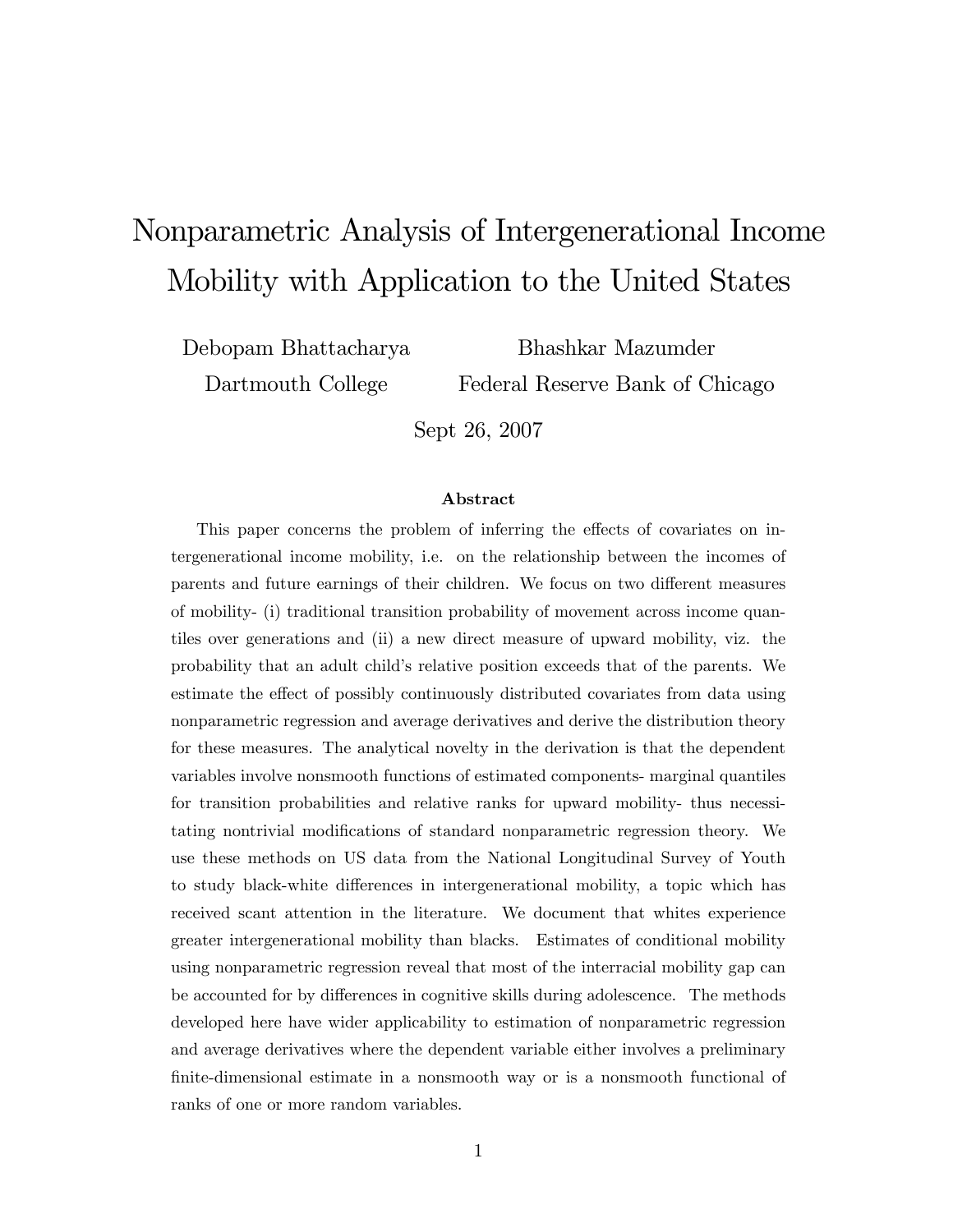# 1 Introduction

Intergenerational mobility (IGM, henceforth) refers to the extent of movement in economic status across generations. A society with high mobility offers greater "equality of opportunity" at birth because parentís economic status in such a society has a smaller effect on the eventual economic status of their children. Most of the empirical economic literature on IGM has focused on a single parameter as a summary measure of mobility viz. the elasticity of children's earnings with respect to their parents' earnings.<sup>1</sup> However, there is clearly reason to think that mobility patterns might differ markedly across subgroups of the population. In the US, for instance, it is particularly interesting to know whether the prospects for upward mobility differ across racial groups, given the legacy of slavery and segregation. From a policy perspective, it is also important to understand the channels through which intergenerational income persistence arises. For example, if parents face borrowing constraints that impede human capital investment this could induce lower mobility for parents with talented children but limited means (Becker and Tomes, 1979). Therefore, it would be useful to know how mobility measures are affected by the inclusion of covariates that measure levels of human capital such as schooling or test scores.

This paper develops a theory of nonparametric inference for estimating the effects of covariates on a set of statistics based on the joint distribution of parent and child income. This distribution theory allows us to investigate differences in IGM across population subgroups and to examine how these differences are affected by covariates without making restrictive distributional or functional form assumptions on the data generating process. The methodology is then applied to data from the National Longitudinal Survey of Youth (NLSY) where we investigate differences in mobility patterns between black and white men in the US.

Theoretical analysis of intergenerational income mobility has traditionally been based on two broad and complementary measures- (i) the intergenerational elasticity  $(IGE)^2$ which is simply the regression coefficient obtained by regressing  $(\log)$  child's permanent income on  $(\log)$  parents' permanent income and  $(ii)$  matrices of transition probabilities

<sup>&</sup>lt;sup>1</sup>See Corak (2006) or Bowles and Gintis (2002) for recent surveys of the literature.

<sup>&</sup>lt;sup>2</sup>The intergenerational correlation (IGC) has also been used by many researchers. The IGC is qalitatively similar to the IGE and the two measures are equivalent when the variance in in income is unchanging across generations.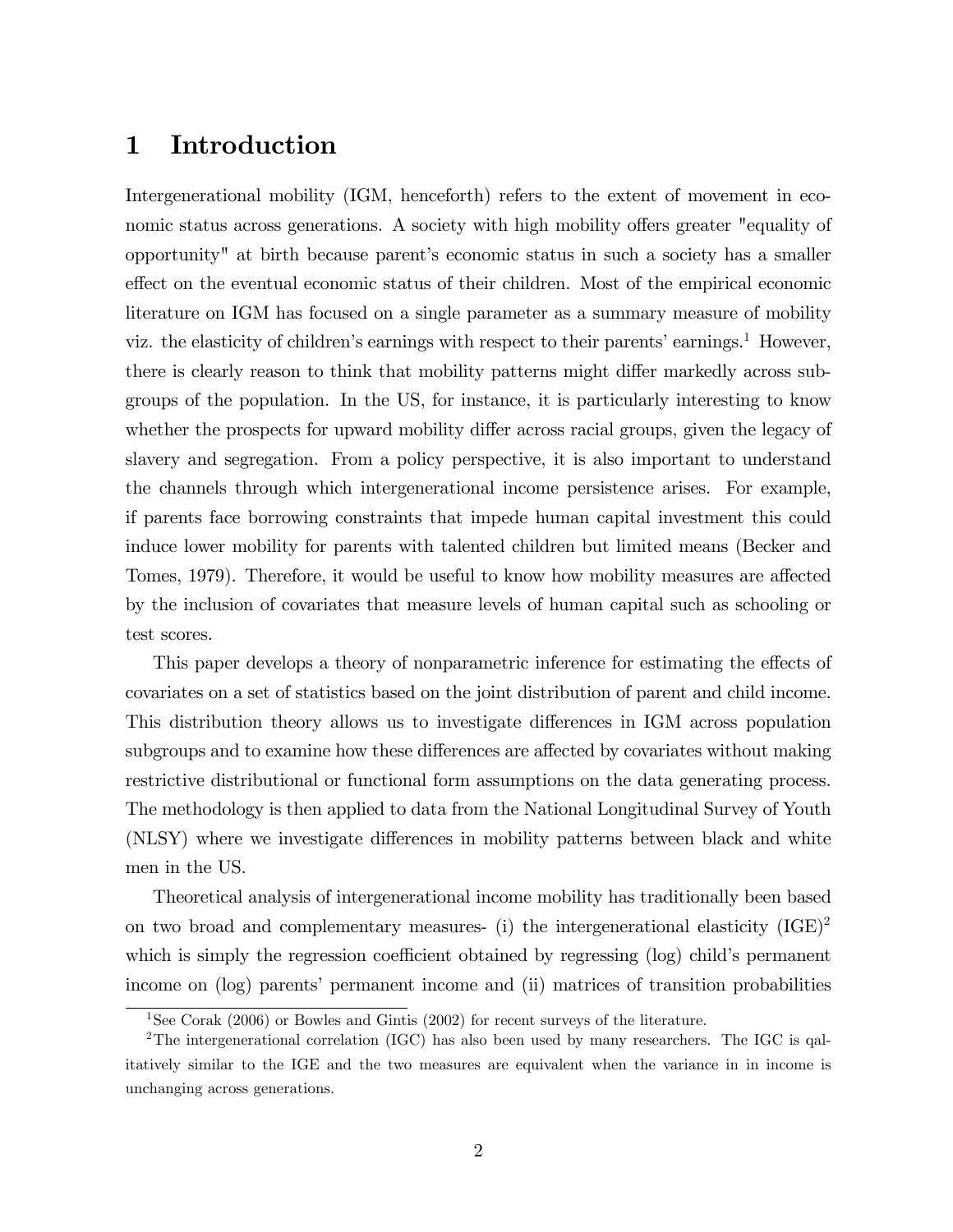which measure the rates of movement across quantiles of the distribution over subsequent generations. The IGE, therefore, relates mean economic status in one generation to economic status in the previous generation,<sup>3</sup> while transition probabilities capture relationships between relative positions across generations including positions far away from the median. The IGE, for instance, tells us nothing about a son's probability of staying in the bottom quintile of the overall income distribution of his cohort, given his fatherís (relative) position among his generation.

Another important limitation of the IGE is that one cannot use it to analyze mobility differences across population subgroups with respect to the *entire* distribution. For example, the IGE for blacks only describes the rate at which earnings among black children regress to the black mean –not the mean of the entire distribution. In contrast, transition probabilities can be used to make statements concerning the movements of blacks across the income distribution of the entire population comprising both blacks and whites.

On the other hand, it is straightforward to measure effects of covariates on the IGE, one simply needs to include the covariates and their interactions with parents' income as additional regressors and the statistical theory is straightforward. In contrast, a formal statistical theory for using covariates in transition matrices seems to be lacking. The development of such a theory therefore would combine the advantages of transition matrix based approaches together with the ability to investigate the effects of covariates on mobility. For instance, using PSID data from the US, Hertz (2005) has previously shown that mobility among blacks is low at the low end of the income distribution and high at the high end relative to whites. Conditional transition probabilities will let us infer to what extent this difference can be attributed to differences across say, education groups rather than differences within education levels. In other words, it can be used to answer questions like: would an additional year of education increase a black son's mobility by more or less than that for a white son. In addition, we can also investigate black-white differences in the mobility "levels" at different points in the distribution of parent income. In that sense, compared to the IGE, conditional transition probabilities allow us to answer a richer set of questions that are of more direct relevance for policy design.

The distribution theory for estimated *marginal* transition probabilities was previously developed in Formby, Smith and Zheng (2004), henceforth FSZ. When the relevant covari-

<sup>&</sup>lt;sup>3</sup>One may use quantile regressions to calculate IGE to avoid problems of outliers in and top-coding of earnings data.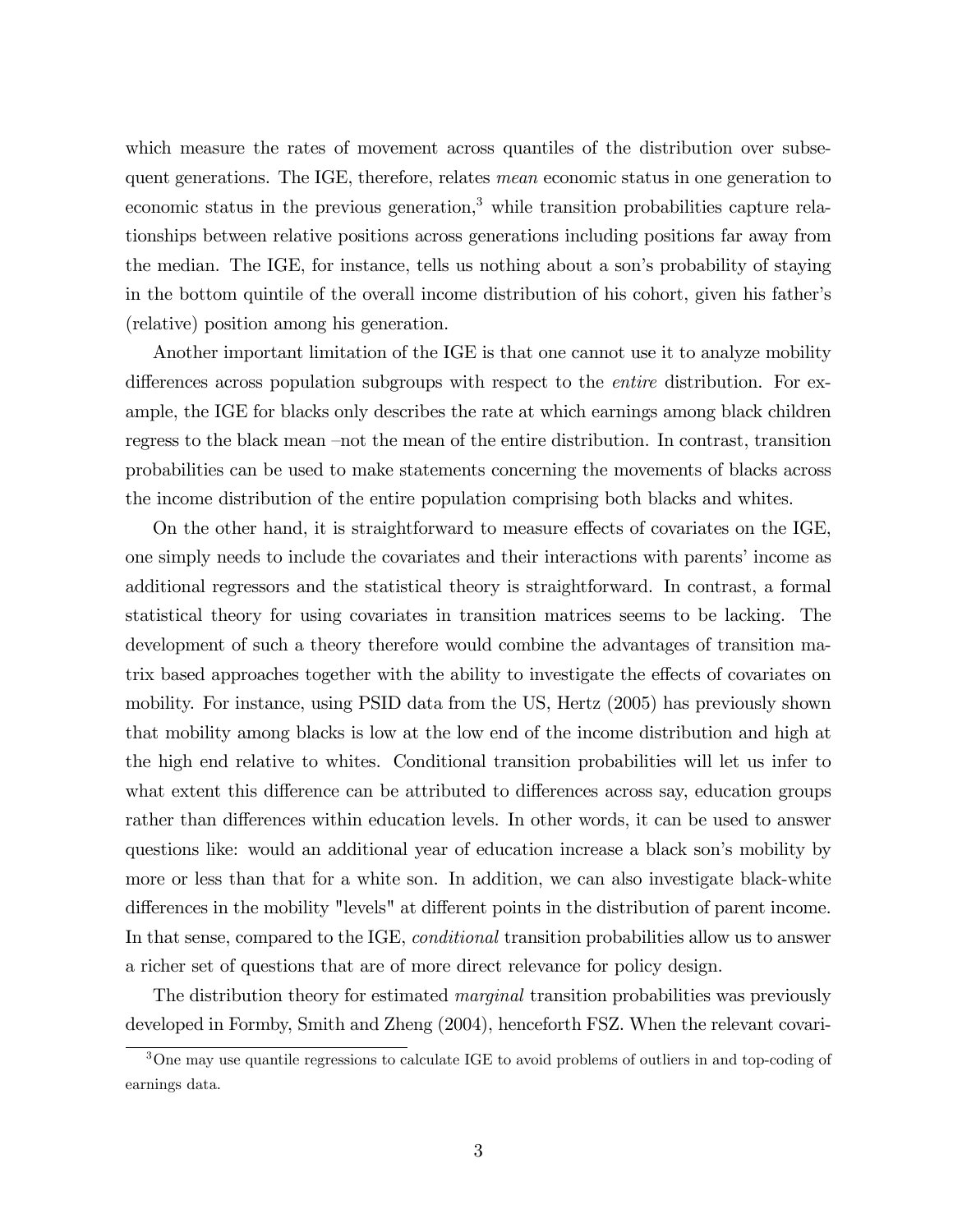ates are discrete, one can simply apply the results of FSZ within each covariate category to conduct inference on conditional transitions. But with continuously distributed covariates, the parameters of interest are infinite-dimensional and thus nonparametric smoothing methods are warranted.<sup>4</sup> The theory of inference here is distinct from that of usual nonparametric regression because the dependent variable involves nonsmooth functions of the relevant quantiles which are also typically estimated from the same data. One relevant covariate of significant interest is the son's percentile score on Armed Forces Qualifying Test (often taken to be an indicator of cognitive skills in adolescent years- see discussion below) which runs from 1 to 100 in the data. Given the size of typical household surveys, analysis within each percentile will be very imprecise, particularly when broken up by racial subgroups. Furthermore, small differences in AFQT percentiles, unlike differences in race, are unlikely to imply big changes in functional relationships. Therefore, treating AFQT score as a continuously distributed covariate will be the natural and correct approach.

However, one drawback of using transition probabilities is its overtly disaggregate nature (i.e. there are an infinite number of transition probabilities depending on which quantiles are compared) and a summary measure of mobility across relative income positions is useful for consolidating the information provided in transition matrices. In this paper, we introduce a new and intuitively simple measure of overall upward mobility in relative terms and derive distribution theories for inferring both its level and the effects of covariates on it from data. Our measure is simply the probability that a sonís income rank in his generation exceeds his parents' rank in the prior generation. A nice feature of this measure is that it probably captures what most policymakers actually think of as mobility, namely to what extent are people doing better than their parents? It is a single summary measure and therefore easy to interpret. At the same time, its value does not depend on arbitrary discretization of income distributions, unlike existing measures of overall mobility.<sup>5</sup> In our application with US data, we show that black-white differences in mobility are much smaller when based on our measure of upward mobility

<sup>4</sup>Parametric analysis is problematic here because it is unclear what type of joint distributions imply, e.g. a probit form for conditional transition probabilities. In the application, we show that restrictive parametric inference, as an approximation, can produce misleading qualitative conclusions (see fig. 7 and discussion in section 4.2.1, below).

<sup>&</sup>lt;sup>5</sup>Several overall mobility measures based on arbitrary discretization of income exist in the literature (see section 2.2 below for more on this point).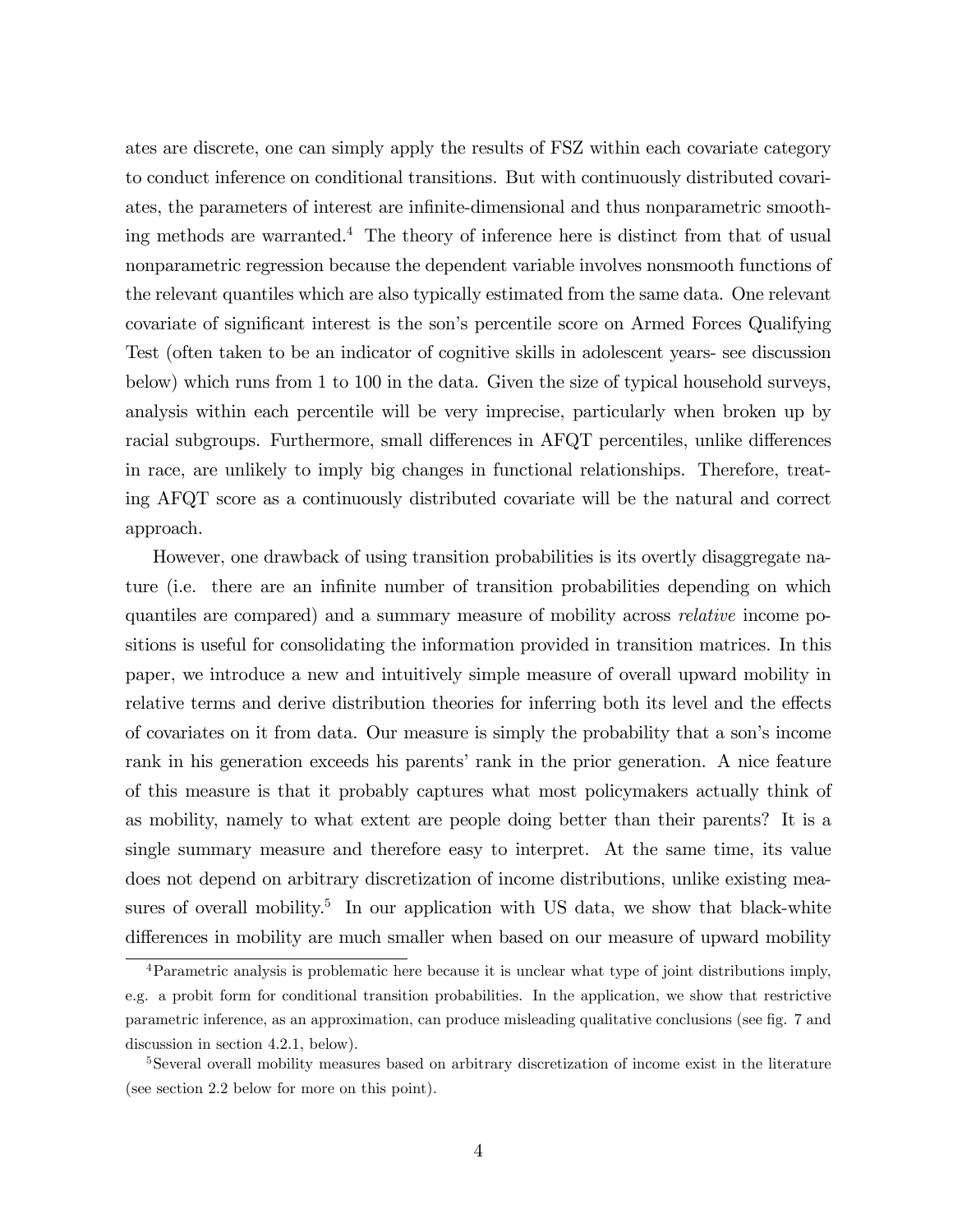compared to traditional (upward) transition probabilities. This is because (i) our measure captures small upward movements in relative positions of a large number of Blacks which are ignored by transition probabilities and (ii) blacks typically need much larger upward mobility to surpass a common percentile threshold than whites because white incomes first-order stochastically dominate blacks everywhere (c.f. section 2.2 below) and, in particular, below any common threshold.

### 1.1 Contributions

The key methodological contribution of this paper is to develop a nonparametric theory of inference when the outcome variables of interest involve nonsmooth functions of initially estimated parameters or functionals. For transition probabilities, the outcome variable involves a nonsmooth function of marginal quantiles of income. For estimates of upward mobility, the outcome variable involves nonsmooth functions of estimated ranks. To our knowledge, no method currently exists in the econometric or statistics literature for deriving the distribution theory for such estimates. In the present paper, we develop precisely such a methodology.

For analysis of conditional transition probabilities and its derivatives, we control first stage estimation errors using stochastic equicontinuity type arguments. But owing to the peculiar forms of the parameters here, one cannot use sufficient conditions typically used in the parametric or semiparametric literature (c.f. Andrews (1994), section 4). We therefore establish equicontinuity properties directly using the U-statistic type forms of the relevant error processes. For analysis of upward mobility involving estimated ranks in the first stage, we show and use Hadamard differentiability of the map from the joint c.d.f. of father and son's income to upward mobility and for controlling first stage estimation errors, we use Hoeffding's inequality.

For both measures, the initial estimation error affects the asymptotic distribution of both the unconditional mobility estimate and its density-weighted average derivative  $(w.r.t. covariates)$  but not that of the level effects of covariates on it. The intuition behind this result is that the initial estimates have parametric or exponential rates of convergence while estimated level effects of covariates typically converges at slower rates.

Although the methods developed here are motivated by and are crucial for nonparametric analysis of IGM, they have more general applicability. For one, these tools can be directly used to analyze economic mobility for an individual over her own lifetime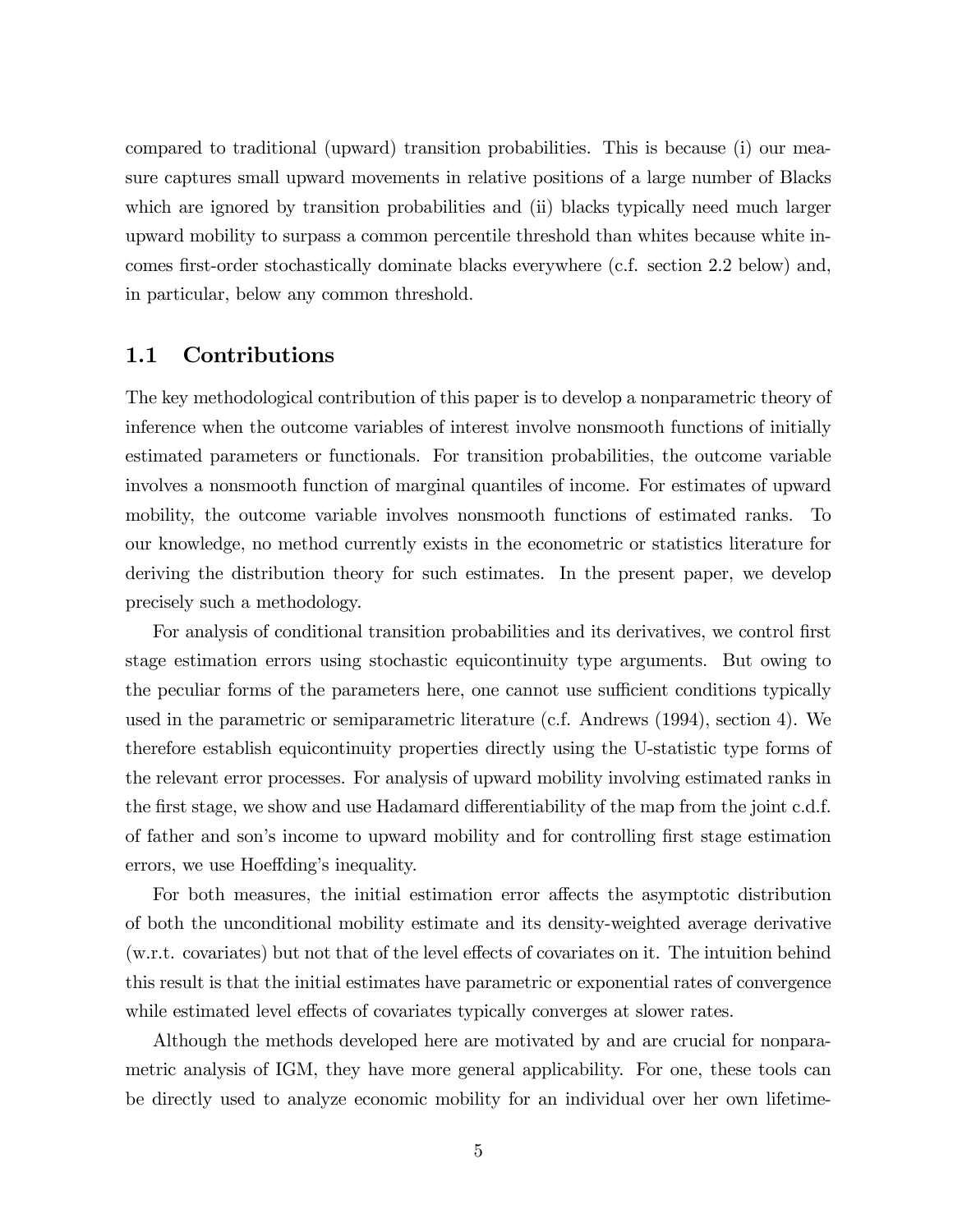i.e. how eventual position in the income distribution of her cohort (say, at retirement) is related to her starting position. Another example would be the relation between initial and eventual positions of a firm in the size distribution of firms in its industry. More generally, whenever the parameter of interest is a nonparametric regression or a functional thereof but the dependent variable involves preliminary components estimated from the same dataset, the methods developed here can be utilized to get the respective distribution theories. For instance, consider estimating the effect of covariates on the probability that a household lies below the poverty line. The poverty line is often estimated from the same dataset<sup>6</sup> and therefore the methods developed here will be applicable to that case directly. Alternatively, consider estimating the effects of covariates like study hours and IQ score on the probability that a high school senior is in the top 5% of his graduating class. High school class rank often has important implications for college admissions beyond high-school GPA on which this rank is based. They reveal a student's relative performance with respect to his peers in the same school and so implicitly control for inter-school variations in absolute grades. The methodology of this paper can be used to conduct statistical inference on regressions of such relative outcomes on covariates. Note well that such relative regressions tell us something very different from quantile regressions. The former captures effects of covariates on the relative position in the *marginal* distribution of the dependent variable but the latter pertains to relative position in its conditional (on the covariate) distribution.

We also provide a number of novel substantive contributions to the empirical literature on IGM. We are the first to use a large and nationally representative sample of blacks and whites to estimate interracial differences in  $IGM$ .<sup>7</sup> We document that there are sizable differences in upward transition probabilities between blacks and whites. We apply nonparametric methods to investigate how a continuous measure of cognitive skill, the Armed Forces Qualifying Test  $(AFQT)$ , affects the transition probabilities for blacks and whites. AFQT scores have been previously used to account for other aspects of black-white inequality (Neal and Johnson, 1996; Cameron and Heckman, 2001) but, to our knowledge, have not been used in studies of IGM. Interestingly, we show that this variable can account for most of the gap between blacks and whites in their ability to

 $6Z$ heng (2001) performs inference on the marginal rather than the conditional distribution of estimated poverty with an estimated poverty line.

 $7$ Hertz (2005) also shows large black-white differences using the PSID but for reasons we discuss in the paper it is unclear whether the PSID sample of blacks is representative.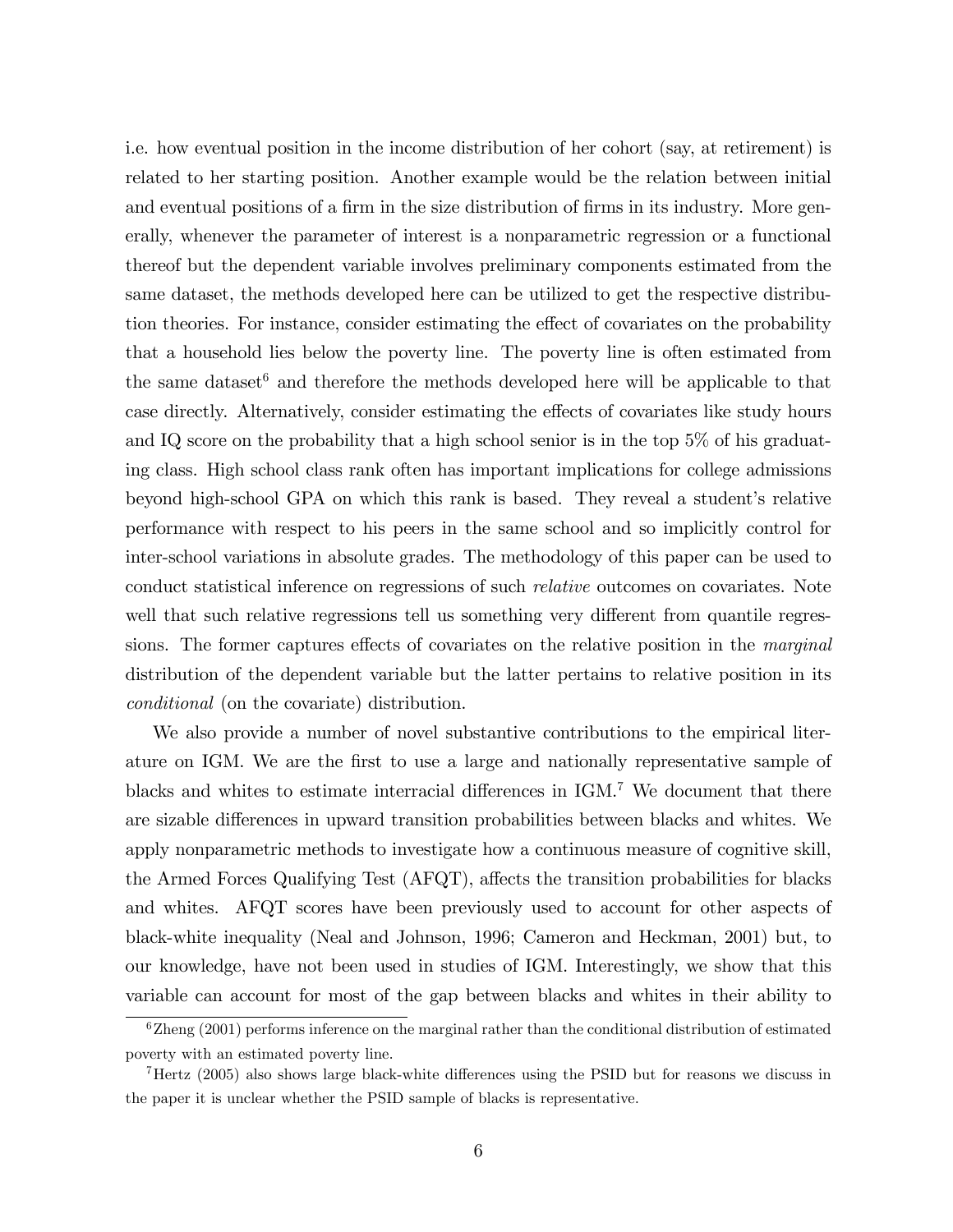rise from the bottom quintile of the income distribution. We also find similar results with respect to inter-racial differences in our new measure of upward mobility. We show that alternative parametric methodology, such as running probit regressions for conditional transitions lead to misleading conclusions. The reader may note that in accordance with virtually all of the existing literature on economic mobility including all the papers cited above and below, what we propose here are essentially descriptive measures which are suggestive and one should be cautious in attaching causal interpretations to them.

## 1.2 Plan of the paper

The plan of the paper is as follows. Section 2 describes the parameters of interest, section 3 discusses the asymptotic distribution theory, section 4 presents the application using NLSY data. Finally, section 5 concludes. All proofs are collected in section 6. In the statements of the theorems and in the proofs, c will denote a generic positive constant not always having the same value and whenever derivatives (or Lebesgue densities) are defined, they are implicitly assumed to exist.

# 2 Parameters of interest

We first describe the parameters of interest based on transition probabilities and then those related to our new measure of upward mobility.

### 2.1 Conditional transition probabilities and derivatives

Let  $(\zeta_1, \zeta_0)$  denote the bottom tth and sth percentile of the overall income distribution for sons and fathers, respectively. Then, the transition probability measures the probability that a son is at or below  $\zeta_1$ , conditional on his father being at or below  $\zeta_0$ , i.e.

$$
\theta\left(s,t\right) = \frac{\Pr\left[Y_1 \le \zeta_1, Y_0 \le \zeta_0\right]}{\Pr\left[Y_0 \le \zeta_0\right]}.\tag{1}
$$

 $\theta(s, t)$  can be decomposed by level of discrete and continuous covariates X such as age and education of the father and/or the son as

$$
\theta(s,t) = \int \frac{\Pr[Y_1 \le \zeta_1, Y_0 \le \zeta_0 | X = x]}{\Pr[Y_0 \le \zeta_0]} dF(x)
$$

$$
= \int \theta(x; s, t) dF(x),
$$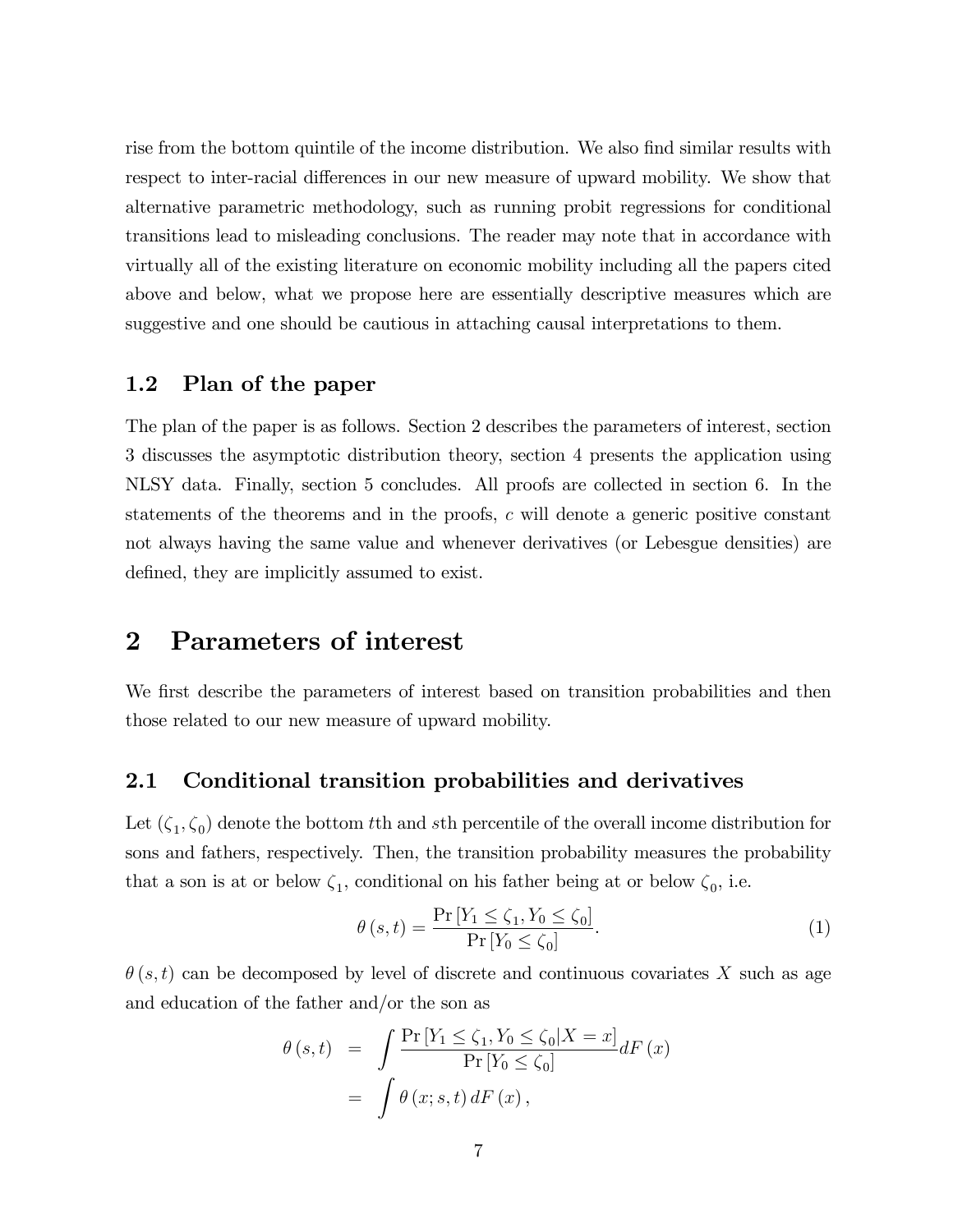where

$$
\theta(x; s, t) = \frac{\Pr[Y_1 \le \zeta_1, Y_0 \le \zeta_0 | X = x]}{\Pr[Y_0 \le \zeta_0]}.
$$
\n(2)

Note that the denominator is not conditioned on X. So when  $X$  denotes, say, a son's education, the derivative of  $\theta(x; s, t)$  w.r.t. x represents the change in the son's probability of being stuck at or below  $\zeta_0$  when x increases by 1 unit, where the population of interest is all families whose fathers' incomes were at or below  $\zeta_0$ . When X denotes the father's education,  $\theta(x; s, t)$  can be used to infer how effective is a highly educated father in improving his son's condition relative to a less educated father who was in the same quantile of income as him.

Note also that from the transition probabilities as defined above, one can derive the ones deÖned in, e.g. FSZ (2004) or Shorrocks (1978). The latter, upon conditioning, would be defined as

$$
\pi(x; (s_1, s_2), (t_1, t_2)) = \frac{\Pr\left[\zeta_{1s_1} \le Y_1 \le \zeta_{1s_2}, \zeta_{0t_1} \le Y_0 \le \zeta_{0t_2} | X = x\right]}{\Pr\left[\zeta_{0t_1} \le Y_0 \le \zeta_{0t_2}\right]},
$$
\n(3)

where  $0 < s_1 < s_2 < 1$  and  $0 < t_1 < t_2 < 1$  and  $\zeta_{1s_j}$ ,  $\zeta_{0t_j}$  denote the  $s_j$  and  $t_j$ th quantiles of  $Y_0$  and  $Y_1$ , respectively. The numerator equals

$$
\Pr\left[Y_1 \le \zeta_{1s_2}, Y_0 \le \zeta_{0t_2} | X = x\right] \\
- \Pr\left[Y_1 \le \zeta_{1s_2}, Y_0 \le \zeta_{0t_1} | X = x\right] \\
- \Pr\left[Y_1 \le \zeta_{1s_1}, Y_0 \le \zeta_{0t_2} | X = x\right] \\
+ \Pr\left[Y_1 \le \zeta_{1s_1}, Y_0 \le \zeta_{0t_1} | X = x\right]
$$

and the denominator is  $Pr[Y_0 \leq \zeta_{0t_2}] - Pr[Y_0 \leq \zeta_{0t_1}]$ . Below, we derive distribution theory for estimates of  $Pr[Y_1 \le \zeta_{1s}, Y_0 \le \zeta_{0t} | X = x]$  for a generic pair of quantiles  $(\zeta_{1s}, \zeta_{0t})$ from which one can easily get the distribution of the estimates of the numerator of  $\pi(x;(s_1,s_2),(t_1,t_2))$ . The distribution theory for the estimate of  $\pi(x;(s_1,s_2),(t_1,t_2))$ follows by the usual delta-method.

We choose to focus both our methodology and application on definition  $(2)$  rather than (3) for two reasons. First, definition (2) with, say,  $s = t = 0.2$  measures a son's chances of remaining stuck in the lowest quintile if his father was in the lowest quintile. This probability seems to be of greater and more immediate policy appeal than the somewhat pedantic Ögure measuring the chances of the son being between the Örst and second quintile given that the father was between the third and the fourth quintile. Secondly,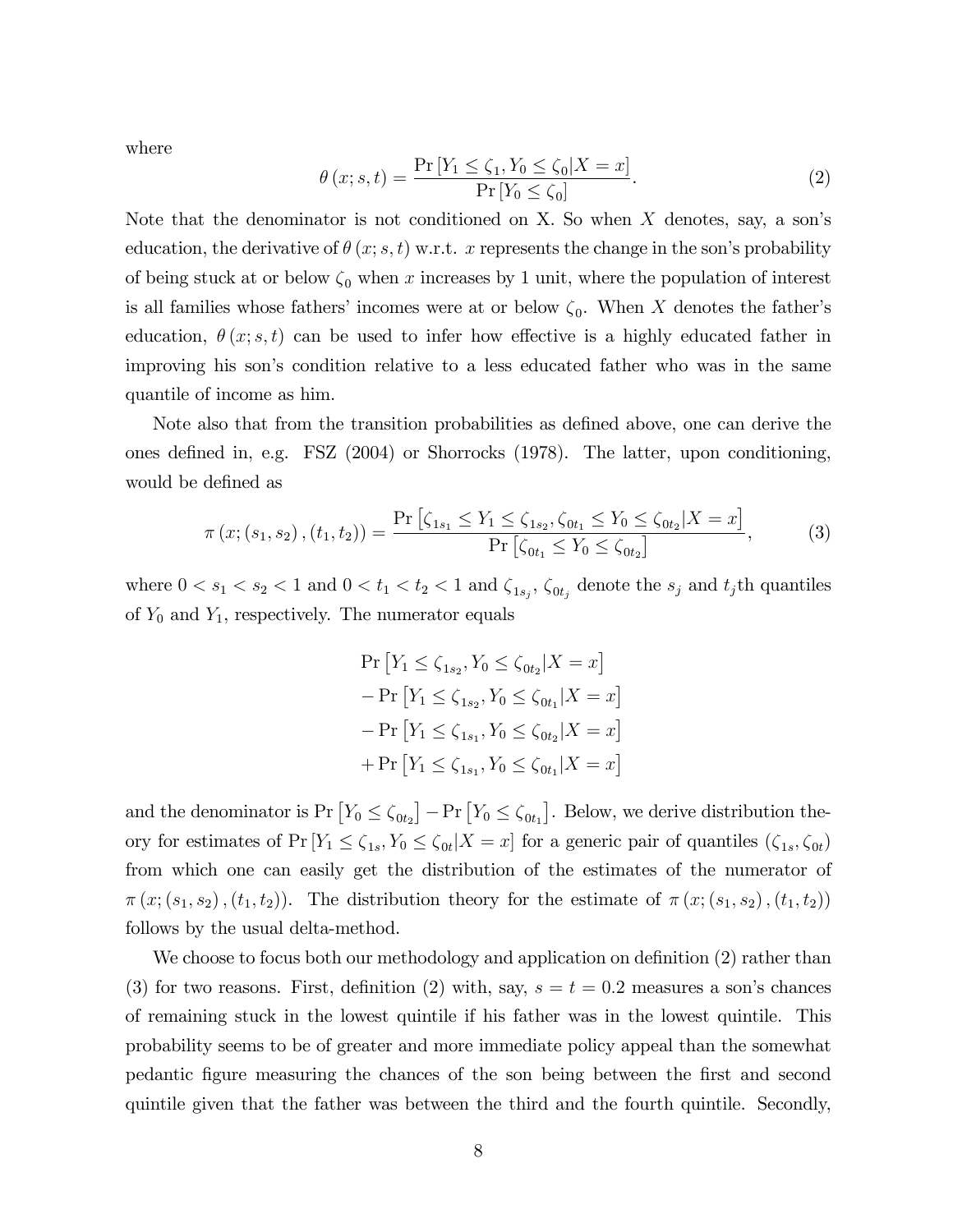derivation of the properties of the estimates of (2) are notationally less messy. As we showed above, moving from one definition to the other is easy and does not involve any serious technical challenge. Also, it should be obvious how to refine the definition of  $\theta(x; s, t)$  to make it, say, race-specific.

Parameters of interest based on the above definitions are:

(i) Conditional mobility  $\theta_B(x; s, t) - \theta_W(x; s, t)$ , measuring the black-white difference in transition at each value of  $x$ , where e.g.

$$
\theta_B(x; s, t) = \frac{\Pr[Y_1 \le \zeta_1, Y_0 \le \zeta_0 | X = x, Black = 1]}{\Pr[Y_0 \le \zeta_0 | Black = 1]}
$$

and  $\zeta_1(\zeta_0)$  is still the marginal quantile of the  $Y_1(Y_0)$  distribution comprising both blacks and whites.

(ii) Marginal effects  $\frac{\partial}{\partial x_j} \{\theta_B(x; s, t) - \theta_W(x; s, t)\}\$ , measures the black-white difference in the effect of increases in  $X$  (analogous to black-white difference in returns to education)

(iii) (Weighted) average derivatives based on (ii), i.e.  $\delta_B^*(s,t) - \delta_W^*(s,t)$  where for  $k = W, B$ 

$$
\delta_{k}^{*}\left(s,t\right) = \int w_{k}\left(x\right) \frac{\partial}{\partial x_{j}} \theta_{k}\left(x;s,t\right) dF_{k}\left(x\right) / \int w_{k}\left(x\right) dF_{k}\left(x\right) \tag{4}
$$

using weights  $w_k(.)$  which are typically the marginal density of X and  $F_W(.)$  denotes the c.d.f. of X for whites.

While (i) describes differences in mobility levels by values of  $x$ , averaged over other covariates, (ii) and (iii) shed light on the effectiveness of policy in changing existing differences by influencing values of  $X$ . As is well-known, derivatives typically converge slower than the original estimates which makes inference on (ii) very imprecise. We have a relatively smaller number of observations on blacks in our data and estimating the marginal effects for blacks is an important substantive parameter for us. In view of these facts, we concentrate on average derivative type estimates which summarize the black-white gap in the marginal effect of changing a continuous  $X$ . One would expect such an estimate to have a parametric rate of convergence (and thus enable more precise inference), which is what we rigorously show below. The technical innovation here is that the dependent variable involves estimated quantiles. In the case of averaged derivatives, the estimation error in the quantiles will affect the asymptotic distribution of the averaged marginal effects but in the case of conditional probabilities, the effect of this initial estimation error will be shown to be negligible.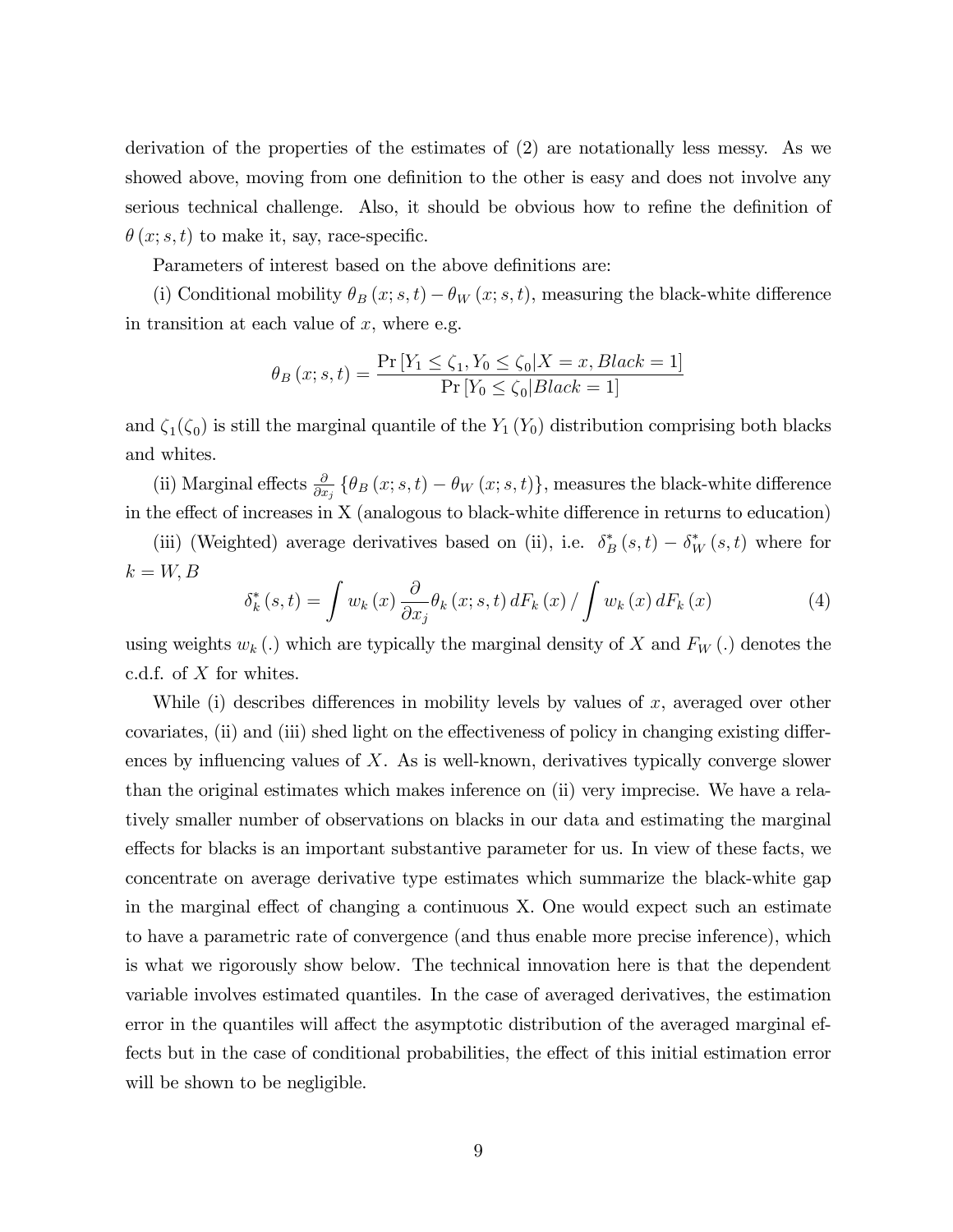# 2.2 Upward mobility

We now formally introduce our new measure of upward mobility. We first present the analytic expressions and then discuss the substantive features which make our measure both intuitively appealing and analytically different from measures based on transition probabilities.

Our direct measure of upward mobility is simply the probability that the sonís percentile rank in the overall income distribution of his generation exceeds that of his parents' in the income distribution of the parents' generation. We believe that this measure more closely conforms to what most people think of as economic mobility. Indeed much of the recent attention in the popular press concerning IGM has been couched in terms of the prospects for *upward* mobility for those starting in the bottom of the distribution.<sup>8</sup> Policymakers also tend to be more concerned about mobility with respect to what it signifies about the prospects for economic gains among the poor and disadvantaged groups and whether government interventions are necessary to foster greater upward mobility.

Let  $Y_0, Y_1$  denote parent and son's income with respective marginal CDF's  $F_0$  and  $F_1$ . Then for a fixed  $s \in [0, 1]$ , we define upward mobility for families under percentile s by an extent  $\tau \in [0, 1-s]$  as

$$
v(\tau, s) = \Pr(F_1(Y_1) - F_0(Y_0) > \tau | F_0(Y_0) \le s)
$$
  
= 1 - \Pr(F\_1(Y\_1) - F\_0(Y\_0) < \tau | F\_0(Y\_0) \le s)  
= 1 - \frac{\Pr(F\_1(Y\_1) - F\_0(Y\_0) < \tau, F\_0(Y\_0) \le s)}{s}  
= 1 - \frac{1}{s} \int\_1^{F\_0^{-1}(s)} \int\_1^{F\_1^{-1}(F\_0(y\_0) + \tau)} f(y\_0, y\_1) dy\_1 dy\_0. (5)

Observe that  $F_1(Y_1)$ ,  $F_0(Y_0)$  are identically distributed uniform  $(0,1)$  variates and so the distribution of  $F_1(Y_1) - F_0(Y_0)$  is symmetric around 0. This means that  $v(0, 1) = 0.5$ and  $v(\tau, 1) = 1 - v(-\tau, 1)$ , no matter what the joint distribution of  $(Y_0, Y_1)$  is. However, for an arbitrary  $s \in (0, 1)$ , the value of  $v(\tau, s)$  will depend on the joint distribution of

<sup>8</sup>For example, the Wall Street Journal began a front page article about class mobility as follows: "The notion that the U.S is a special place where any child can grow up to be president, a meritocracy where smarts and ambition matter more than parenthood and class, dates to Benjamin Franklin. ... The promise that a child born in poverty isnít trapped there remains a staple of Americaís self-portrait." (Wessel, 2005) Similarly, in a frontpage article in the New York Times on social mobility (Scott and Leonhardt, 2005) the public's beliefs concerning mobility are described in a poll asking "Is it possible to start out poor, work hard, and become rich?"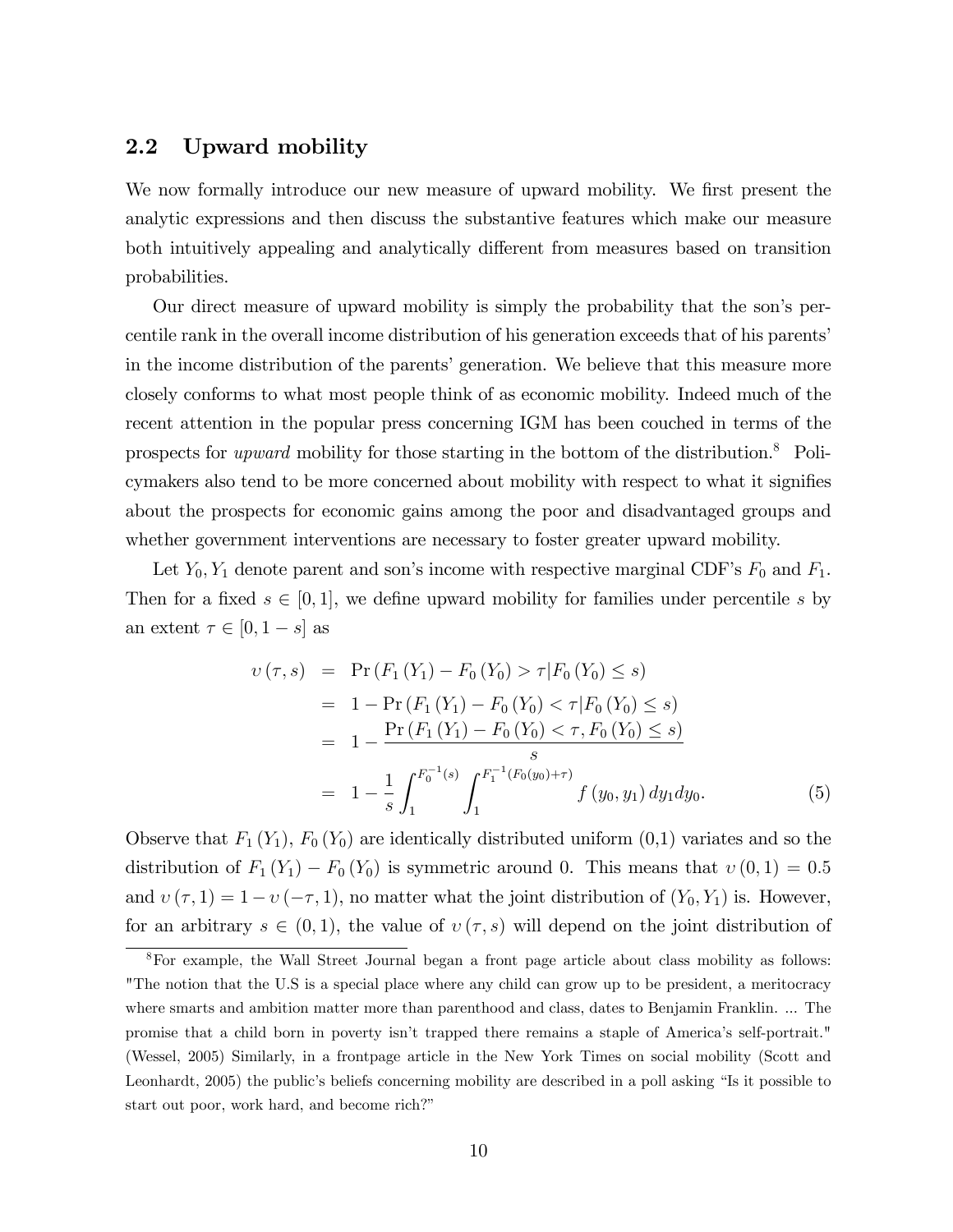$(Y_0, Y_1)$  for every  $\tau$ , including  $\tau = 1$ . For the purpose of this paper, the leading case of interest is where  $\tau = 0$  which gives the probability that the son's relative position exceeds that of the father. But we develop inference theory for a general  $\tau$  and for a generic value of s.

Introducing covariates  $X$  into the analysis, define conditional upward mobility at values of  $X = x$  as

$$
v_c(\tau, s; x) = \frac{\Pr(F_1(Y_1) - F_0(Y_0) > \tau, F_0(Y_0) \le s | X = x)}{\Pr(F_0(Y_0) \le s)} \\
= \frac{\Pr(F_1(Y_1) - F_0(Y_0) > \tau, F_0(Y_0) \le s | X = x)}{s}.\n\tag{6}
$$

This measure is analogous to (2) above. The idea is that we start with all families where the father was below the sth percentile. This ensures that all the corresponding sons have equal "space to move up". With these families constituting our population, we evaluate the extent of upward mobility for children at various values  $x$  of  $X$ . Denote the corresponding average derivative by

$$
\delta_{v}(\tau,s) = E_{X}\left[f\left(X\right)\frac{\partial}{\partial x_{j}}v_{c}(\tau,s;X)\right]
$$
\n<sup>(7)</sup>

which (when normalized by  $E_X[f(X)]$ ) measures the average effect of the jth component of X on the probability of improving relative status.

Below, we will derive the statistical distribution theory for  $v(\tau, s)$ ,  $v_c(\tau, s; x)$  and  $\delta_v(\tau, s)$ . In the application, we will contrast overall upward mobility among blacks versus whites and then analyze how inclusion of relevant covariates affects this difference.

It is useful to note that one can alternatively define overall mobility based on transition matrices after incorporating effects of covariates. Consider a transition matrix based on an arbitrary M-class discretization of the marginal distributions of  $Y_0$  and  $Y_1$ :  $\tilde{\Theta} =$  $\left\{\tilde{\theta}(j,k)\right\}$  $j,k=1,...M$ . Then Shorrock's measure of *unconditional* mobility is given by

$$
M_1 = \frac{K - trace(\tilde{\Theta})}{K - 1} = 1 - \frac{\sum_{j=1}^{K} \tilde{\theta}(j, j) - 1}{K - 1}.
$$

One can incorporate covariates into the above formula and define

$$
M_1(x) = 1 - \frac{\sum_{j=1}^{K} \tilde{\theta}(j, j; x) - 1}{K - 1}
$$
\n(8)

where

$$
\tilde{\theta}(j, j; x) = \frac{\Pr\left(\zeta_j \le Y_1 \le \zeta_{j+1}, \xi_j \le Y_0 \le \xi_{j+1} | X = x\right)}{\Pr\left(\xi_j \le Y_0 \le \xi_{j+1}\right)},
$$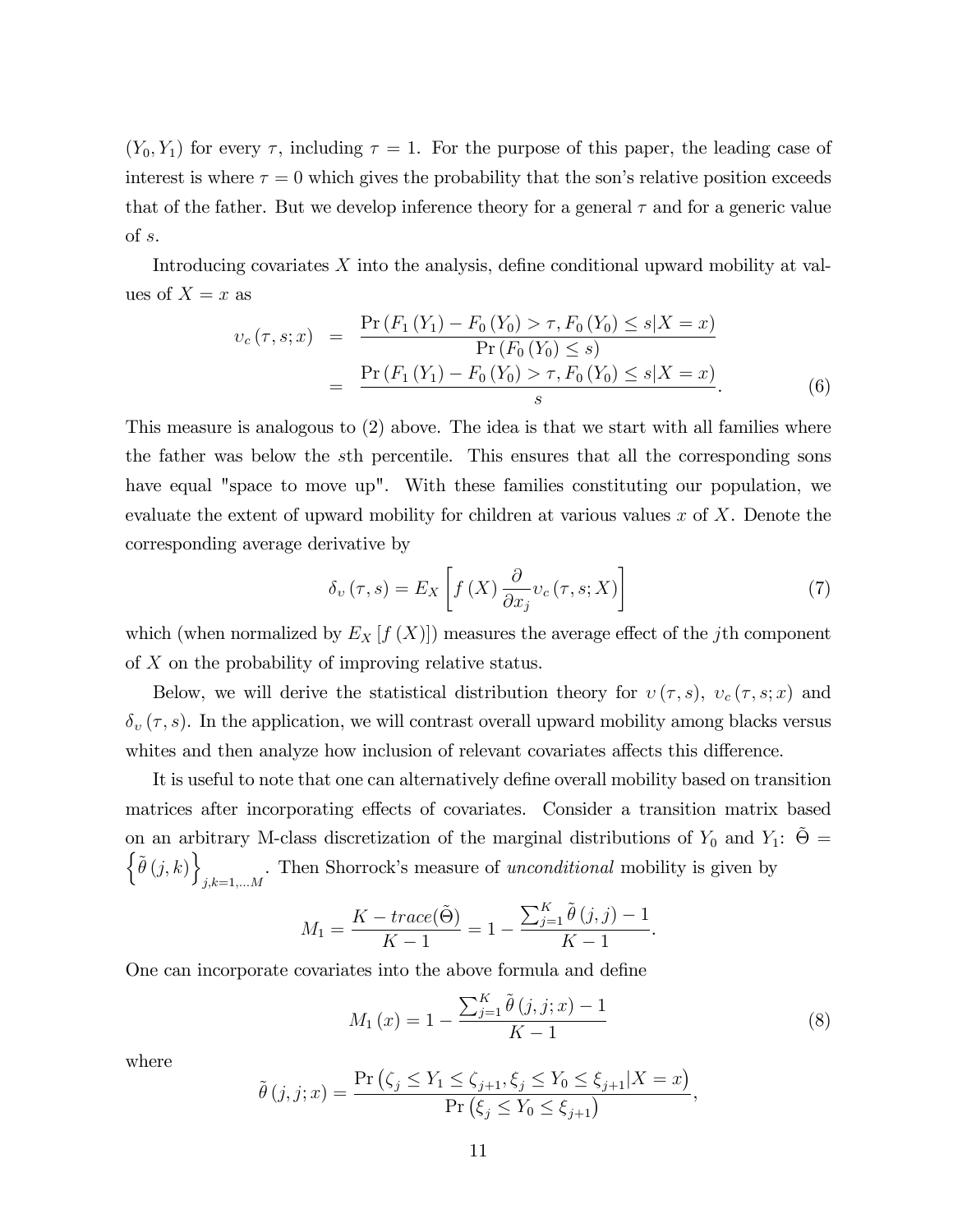and  $\zeta_j, \zeta_j$  denote the jth marginal quantiles of  $(Y_1, Y_0)$  respectively. Given the simple linear relation (8), inference on  $M_1(x)$  will follow straightforwardly from inference on  $\theta(j, j; x)$ . However, this measure will depend crucially on the discretization employed which is clearly an undesirable feature. Altering the above formulas to allow for a continuous transition matrix seem complicated<sup>9</sup> and we leave that to future research. Instead, we focus on our measure  $v(0, s)$ , which, we believe, is much closer to what is commonly understood as mobility and whose enhancement appears to be a stated goal of liberal policy. This single summary measure does not employ any discretization, has an immediate intuitive interpretation and, unlike the IGE, is based on a direct comparison of the relative *positions* between fathers and son.

Another notable feature of  $v(0, s)$  is that it counts small upward movements in relative positions which are ignored by transition probabilities. Comparing  $v(0, s)$  =  $Pr (F_1 (Y_1) > F_0 (Y_0) | F_0 (Y_0) \leq s)$  and  $1 - \theta (s, s) = Pr [F_1 (Y_1) > s | F_0 (Y_0) \leq s]$ , one can see that unlike  $1 - \theta(s, s)$ ,  $v(0, s)$  is counting all sons whose ranks exceeded their fathers<sup>i</sup> but did not exceed s. In our application, this makes a substantial impact on black-white differences in mobility (see figure 3 below). We find that whites appear to be much more upwardly mobile relative to blacks when measured by the transition probability of moving out of a given quantile. The difference between whites and blacks is much smaller when measured in terms of our upward mobility index. The first reason for this is that many black sons make relatively small upward movements which are missed by  $\theta(s, s)$  but captured by  $v(0, s)$ . The second reason is that incomes of white fathers first order stochastic dominates that of black fathers (figure 4) everywhere. Therefore, for any overall percentile  $F_0^{-1}(s)$ , sons born to black fathers below  $F_0^{-1}(s)$  need a larger increase in absolute income to surpass it compared to sons of white fathers below  $F_0^{-1}(s)$ . This suggests that even if rates of upward mobility are similar across groups, transition probabilities are likely to be much larger for whites.

# 3 Estimation and distribution theory

We now turn to estimation of the parameters outlined above and derivation of asymptotic properties of these estimates. Note that we have defined 6 parameters above, viz.  $(1)$ ,

<sup>&</sup>lt;sup>9</sup>The problem is that  $\int_0^1 \theta(s,s) ds$  is not a probability, unlike  $\sum_{j=1}^K \tilde{\theta}(j,j)$  and one needs to replace  $(\theta(s, s))$  with a density type analog before integrating. What that analog should be is not obvious.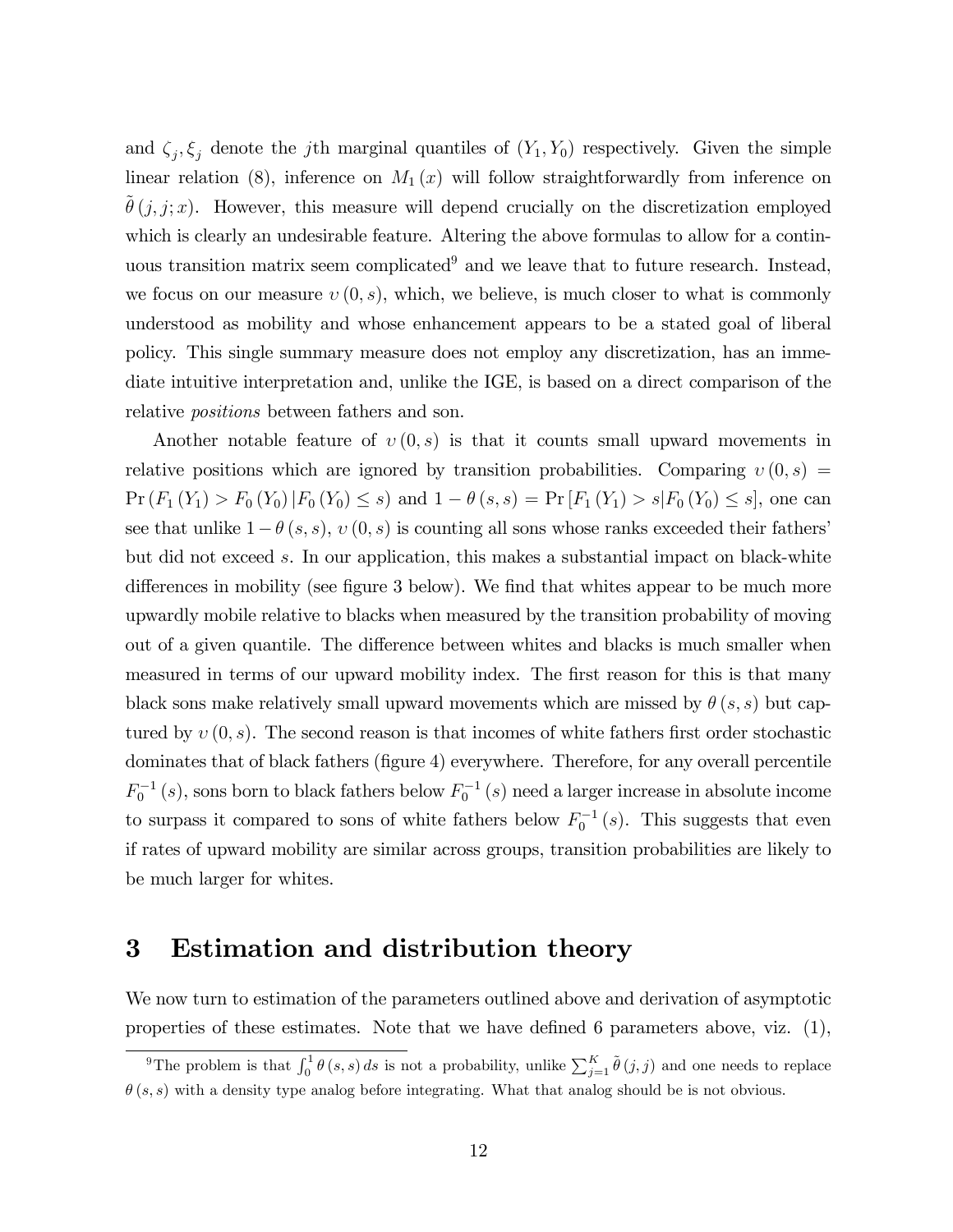$(2)$ ,  $(4)$ ,  $(5)$ ,  $(6)$ ,  $(7)$ . FSZ  $(2004)$  had analyzed only  $(1)$  and so, in what follows, we will derive the distribution theory for the other five. The derivations for  $(2)$  and  $(4)$ involve nontrivial modifications of the respective methods for kernel-based conditional mean and Powell, Stock and Stoker's (1989) (PSS, henceforth) density-weighted average derivatives (dwad). The modifications are necessary because the dependent variable in the Önal estimates involve initial estimates of quantiles which are estimated from the same dataset. We will show below that this first-stage estimation has no effect on the asymptotic distribution of conditional mean estimates but has nontrivial effects for the dwad. This is intuitively natural because estimates of marginal quantiles converge at parametric rates just like the dwad measures but the conditional mean has a slower rate of convergence. However, lack of smoothness of the dependent variable in the quantiles makes the formal justifications nontrivial.

The estimates of  $(5)$ ,  $(6)$  and  $(7)$  also require an altogether different type of analysis from standard nonparametric regression theory owing to the presence of  $\hat{F}_1(.)$  and  $\hat{F}_0(.)$ in the definition of the dependent variables. Our derivations will rely crucially on the idea of Hadamard differentiability and will use Hoeffding's inequality to control the errors involved in the estimation of  $\hat{F}_1(.)$  and  $\hat{F}_0(.)$ .

### 3.1 Conditional transition probability

Recall from  $(2)$ , that the conditional transition probabilities and their estimates are given respectively by

$$
\theta(x; s, t) = \frac{\Pr[Y_1 \le \zeta_1, Y_0 \le \zeta_0 | X = x]}{\Pr[Y_0 \le \zeta_0]} \n\hat{\theta}(x; s, t) = \frac{\frac{1}{n\sigma_n^d} \sum_{i=1}^n K\left(\frac{x_i - x}{\sigma_n}\right) \mathbb{1}\left(Y_{1i} \le \hat{\zeta}_1, Y_{0i} \le \hat{\zeta}_0\right)}{\left(\frac{1}{n\sigma_n^d} \sum_{i=1}^n K\left(\frac{x_i - x}{\sigma_n}\right)\right) \times \left(\frac{1}{n} \sum_{i=1}^n \mathbb{1}\left(Y_{0i} \le \hat{\zeta}_0\right)\right)},
$$
\n(9)

where  $K(.)$  is a standard d-dimensional kernel and  $\sigma_n$  is a sequence of bandwidths. Also, let

$$
\phi(x,\zeta_0,\zeta_1) = \Pr \{ Y_{1i} \le \zeta_1, Y_{0i} \le \zeta_0 | X_i = x \} = \int_1^{\zeta_1} \int_1^{\zeta_0} f(y_0, y_1 | x) dy_0 dy_1
$$
  

$$
\phi_1(x,\zeta_0,\zeta_1) = \int_1^{\zeta_0} f(y_0,\zeta | x) dy_0, \phi_0(x,\zeta_0,\zeta_1) = \int_1^{\zeta_1} f(\zeta_0, y_1 | x) dy_1.
$$

We now state the main theorem of this section which describes the asymptotic distribution for conditional (on covariates) transition matrices. The key point is that the first-stage es-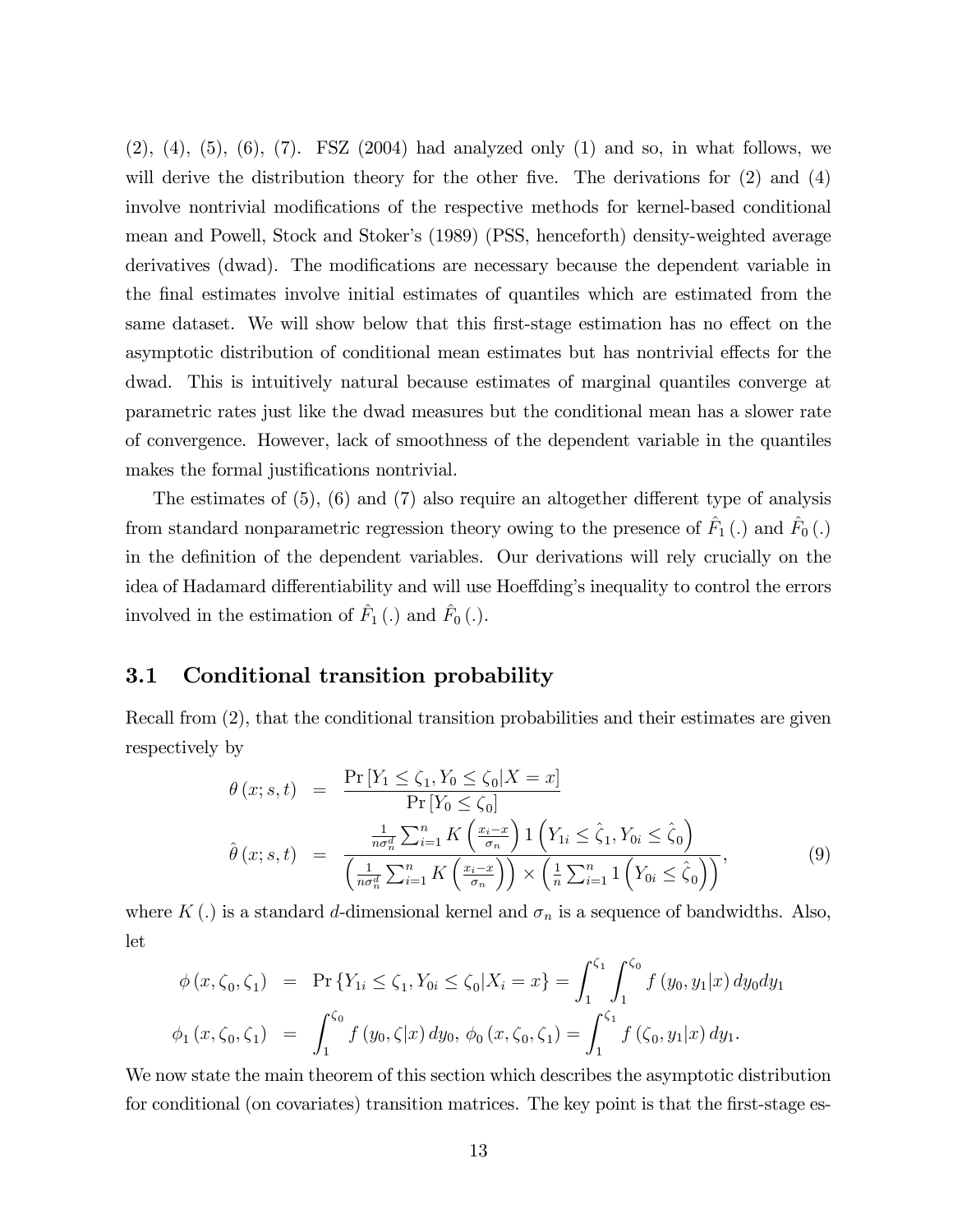timation of  $(\zeta_0, \zeta_1)$  has no effect on that final distribution. In other words, the distribution of

$$
\hat{\phi}\left(x,\hat{\zeta}_0,\hat{\zeta}_1\right) = \frac{\frac{1}{n\sigma_n^d} \sum_{i=1}^n K\left(\frac{x_i - x}{\sigma_n}\right) \mathbb{1}\left(Y_{1i} \leq \hat{\zeta}_1, Y_{0i} \leq \hat{\zeta}_0\right)}{\left(\frac{1}{n\sigma_n^d} \sum_{i=1}^n K\left(\frac{x_i - x}{\sigma_n}\right)\right)}
$$

and that of the infeasible estimator  $\hat{\phi}(x, \zeta_0, \zeta_1)$  are identical. The intuition behind this result is that  $(\hat{\zeta}_0, \hat{\zeta}_1)$  converges at the parametric  $\sqrt{n}$  rate but  $\hat{\phi}(x, \zeta_0, \zeta_1)$  converges to  $\phi(x,\zeta_0,\zeta_1)$  slower than  $\sqrt{n}$ -rate. The proof is nonstandard due to the facts that (i)  $\hat{\phi}(x,\zeta_0,\zeta_1)$  is not smooth in  $(\zeta_0,\zeta_1)$  and (ii) the problem here is the reverse of standard semiparametric problems (c.f. Andrews (1994), section 3.4 and Pakes and Pollard (1989)) in that the initial estimator here, viz.  $(\hat{\zeta}_0, \hat{\zeta}_1)$ , is finite-dimensional and the ultimate parameter of interest, viz.  $\phi(x, \zeta_0, \zeta_1)$  is infinite-dimensional, in contrast to the standard case where it is the other way round.

We state this and subsequent theorems in terms of a  $d$ -dimensional  $X$  all of whose components are continuously distributed. For discrete covariates, the analysis is identical to that for the marginal (i.e. unconditional) measures.

**Theorem 1** Let X be continuously distributed with dimension d and the data  $(X_i, Y_{1i}, Y_{0i})$ be i.i.d. Suppose that K(.) and  $\sigma_n$  in (9) satisfy standard conditions for mean-zero asymptotic normality of conditional means (c.f. Pagan and Ullah (1999) theorem 3.5, 3.6). Assume further that for  $X = x$ ,  $(Y_0, Y_1)$  admits a nonnegative joint density w.r.t. the Lebesgue measure everywhere on the joint support. Further, the function  $\phi(x, \ldots)$  is Lipschitz with respect to the Euclidean norm  $\Vert . \Vert$ :

$$
|\phi(x,\zeta_0,\zeta_1) - \phi(x,\tau_0,\tau_1)| \le ||(\zeta_0,\zeta_1) - (\tau_0,\tau_1)|| \delta(x)
$$
\n(10)

with  $\delta(.)$  uniformly bounded on the support of  $X$ .<sup>10</sup> Then one will have

$$
(n\sigma_n^d)^{1/2} \left( \hat{\phi} \left( x, \hat{\zeta}_0, \hat{\zeta}_1 \right) - \phi \left( x, \zeta_0^0, \zeta_1^0 \right) \right) \to N \left( 0, \frac{\sigma^2(x)}{f(x)} \int K^2(u) \, du \right)
$$
  

$$
\sigma^2(x) = Var \left( 1 \left( Y_{1i} \le \zeta_1^0, Y_{0i} \le \zeta_0^0 \right) | X \right) = \phi \left( x, \zeta_0^0, \zeta_1^0 \right) \times \left( 1 - \phi \left( x, \zeta_0^0, \zeta_1^0 \right) \right).
$$

#### **Proof.** See appendix ■

where

<sup>&</sup>lt;sup>10</sup>When conditional on  $X = x$ , the vector  $(Y_0, Y_1)$  is distributed with a density bounded above, uniformly in  $x$ , then this condition is automatically satisfied.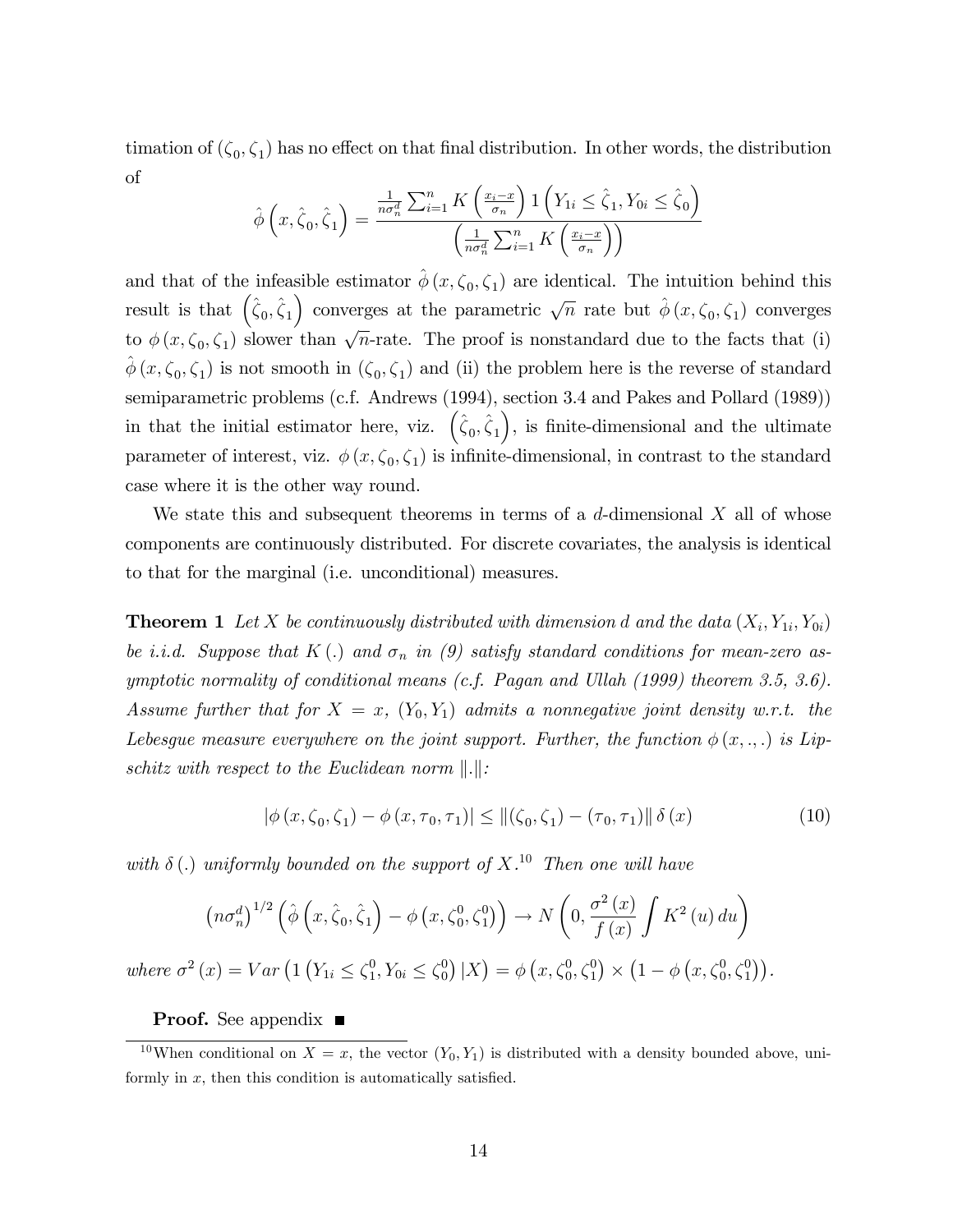Returning to (9), by the usual delta method,

$$
\left(n\sigma_n^d\right)^{1/2}\left\{\hat{\theta}_B\left(x;s,t\right)-\theta_B^0\left(x;s,t\right)\right\}=\left(n\sigma_n^d\right)^{1/2}\frac{\left(\hat{\phi}_B\left(x,\hat{\zeta}_0,\hat{\zeta}_1\right)-\phi_B\left(x,\zeta_0^0,\zeta_1^0\right)\right)}{\pi_B}+o_p\left(1\right)
$$

where

$$
\phi_B(x, \zeta_0, \zeta_1) = \Pr \{ Y_{1i} \le \zeta_1, Y_{0i} \le \zeta_0 | X_i = x, B = 1 \},
$$
  

$$
\pi_B = \Pr [Y_0 \le \zeta_0 | B = 1].
$$

This follows because the estimate of  $\pi_B$  will converge at parametric rates and will not affect the distribution of  $\hat{\theta}_B (x; s, t)$ . One thus gets that

$$
\left(n\sigma_n^d\right)^{1/2}\left\{\hat{\theta}_B\left(x;s,t\right)-\theta_B^0\left(x;s,t\right)\right\} \stackrel{d}{\rightarrow} N\left(0,\frac{\sigma_B^2\left(x\right)}{\pi_B^2f_B\left(x\right)}\int K^2\left(u\right)du\right) \tag{11}
$$

where  $\sigma_B^2(x) = \phi_B(x, \zeta_0^0, \zeta_1^0) \times (1 - \phi_B(x, \zeta_0^0, \zeta_1^0))$  and  $f_B(x)$  is simply the density of X for blacks at  $x$ .

### 3.2 Distribution of the gap in levels

In this paper, our substantive interest is focused around the black-white gap in conditional transition probabilities. In that context, it is interesting to note that the estimates  $\left(n\sigma_n^d\right)^{1/2}\left\{\hat{\theta}_B\left(x;s,t\right)-\theta_B^0\left(x;s,t\right)\right\}$  for blacks and  $\left(n\sigma_n^d\right)^{1/2}\left\{\hat{\theta}_W\left(x;s,t\right)-\theta_W^0\left(x;s,t\right)\right\}$  for whites will be asymptotically uncorrelated. The intuition for this result is as follows. There are two ways in which these two quantities could be correlated- through (i) the common estimates  $\hat{\zeta}_0, \hat{\zeta}_1$  which appear in the numerators of both  $\hat{\theta}_B (x; s, t)$  and  $\hat{\theta}_W (x; s, t)$ and (ii) because the denominators are respectively  $\frac{\frac{1}{n}\sum_{i=1}^{n}B_{i}1(Y_{0i}\leq \hat{\zeta}_{0})}{\frac{1}{n}\sum_{i=1}^{n}B_{i}}$  and  $\frac{\frac{1}{n}\sum_{i=1}^{n}W_{i}1(Y_{0i}\leq \hat{\zeta}_{0})}{\frac{1}{n}\sum_{i=1}^{n}W_{i}}$ . Using the same logic as above, the preliminary estimates  $\zeta$  will have no effect on the asymptotic distributions and this removes one source of dependence between  $\hat{\theta}_B \left(x; s, t\right)$  and  $\hat{\theta}_W(x; s, t)$ . Secondly, even  $\frac{\frac{1}{n}\sum_{i=1}^n B_i 1(Y_{0i} \leq \zeta_0)}{\frac{1}{n}\sum_{i=1}^n B_i}$  and  $\frac{\frac{1}{n}\sum_{i=1}^n W_i 1(Y_{0i} \leq \zeta_0)}{\frac{1}{n}\sum_{i=1}^n W_i}$  will be asymptotically uncorrelated since they are sample averages of the random variable  $1(Y_0 \le \zeta_0)$  among different subgroups. To see this formally, let  $y_i = 1$  ( $Y_{0i} \le \zeta_0$ ) and let

$$
\hat{g}_B = \frac{\frac{1}{n} \sum_{i=1}^n B_i y_i}{\frac{1}{n} \sum_{i=1}^n B_i} \equiv \frac{\bar{y}_B}{\bar{d}_B}
$$
 and  $g_B = \frac{E(\bar{y}_B)}{E(\bar{d}_B)} = \frac{\mu_B}{\pi_B}$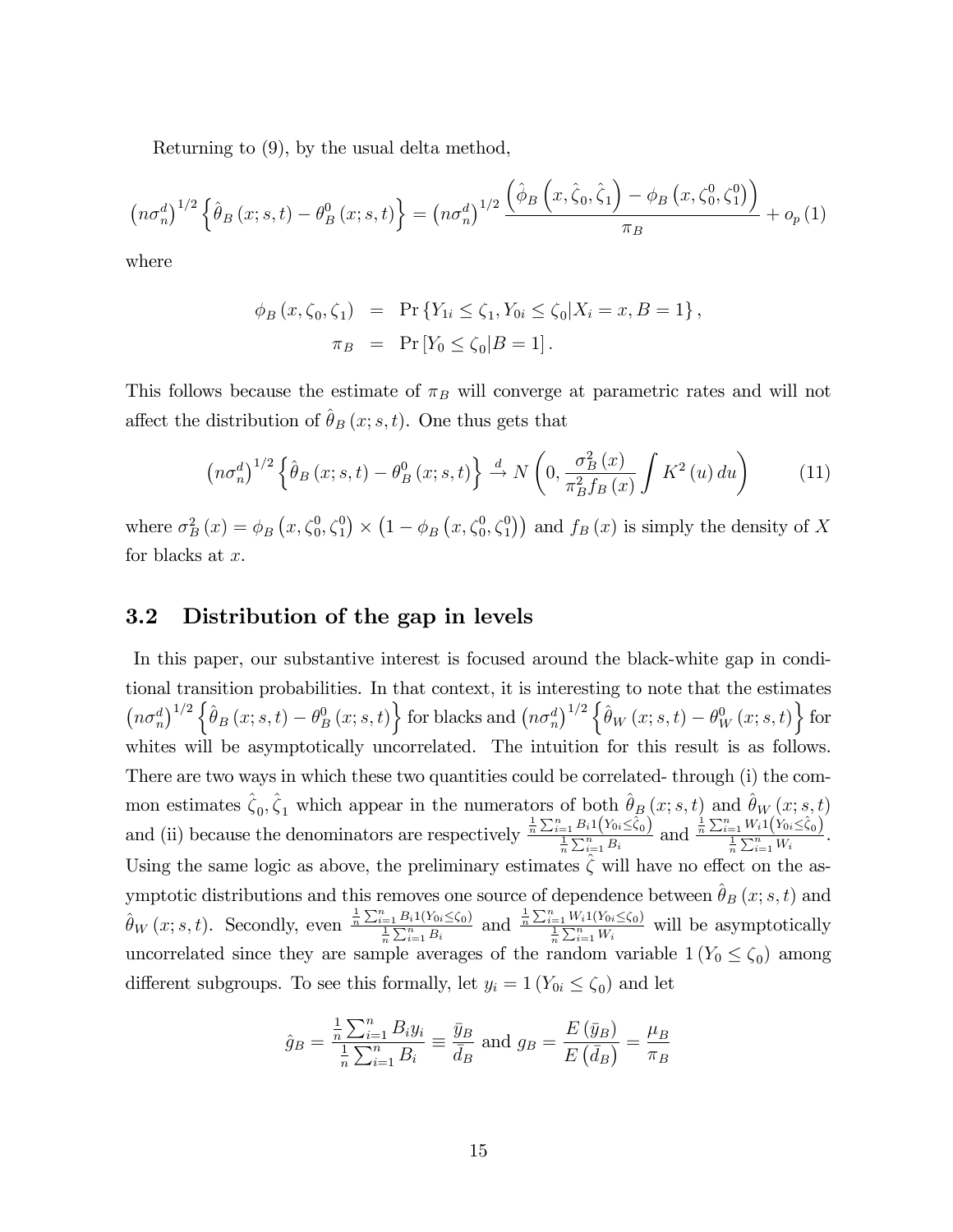Asymptotically,

$$
\sqrt{n}(\hat{g}_B - g_B) = \frac{\frac{1}{\sqrt{n}} \sum_{i=1}^n (B_i y_i - \mu_B)}{\pi_B} - \frac{\mu_B}{\pi_B^2} \frac{1}{\sqrt{n}} \sum_{i=1}^n (B_i y_i - \mu_B) + o_p(1)
$$
  

$$
= \frac{\frac{1}{\sqrt{n}} \sum_{i=1}^n B_i y_i}{\pi_B} - \frac{\mu_B}{\pi_B^2} \frac{1}{\sqrt{n}} \sum_{i=1}^n B_i y_i + o_p(1)
$$
  

$$
= \frac{1}{\sqrt{n}} \sum_{i=1}^n \frac{B_i}{\pi_B} \left( y_i - \frac{\mu_B}{\pi_B} \right) + o_p(1).
$$

So the asymptotic covariance is given by,

$$
E\left[\frac{B_i}{\pi_B}\left(y_i - \frac{\mu_B}{\pi_B}\right)\frac{W_i}{\pi_W}\left(y_i - \frac{\mu_W}{\pi_W}\right)\right] - E\left[\frac{B_i}{\pi_B}\left(y_i - \frac{\mu_B}{\pi_B}\right)\right]E\left[\frac{W_i}{\pi_W}\left(y_i - \frac{\mu_W}{\pi_W}\right)\right] = 0
$$

since  $B_i W_i \equiv 0$  and

$$
E\left[\frac{W_i}{\pi_W}\left(y_i - \frac{\mu_W}{\pi_W}\right)\right] = E\left[\frac{W_i y_i}{\pi_W} - \frac{\mu_W}{\pi_W^2} W_i\right] = E\left[\frac{W_i y_i}{\pi_W}\right] - \frac{\mu_W}{\pi_W} = 0.
$$

Thus, we get that

$$
\left(n\sigma_n^d\right)^{1/2} \left\{\hat{\theta}_B\left(x;s,t\right) - \theta_B^0\left(x;s,t\right) - \hat{\theta}_W\left(x;s,t\right) + \theta_W^0\left(x;s,t\right)\right\}
$$

$$
\stackrel{d}{\rightarrow} N\left(0, \left\{\frac{\sigma_B^2\left(x\right)}{\pi_B^2 f_B\left(x\right)} + \frac{\sigma_W^2\left(x\right)}{\pi_W^2 f_W\left(x\right)}\right\} \int K^2\left(u\right) du\right) \tag{12}
$$

where  $\sigma_W^2(x) = \phi_W(x, \zeta_0^0, \zeta_1^0) \times (1 - \phi_W(x, \zeta_0^0, \zeta_1^0))$  and  $f_W(x)$  is simply the density of X for whites at x. This result simplifies the calculation of asymptotic variances of the black-white gap in conditional transition probabilities since no covariance term needs to be calculated.

# 3.3 Density weighted average derivative (dwad) for transition probabilities

Consider the quantity

$$
\delta^*\left(\zeta^0\right) = \int_{\mathcal{X}} \phi'_j\left(x, \zeta_0^0, \zeta_1^0\right) f^2\left(x\right) dx
$$

which is the density weighted average derivative of  $\phi(x, \zeta_0, \zeta_1)$  (defined above) w.r.t. the jth component of  $X$ , first introduced in econometrics by PSS (1989). Using a standard integration by parts formula and noting that  $\phi\left(x, \zeta_0^0, \zeta_1^0\right)$ , being a probability, is uniformly bounded in  $x$ , one gets that

$$
\delta^*\left(\zeta^0\right) = -2\int_{\mathcal{X}} f'_j(x)\,\phi\left(x,\zeta_0^0,\zeta_1^0\right)f\left(x\right)dx = -2E\left\{1\left\{Y_1 \leq \zeta_1, Y_0 \leq \zeta_0\right\} f'_j\left(X\right)\right\}.
$$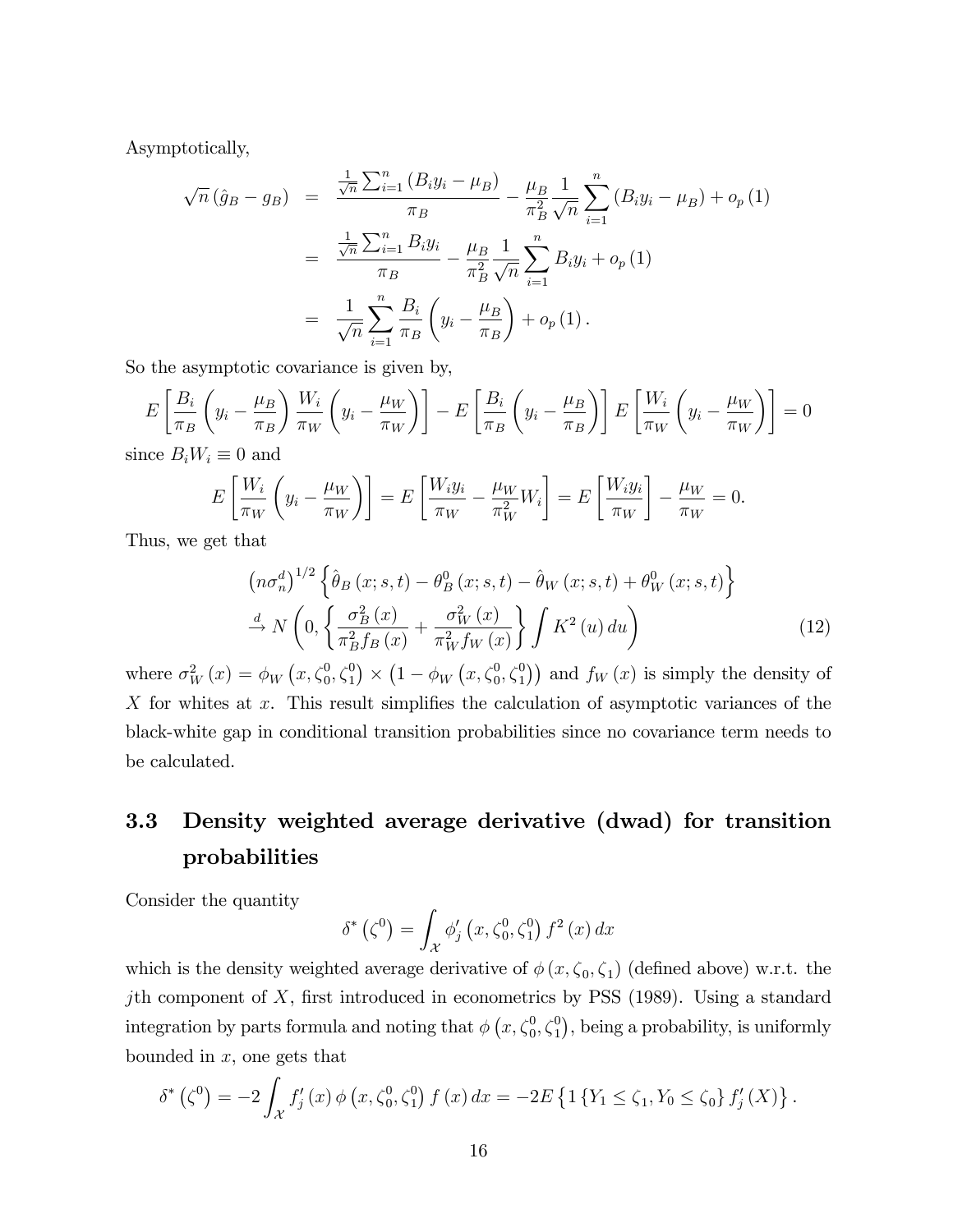So let

$$
\delta^* (\zeta^0) = -2E \left\{ 1 \left\{ Y_1 \le \zeta_1^0, Y_0 \le \zeta_0^0 \right\} f'_j (X) \right\}
$$

The natural estimate of this is  $\hat{\delta}^* (\hat{\zeta})$  where

$$
\hat{\delta}^*\left(\hat{\zeta}\right)
$$
\n
$$
= -\frac{2}{n} \sum_{i=1}^n \left( Y_{1i} \le \hat{\zeta}_1, Y_{0i} \le \hat{\zeta}_0 \right) \frac{1}{(n-1)\sigma_n^{d+1}} \sum_{l \ne i} K'_j \left( \frac{X_i - X_l}{\sigma_n} \right)
$$
\n
$$
= -\frac{2}{n(n-1)} \sum_{i=1}^n \sum_{l \ne i} \left( Y_{1i} \le \zeta_1^0, Y_{0i} \le \zeta_0^0 \right) \frac{1}{\sigma_n^{d+1}} K'_j \left( \frac{X_i - X_l}{\sigma_n} \right)
$$
\n
$$
- \frac{2}{n(n-1)} \sum_{i=1}^n \sum_{l \ne i} \left[ \frac{1}{1 + \left( Y_{1i} \le \hat{\zeta}_1, Y_{0i} \le \hat{\zeta}_0 \right)}{1 + \left( Y_{1i} \le \hat{\zeta}_1^0, Y_{0i} \le \hat{\zeta}_0^0 \right)} \right] \frac{1}{\sigma_n^{d+1}} K'_j \left( \frac{X_i - X_l}{\sigma_n} \right)
$$

Thus, ignoring the factor 2 for now,

$$
-\left(\hat{\delta}^*\left(\hat{\zeta}\right) - \delta^*\left(\zeta^0\right)\right)
$$
\n
$$
= \frac{1}{n(n-1)} \sum_{i=1}^n \sum_{l \neq i} 1 \left\{ Y_{1i} \leq \zeta_1^0, Y_{0i} \leq \zeta_0^0 \right\} \frac{1}{\sigma_n^{d+1}} K_j' \left( \frac{X_i - X_l}{\sigma_n} \right) - \delta^*\left(\zeta^0\right)
$$
\n
$$
+ \frac{1}{n(n-1)} \sum_{i=1}^n \sum_{l \neq i} \left[ 1 \left( Y_{1i} \leq \hat{\zeta}_1, Y_{0i} \leq \hat{\zeta}_0 \right) \right] \frac{1}{\sigma_n^{d+1}} K_j' \left( \frac{X_i - X_l}{\sigma_n} \right). \quad (13)
$$

.

The first term in the previous display can be handled directly by the PSS method whence one gets that

$$
\sqrt{n}\left(\frac{1}{n(n-1)}\sum_{i=1}^{n}\sum_{l\neq i}1\left\{Y_{1i}\leq\zeta_{1}^{0},Y_{0i}\leq\zeta_{0}^{0}\right\}\frac{1}{\sigma_{n}^{d+1}}K'_{j}\left(\frac{X_{i}-X_{l}}{\sigma_{n}}\right)-\delta^{*}\left(\zeta^{0}\right)\right)
$$
\n
$$
=\frac{1}{\sqrt{n}}\sum_{i=1}^{n}\left(\frac{f(X_{i})\frac{\partial}{\partial x_{j}}\phi\left(X_{i},\zeta_{0}^{0},\zeta_{1}^{0}\right)-\frac{\partial}{\partial x_{j}}f(X_{i})}{\times\left(1\left\{Y_{1i}\leq\zeta_{1}^{0},Y_{0i}\leq\zeta_{0}^{0}\right\}-\phi\left(X_{i},\zeta_{0}^{0},\zeta_{1}^{0}\right)\right)}\right)+o_{p}\left(1\right)
$$
\n
$$
\equiv\frac{1}{\sqrt{n}}\sum_{i=1}^{n}\Psi_{i}+o_{p}\left(1\right).
$$
\n(14)

The following theorem describes the behavior of the second term  $T_n$  in (13) by expressing it as (asymptotically equivalent to) an empirical process, when scaled by  $\sqrt{n}$ .

Theorem 2 Under assumptions of theorem 3.3 of PSS (1989), with their Y replaced by  $1\{Y_1 \leq \zeta_1^0\}$  $_1^0, Y_0 \leq \zeta_0^0$  $\{0\,\}$ , and the conditions of theorem 1, we have that

$$
\sqrt{n}T_n = \bar{m}^{*'}(\zeta_0) \times \sqrt{n} \left(\hat{\zeta} - \zeta^0\right) + o_p(1) = \frac{1}{\sqrt{n}} \sum_{i=1}^n \left[\bar{m}^{*'}(\zeta_0) \times \varphi_i\right] + o_p(1), \quad (15)
$$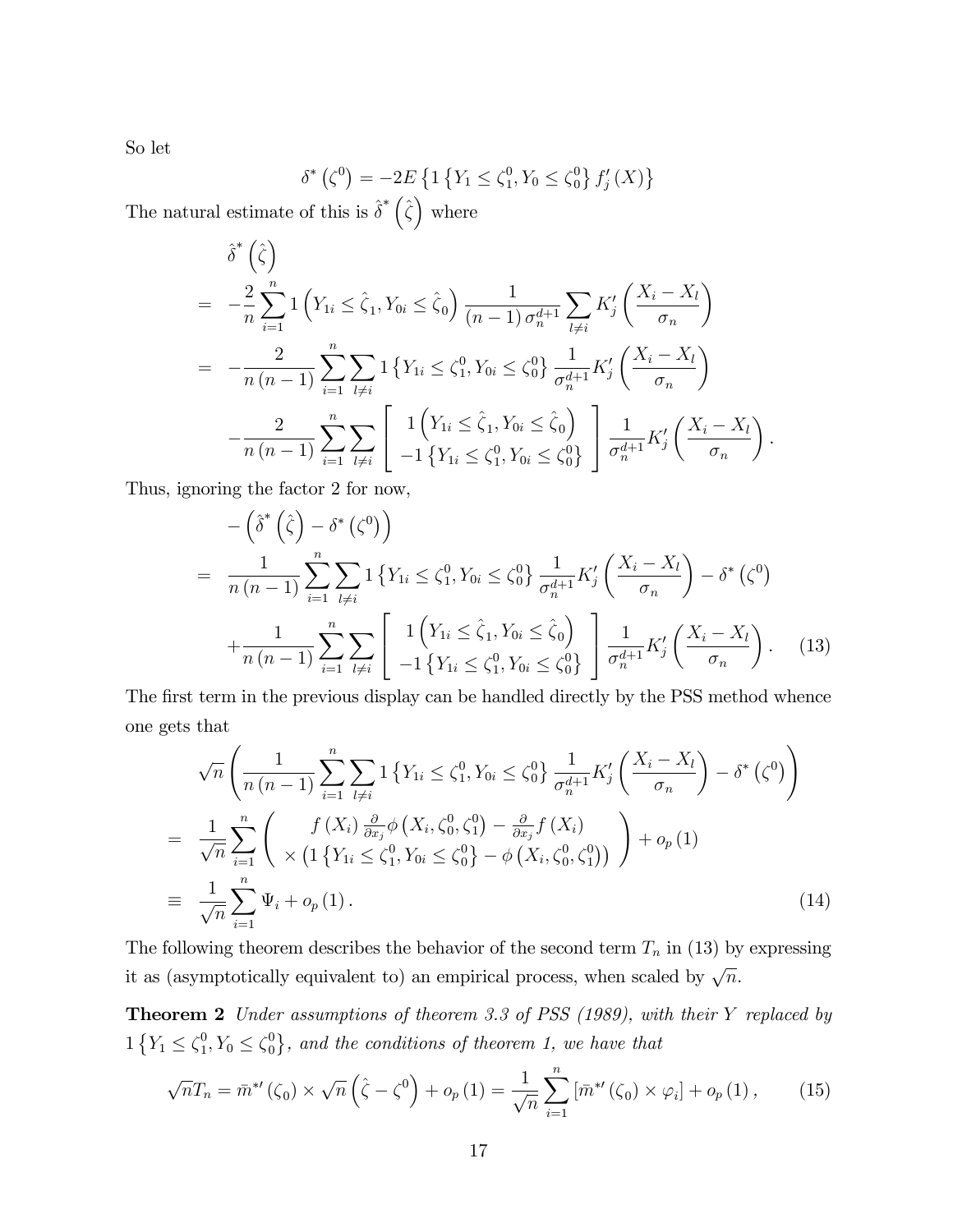where

$$
\bar{m}^{*'}(\zeta_0) \times \varphi_i = \frac{\partial}{\partial \zeta_0} \left[ E \left\{ \phi_j' \left( X, \zeta_0^0, \zeta_1^0 \right) f(X) \right\} \right] \times \frac{s - 1 \left( Y_{0i} \le \zeta_0^0 \right)}{f_{Y_0} \left( \zeta_0^0 \right)} + \frac{\partial}{\partial \zeta_1} \left[ E \left\{ \phi_j' \left( X, \zeta_0^0, \zeta_1^0 \right) f(X) \right\} \right] \times \frac{t - 1 \left( Y_{1i} \le \zeta_1^0 \right)}{f_{Y_1} \left( \zeta_1^0 \right)}.
$$

Now  $(14)$ , which follows from PSS theorem 3.3, plus  $(15)$  imply that

$$
\sqrt{n}\left[\hat{\delta}^*\left(\hat{\zeta}\right) - \delta^*\left(\zeta^0\right)\right] = \bar{m}^{*\prime}\left(\zeta_0\right) \times \sqrt{n}\left(\hat{\zeta} - \zeta^0\right) + \frac{1}{\sqrt{n}}\sum_{i=1}^n \Psi_i + o_p\left(1\right)
$$

$$
= \frac{1}{\sqrt{n}}\sum_{i=1}^n \left\{\Psi_i + \bar{m}^{*\prime}\left(\zeta_0\right) \times \varphi_i\right\} + o_p\left(1\right).
$$

**Proof.** See appendix ■

Putting back the factor 2, finally, we have that

$$
\sqrt{n}\left[\hat{\delta}^*\left(\zeta^0\right)-\delta^*\left(\hat{\zeta}\right)\right]=-\frac{1}{\sqrt{n}}\sum_{i=1}^n\gamma_i+o_p\left(1\right),\,
$$

with

$$
\gamma_{i} = 2f(X_{i}) \frac{\partial}{\partial x_{j}} \phi \left(X_{i}, \zeta_{0}^{0}, \zeta_{1}^{0}\right) - 2 \frac{\partial}{\partial x_{j}} f(X_{i}) \times \left(1 \left\{Y_{1i} \leq \zeta_{1}^{0}, Y_{0i} \leq \zeta_{0}^{0}\right\} - \phi \left(X_{i}, \zeta_{0}^{0}, \zeta_{1}^{0}\right)\right) + 2 \frac{\partial}{\partial \zeta_{0}} \left[E \left\{ \phi_{j}'\left(X, \zeta_{0}^{0}, \zeta_{1}^{0}\right) f(X)\right\}\right] \times \frac{s - 1 \left(Y_{0i} \leq \zeta_{0}^{0}\right)}{f_{Y_{0}}\left(\zeta_{0}^{0}\right)} + 2 \frac{\partial}{\partial \zeta_{1}} \left[E \left\{ \phi_{j}'\left(X, \zeta_{0}^{0}, \zeta_{1}^{0}\right) f(X)\right\}\right] \times \frac{t - 1 \left(Y_{1i} \leq \zeta_{1}^{0}\right)}{f_{Y_{1}}\left(\zeta_{1}^{0}\right)}.
$$
\n(16)

### 3.3.1 Normalization

To be able to interpret the weighted average derivative estimator, it is necessary to normalize its scale. We consider the natural normalization

$$
\delta\left(\zeta^{0}\right)=\delta^{*}\left(\zeta^{0}\right)/E\left(f\left(X\right)\right).
$$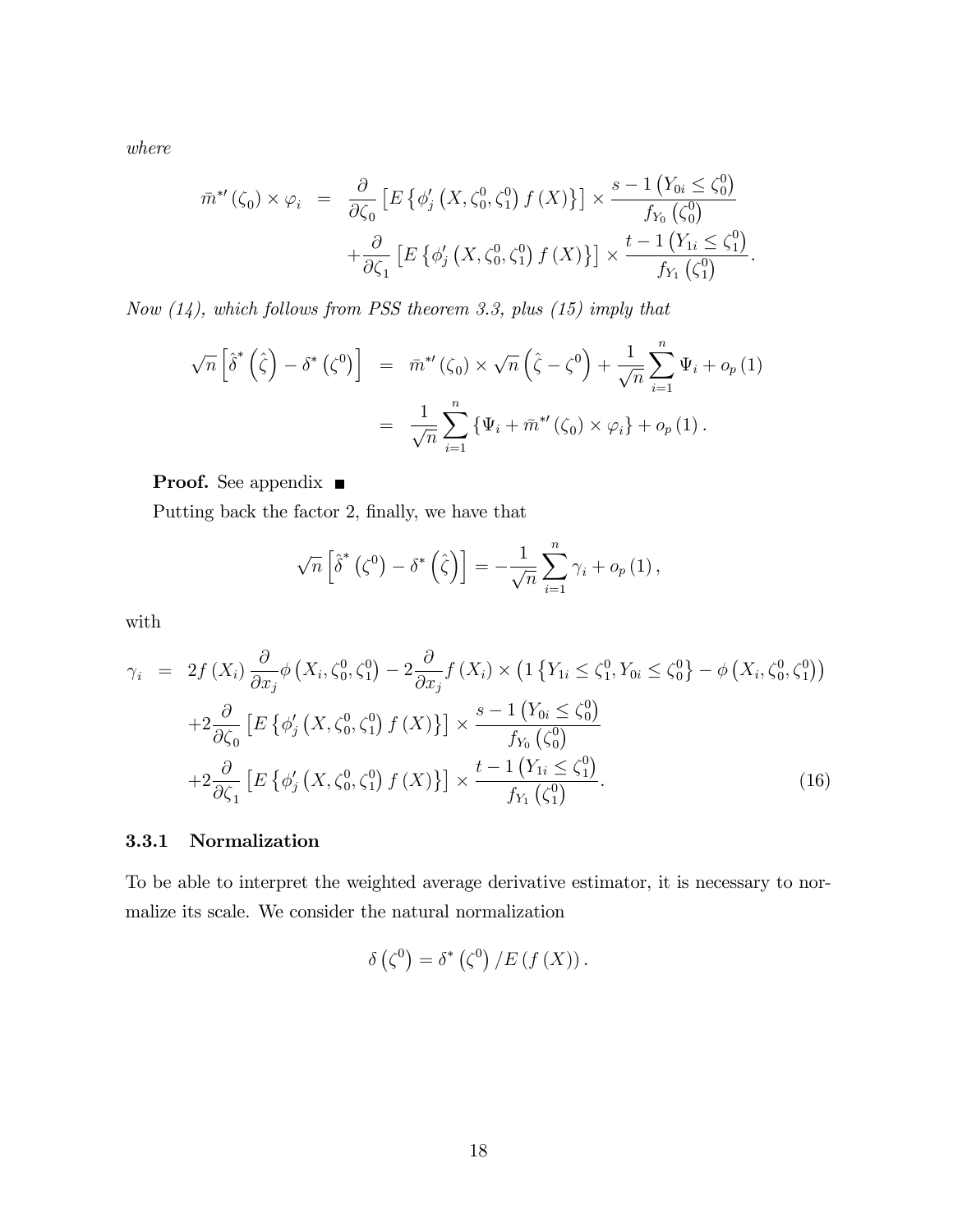Then the natural estimate of this is  $\hat{\delta}(\hat{\zeta}) = \hat{\delta}^* (\hat{\zeta}) / \hat{E}(f(.))$  which will satisfy

$$
\sqrt{n} \left[ \hat{\delta} \left( \hat{\zeta} \right) - \delta \left( \zeta^{0} \right) \right]
$$
\n
$$
= \frac{1}{E(f(X))} \sqrt{n} \left[ \hat{\delta}^{*} \left( \zeta^{0} \right) - \delta^{*} \left( \hat{\zeta} \right) \right] - \delta^{2} \left( \zeta^{0} \right) \sqrt{n} \left[ \hat{E} \left( f \left( . \right) \right) - E \left( f \left( X \right) \right) \right]
$$
\n
$$
+ \sqrt{n} \left[ \hat{\delta}^{*} \left( \zeta^{0} \right) - \delta^{*} \left( \hat{\zeta} \right) \right] \times \left[ \frac{1}{\hat{E} \left( f \left( . \right) \right)} - \frac{1}{E \left( f \left( X \right) \right)} \right]
$$
\n
$$
+ \sqrt{n} \left[ \hat{E} \left( f \left( . \right) \right) - E \left( f \left( X \right) \right) \right] \times \delta \left( \zeta^{0} \right) \times \left[ \frac{1}{E \left( f \left( X \right) \right)} - \frac{1}{\hat{E} \left( f \left( . \right) \right)} \right]
$$
\n
$$
= \frac{1}{E \left( f \left( X \right) \right)} \sqrt{n} \left[ \hat{\delta}^{*} \left( \zeta^{0} \right) - \delta^{*} \left( \hat{\zeta} \right) \right] - \delta^{2} \left( \zeta^{0} \right) \sqrt{n} \left[ \hat{E} \left( f \left( . \right) \right) - E \left( f \left( X \right) \right) \right] + o_{p} \left( 1 \right)
$$

provided  $\hat{E} (f (.) \overset{p}{\rightarrow} E (f (X)) >> 0$ . Now, one can get an asymptotically linear form of  $\sqrt{n}\left[\hat{E}\left(f\left(. \right)\right) - E\left(f\left(X\right)\right)\right]$  by using the derivation in PSS. To see this, assume  $d = 2$  for notational simplicity. Note that

$$
E(f(X_1, X_2)) = \int \int 1.f^2(x_1, x_2) dx_1 dx_2
$$
  
=  $-2 \int \int x_1 \frac{\partial f(x_1, x_2)}{\partial x_1} f(x_1, x_2) dx_1 dx_2$   
=  $-2E \left( x_1 \frac{\partial f(x_1, x_2)}{\partial x_1} \right).$ 

This is exactly like the density-weighted average derivative estimator, except that the dependent variable is now  $x_1$ . Applying the PSS results (apply their their equation 3.1) and 3.17 with  $y = g(x) = x_1$ , it now follows that

$$
\sqrt{n}\left[\hat{E}(f(.)) - E(f(X))\right] = -\frac{2}{\sqrt{n}} \sum_{i=1}^{n} (f(X_i) - E(f(X))) + o_p(1).
$$

Consequently,

$$
\sqrt{n}\left[\hat{\delta}\left(\hat{\zeta}\right) - \delta\left(\zeta^0\right)\right] = \frac{1}{\sqrt{n}}\sum_{i=1}^n \gamma_i - \frac{2}{\sqrt{n}}\sum_{i=1}^n \left(f\left(X_i\right) - E\left(f\left(X\right)\right)\right) + o_p\left(1\right)
$$

where  $\gamma_i$  is defined in (16). The asymptotic distribution of  $\hat{\delta}(\hat{\zeta})$  follows.

### 3.4 Marginal upward mobility

The natural estimate of  $v(\tau, s)$  defined in (5) is given by

$$
\hat{v}(\tau,s) = 1 - \frac{\frac{1}{n}\sum_{i=1}^{n} \mathbb{1}\left(\hat{F}_1(y_{1i}) \ge \hat{F}_0(y_{0i}) + \tau\right) \mathbb{1}\left(\hat{F}_0(y_{0i}) \le s\right)}{s} \tag{17}
$$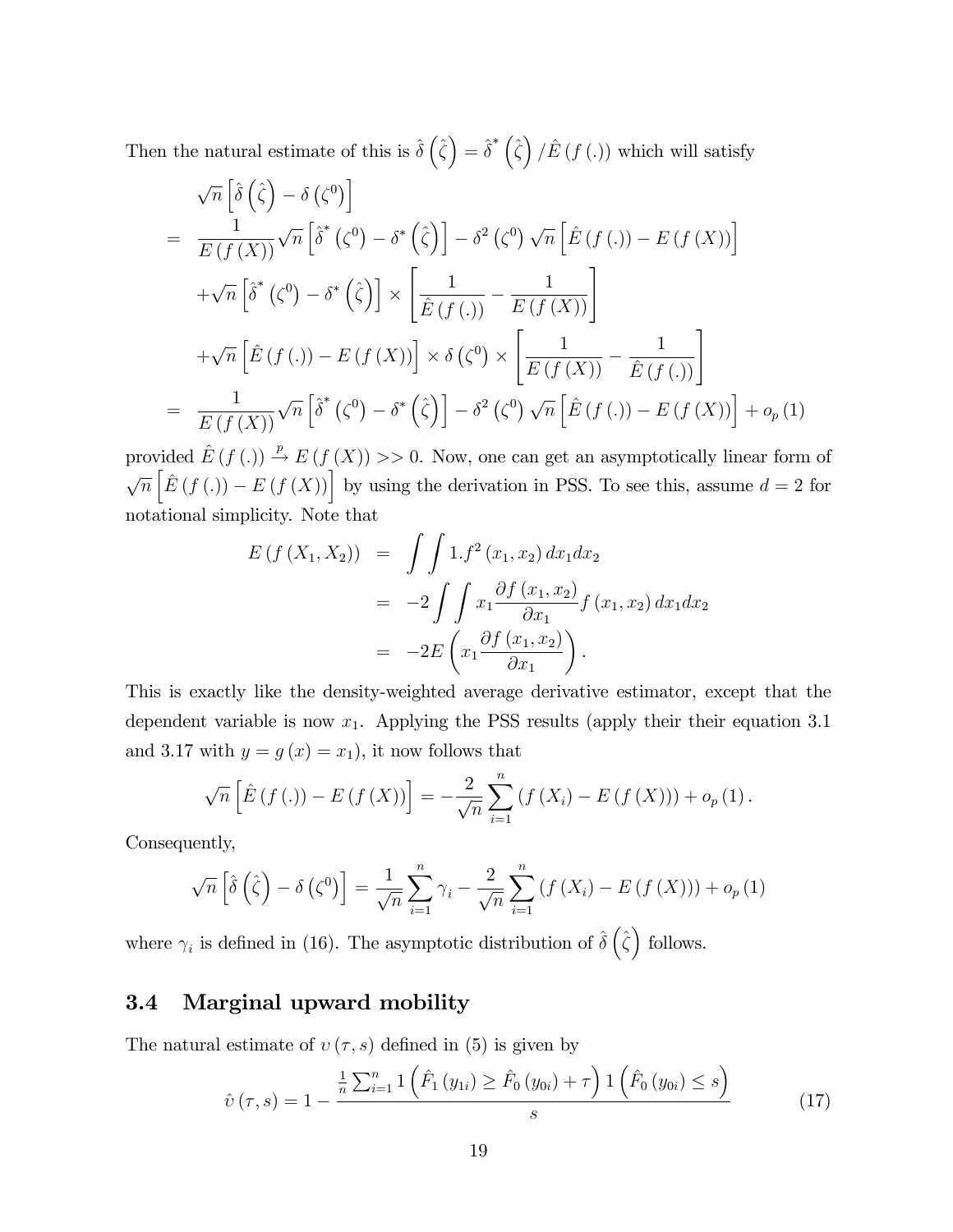where

$$
\hat{F}_1(y_{1i}) = \frac{1}{n} \sum_{j \neq i} 1(y_{1j} \leq y_{1i}).
$$

We will now derive the asymptotic distribution of  $\hat{v}(\tau, s)$ . Let  $F (., .)$  denote the joint c.d.f. of  $(Y_0, Y_1)$  with corresponding joint density  $f(.)$ . Then for fixed s,  $\tau$ , one may view  $v(\tau, s)$  as a functional  $v(F)$ . We can therefore estimate it by  $v(\hat{F})$ , where  $\hat{F}$  denotes the usual empirical c.d.f.. We will obtain a large sample distribution of  $v(\hat{F})$  using the functional delta method by showing that the functional  $F \mapsto v(F)$  is Hadamarddifferentiable.

If one assumes that the joint density of  $(Y_0, Y_1)$  is bounded away from zero on a compact support, then the proof of Hadamard differentiability is considerably simpler. This assumption may be tenable if the population of interest excludes families with "abnormally" high and low earnings in either generation which is typically where the density will be close to zero. However, for the sake of greater generality, we dispense with this assumption and establish Hadamard differentiability under more general tail conditions on the joint density and its partial derivatives.

Since all our measures are robust to monotone transformation of the income variables, we will assume that the support of the income variables is contained in  $[1,\infty)$ .

We are now ready to state a formal theorem. Let  $f(y_0, y_1)$  and  $f^{(0)}(y_0, y_1)$  denote respectively the joint density of  $(Y_0, Y_1)$  and its derivative w.r.t. the first argument, evaluated at the point  $(y_0, y_1)$ . Let  $f_1(y_1)$  denote the marginal density of  $Y_1$  and let c denote a generic positive constant.

**Condition :** (Ai) for some  $\alpha > 1$ , we have  $f_1(x) \geq \frac{c}{x^{\alpha}}$  for x large enough which also implies that  $F_1^{-1}(u) < c (1-u)^{\frac{1}{1-\alpha}}$ , (Aii)  $f^{(0)}(y_0, F_1^{-1}(F_0(y_0) + \tau)) \leq \frac{c}{y_0^{\alpha}}$  $rac{c}{y_0^{\alpha_0}}$  for some  $\alpha_0 > 0$  , (Aiii) for some  $\varepsilon > 0$ ,  $1 - F_0(y_0) > cy_0^{\frac{(1+\varepsilon-\alpha_0)(\alpha-1)}{\alpha}}$  and (Aiv)

$$
\int_{1}^{\infty} (1 - F_0(y_0))^{\frac{\alpha}{\alpha - 1}} f(y_0, F_1^{-1} (F_0(y_0) + \tau)) dy_0 < \infty.
$$

Note that conditions  $A(i)$ - $A(iii)$  concern the tail behavior of the densities and their derivatives evaluated at the marginal quantiles. They are more general than the more convenient but less realistic condition that the density is bounded away from zero uniformly on a compact support. Condition  $A(iv)$  is like a moment condition. Recall that for a positive random variable X with marginal c.d.f.  $G(.)$  and support A, the quantity  $\int_A (1 - G(x)) dx$  equals  $E(X)$ .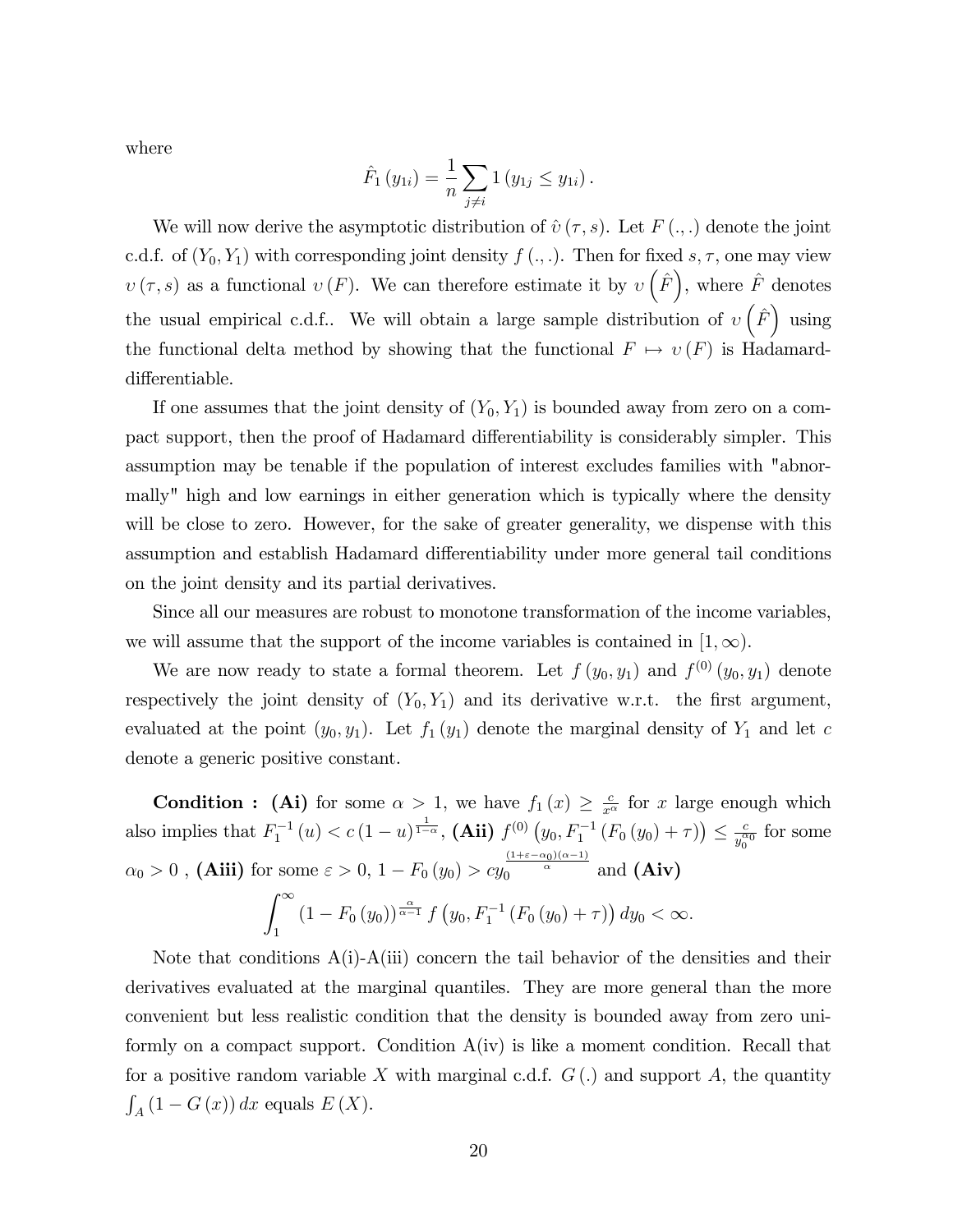It is interesting to note that if  $(Y_0, Y_1)$  have a joint Pareto distribution, then all of these conditions are automatically satisfied. To see this, assume that  $(Y_0, Y_1)$  satisfy

$$
\Pr(Y_0 \ge y_0, Y_1 \ge y_1) = \frac{1}{(1 + (y_0 - 1) + (y_1 - 1))^\gamma}
$$

for all  $y_0, y_1 \ge 1$  for some  $\gamma > 0$ . Then their joint density is given by

$$
f(y_0, y_1) = \frac{\gamma (\gamma + 1)}{(1 + (y_0 - 1) + (y_1 - 1))^{\gamma + 2}}.
$$

Then one may verify that conditions A(i)-A(iv) are satisfied with  $\alpha = \gamma + 1$ ,  $\alpha_0 = \gamma + 2$ and  $\varepsilon = 1 + \gamma + \gamma (\gamma + 1)$ .

An exactly symmetric set of conditions are assumed to hold for the marginal density  $f_0(.)$  of  $Y_0$  as well.

(Bi) for some  $\beta > 1$ , we have  $f_0(x) \geq \frac{c}{x^{\beta}}$  for x large enough which also implies that  $F_0^{-1}\left(u\right) < c \left(1-u\right)^{\frac{1}{1-\beta}}, \, (\mathbf{Bii}) \,\, f^{(0)}\left(F_0^{-1}\left(s\right), y_1\right) \leq \frac{c}{y_1^{\beta}}$  $\frac{c}{y_1^{\sigma_0}}$  for some  $\beta_0 > 0$  , (Biii) for some  $\delta > 0$ , we have  $1 - F_1(y_1) > cy$  $\frac{\frac{(1+\delta-\beta_0)(\beta-1)}{\beta}}{1}$  and (Biv)  $\int_{-\infty}^{\infty}$  $\int_{1}^{\infty} (1 - F_1(y_1))^{\frac{\beta}{\beta - 1}} f(F_0^{-1}(s), y_1) dy_1 < \infty.$ 

**Theorem 3** The map  $F \mapsto v(F)$  from  $\overline{D}[1,\infty) \to \mathbb{R}$ , defined as

$$
v(F) = \int_{1}^{F_0^{-1}(s)} \int_{1}^{F_1^{-1}(F_0(y_0) + \tau)} f(y_0, y_1) dy_1 dy_0
$$

for any  $s \in (0, 1)$  is Hadamard differentially tangentially to  $D_0$  where  $D[1,\infty)$  is the space of cdf's satisfying conditions (Ai)-(Aiv) and (Bi)-(Biv).  $D_0$  is the space of sample paths corresponding to the composite Brownian bridge  $\mathbb{G}_{\lambda} \circ F$  where  $\mathbb{G}_{\lambda}$  is a standard Brownian bridge and F is any c.d.f. in  $\overline{D}[1,\infty)$ . The derivative at  $H = (H_0, H_1)$  is given by the  $linear\ functional\ v_F'(.)\ defined\ as$ 

$$
v'_{F}(H) = \frac{H_{0}\left(F_{0}^{-1}(s)\right)}{f_{0}\left(F_{0}^{-1}(s)\right)} \int_{1}^{F_{1}^{-1}(F_{0}(y_{0})+\tau)} f\left(F_{0}^{-1}(s), y_{1}\right) dy_{1} + \int_{1}^{F_{0}^{-1}(s)} \frac{H_{0}\left(y_{0}\right) - H_{1}\left(F_{1}^{-1}\left(F_{0}\left(y_{0}\right)+\tau\right)\right)}{f_{1}\left(F_{1}^{-1}\left(F_{0}\left(y_{0}\right)+\tau\right)\right)} f\left(y_{0}, F_{1}^{-1}\left(F_{0}\left(y_{0}\right)+\tau\right)\right) dy_{0} + \int_{1}^{F_{0}^{-1}(s)} \int_{1}^{F_{1}^{-1}(F_{0}(y_{0})+\tau)} dH\left(y_{0}, y_{1}\right).
$$

**Proof.** in Appendix  $\blacksquare$ 

Now it follows, via the functional delta method (c.f. van der Vaart and Wellner (1996), theorem 3.9.11), that bootstrapping will lead to consistent approximation of the distribution of the estimate of  $v(\tau, s)$  and hence of  $1 - \frac{1}{s}$  $\frac{1}{s}\nu(\tau,s).$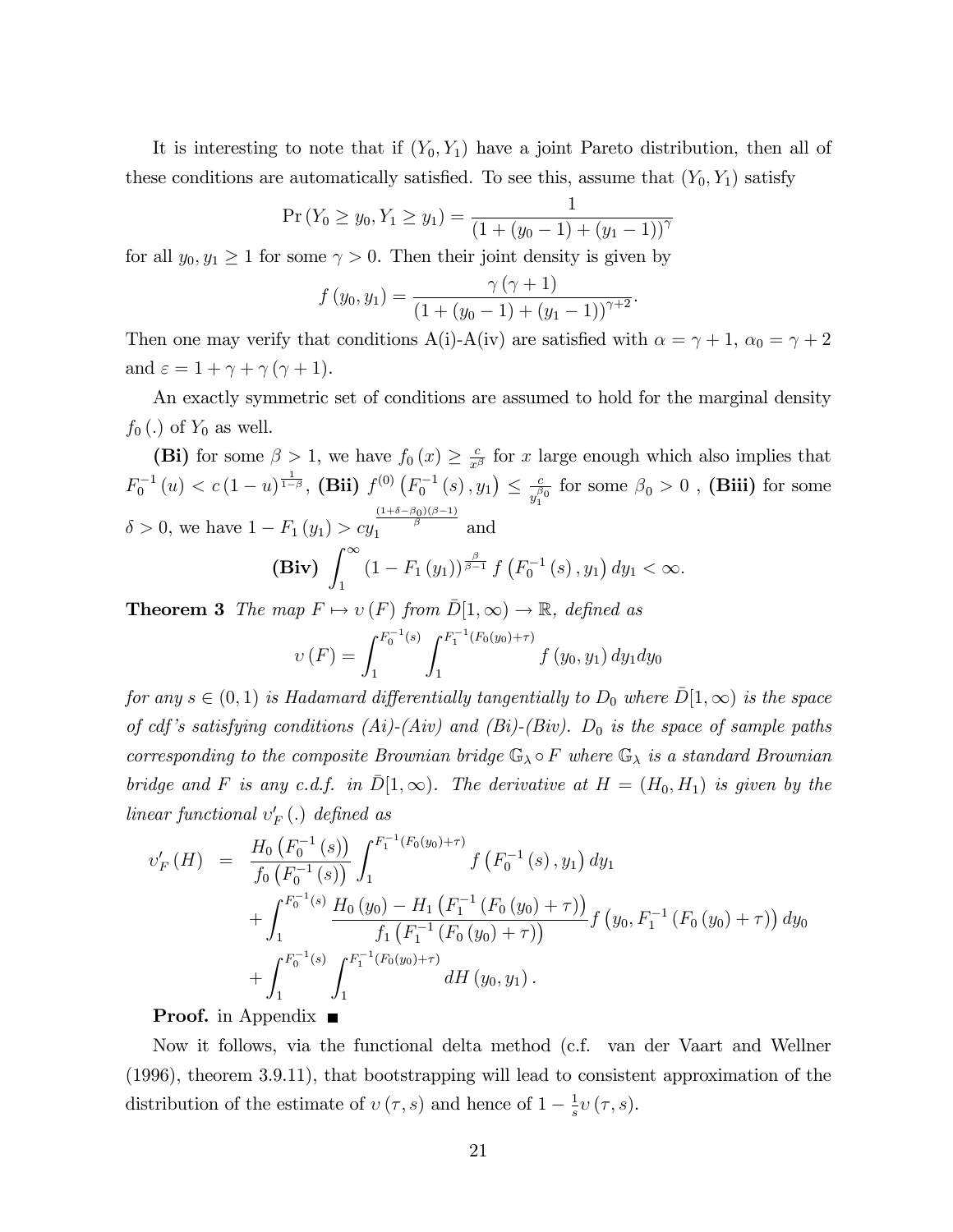### 3.5 Conditional upward mobility

Recall from (6) that conditional upward mobility is given by

$$
v_c(\tau, s; x) = \frac{\Pr(F_1(Y_1) - F_0(Y_0) > \tau, F_0(Y_0) \le s | X = x)}{s}.
$$

Ignoring the fixed s in the denominator,  $v_c(\tau, s; x)$  is estimated by

$$
\hat{v}_c(\tau,s;x) = \frac{\frac{1}{n\sigma_n^d} \sum_{i=1}^n K\left(\frac{x_i - x}{\sigma_n}\right) \mathbb{1}\left(\hat{F}_1\left(Y_{1i}\right) - \hat{F}_0\left(Y_{0i}\right) > \tau, \hat{F}_0\left(Y_{0i}\right) \leq s\right)}{\frac{1}{n\sigma_n^d} \sum_{i=1}^n K\left(\frac{x_i - x}{\sigma_n}\right)},
$$

where  $\hat{F}_1(Y_{1i}) = \frac{1}{n-1}$  $\sum_{j\neq i} 1(Y_{ij} \leq Y_{1i})$  and K(.) is a standard d-dimensional kernel function with a bandwidth sequence  $\sigma_n$ , satisfying the standard conditions for asymptotic normality of conditional means (with undersmoothing).Therefore,

$$
\hat{v}_{c}(\tau, s; x) - v_{c}(\tau, s; x) \n= \left\{ \frac{\frac{1}{n\sigma_{n}^{d}} \sum_{i=1}^{n} K\left(\frac{x_{i}-x}{\sigma_{n}}\right) \mathbb{1}\left(F_{1}\left(Y_{1i}\right) - F_{0}\left(Y_{0i}\right) > \tau, F_{0}\left(Y_{0i}\right) \leq s\right)}{\frac{1}{n\sigma_{n}^{d}} \sum_{i=1}^{n} K\left(\frac{x_{i}-x}{\sigma_{n}}\right)} - v_{c}(\tau, s; x) \right\} \n= \frac{\frac{1}{n\sigma_{n}^{d}} \sum_{i=1}^{n} K\left(\frac{x_{i}-x}{\sigma_{n}}\right) \times \left[\frac{\mathbb{1}\left(\hat{F}_{1}\left(Y_{1i}\right) - \hat{F}_{0}\left(Y_{0i}\right) > \tau, \hat{F}_{0}\left(Y_{0i}\right) \leq s\right)}{-\mathbb{1}\left(F_{1}\left(Y_{1i}\right) - F_{0}\left(Y_{0i}\right) > \tau, F_{0}\left(Y_{0i}\right) \leq s\right)}\right] \n+ \frac{\frac{1}{n\sigma_{n}^{d}} \sum_{i=1}^{n} K\left(\frac{x_{i}-x}{\sigma_{n}}\right)}{\frac{1}{n\sigma_{n}^{d}} \sum_{i=1}^{n} K\left(\frac{x_{i}-x}{\sigma_{n}}\right)} \tag{18}
$$

We would like to show that  $\frac{T_{2n}}{\hat{f}(x)}$  has a smaller order of magnitude than  $T_{1n}$ . This will imply that asymptotically, the distribution of  $\hat{v}_c (\tau, s; x)$  will be that of a standard Nadaraya-Watson regression function of the unobserved random variable  $1 (F_1 (Y_{1i}) - F_0 (Y_{0i}) > \tau, F_0 (Y_{0i}) \leq s)$ on X. The following proposition states this result formally and its proof appears in the appendix.

**Proposition 1** Let the data  $(X_i, Y_{1i}, Y_{0i})$  be i.i.d. Let the kernel function K(.) and the bandwidth sequence  $\sigma_n$  satisfy standard conditions for the asymptotic zero mean normality of the (infeasible) Nadaraya-Watson regression estimate of  $1 (F_1 (Y_{1i}) - F_0 (Y_{0i}) > \tau, F_0 (Y_{0i}) \leq s)$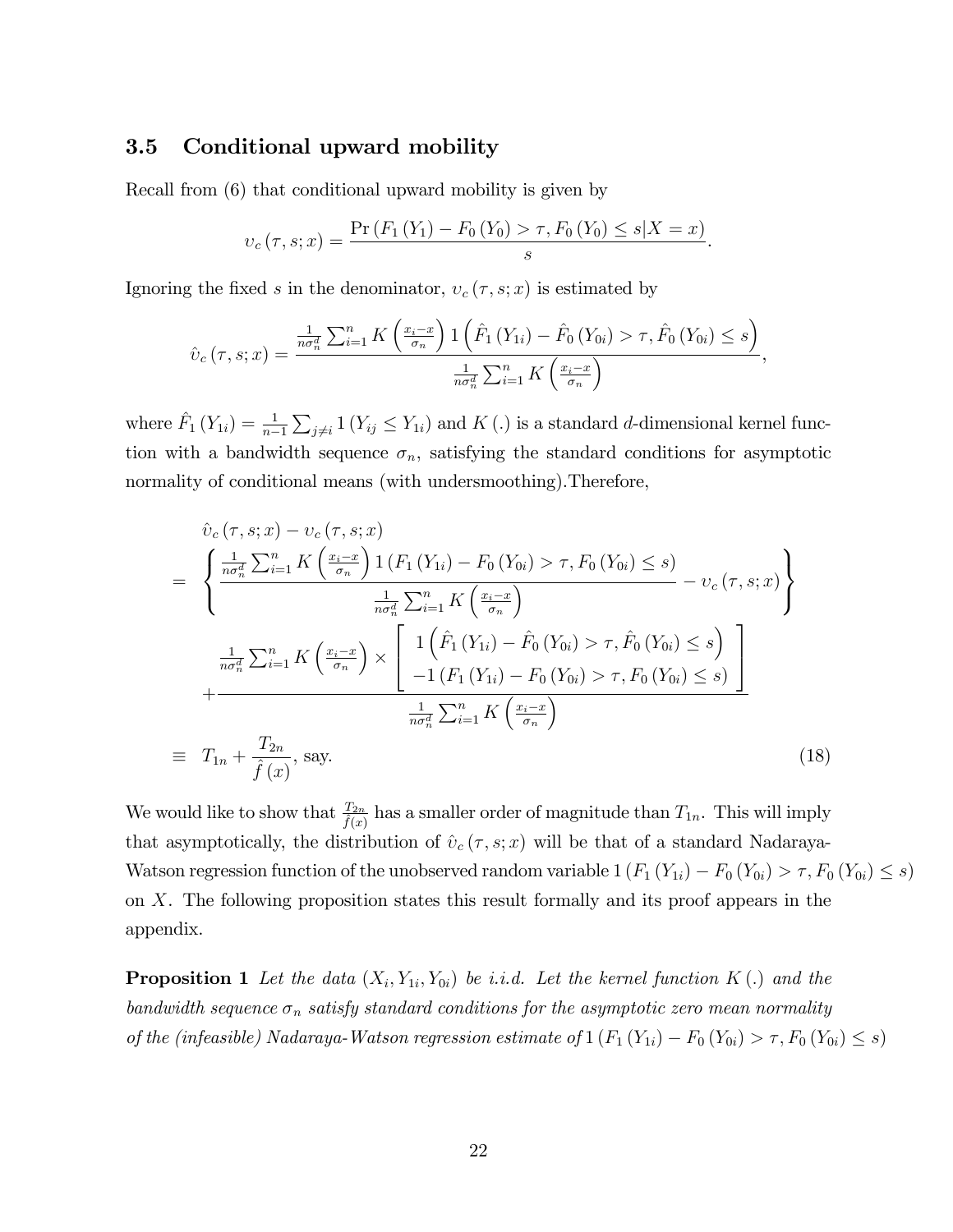on X. Then, we have that

$$
\sqrt{n\sigma_n^d} \left( \hat{v}_c \left( \tau, s; x \right) - v_c \left( \tau, s; x \right) \right)
$$
\n
$$
= \sqrt{n\sigma_n^d} \left\{ \frac{\hat{E} \left( 1 \left( F_1 \left( Y_1 \right) - F_0 \left( Y_0 \right) > \tau, F_0 \left( Y_0 \right) \le s \right) \middle| X = x \right)}{s} - v_c \left( \tau, s; x \right) \right\} + o_p \left( 1 \right)
$$
\n
$$
\stackrel{d}{\rightarrow} N \left( 0, \frac{\sigma^2 \left( x \right)}{s^2 f \left( x \right)} \int K^2 \left( u \right) du \right),
$$

where  $\sigma^2(x) = s \times v_c(\tau, s; x) \times (1 - s \times v_c(\tau, s; x))$  and  $f(x)$  is the marginal density of  $X$ .

# 3.6 Density Weighted Average Derivative (dwad) for upward mobility

Let F denote the joint distribution function of  $(X, Y_0, Y_1)$  and consider the dwad parameter based on (6)

$$
\delta_{v}(\tau,s;F) = E_{X}\left[f(X)\frac{\partial}{\partial x_{j}}v_{c}(\tau,s;X)\right]
$$
  
\n
$$
= -2E_{X,Y_{0},Y_{1}}\left[1\left\{F_{1}(Y_{1}) - F_{0}(Y_{0}) > \tau, F_{0}(Y_{0}) \leq s\right\}\frac{\partial}{\partial x_{j}}f(x)\right]
$$
  
\n
$$
= -2E_{X}\left[\Pr\left\{F_{1}(Y_{1}) - F_{0}(Y_{0}) > \tau, F_{0}(Y_{0}) \leq s|X\right\}\frac{\partial}{\partial x_{j}}f(X)\right]
$$
  
\n
$$
= -2\int_{x \in Supp(X)}\left[\int_{1}^{F_{0|x}^{-1}(s)} \int_{1}^{F_{1|x}^{-1}(F_{0|x}(y_{0})+\tau)} f(y_{0}, y_{1}|x) dy_{1}dy_{0}\right]f(x)\frac{\partial}{\partial x_{j}}f(x) dx,
$$

where we have dropped the fixed s from the denominator for now. Its estimate is given by

$$
\hat{\delta}_{v} \left( \tau, s; \hat{F} \right)
$$
\n
$$
= -\frac{2}{n} \sum_{i=1}^{n} \left\{ \hat{F}_{1} \left( Y_{1i} \right) - \hat{F}_{0} \left( Y_{0i} \right) > \tau, \hat{F}_{0} \left( Y_{0i} \right) \leq s \right\} \frac{1}{(n-1) \sigma_{n}^{d+1}} \sum_{l \neq i} K_{j} \left( \frac{X_{i} - X_{l}}{\sigma_{n}} \right).
$$

The analysis of this estimator is exactly analogous to that of the dwad in section 3.3 above. The only difference is that ordinary differentiability with respect to  $\zeta$  is now replaced by Hadamard differentiability with respect to the CDF's  $(F_0, F_1)$ , as in theorem 3. The specific steps are as follows.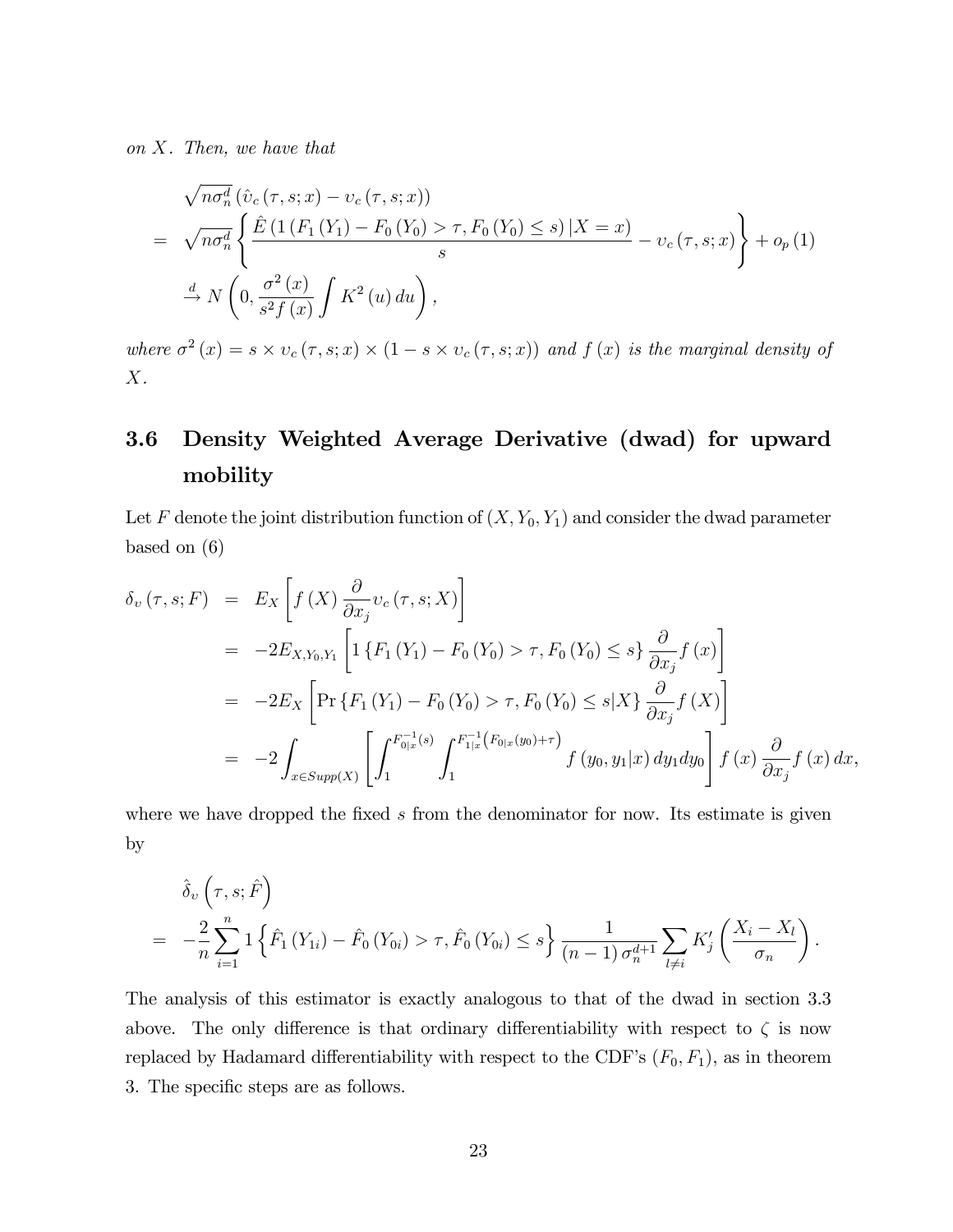Observe that

$$
\sqrt{n}\left(\hat{\delta}_{v}\left(\tau,s;\hat{F}\right)-\delta_{v}\left(\tau,s;F^{0}\right)\right) \n= \sqrt{n}\left(\hat{\delta}_{v}\left(\tau,s;F^{0}\right)-\delta_{v}\left(\tau,s;F^{0}\right)\right) \n+ \sqrt{n}\left(\delta_{v}\left(\tau,s;\hat{F}\right)-\delta_{v}\left(\tau,s;F^{0}\right)\right) \n+ \sqrt{n}\left[\left(\hat{\delta}_{v}\left(\tau,s;\hat{F}\right)-\delta_{v}\left(\tau,s;\hat{F}\right)\right)-\left(\left(\hat{\delta}_{v}\left(\tau,s;F^{0}\right)-\delta_{v}\left(\tau,s;F^{0}\right)\right)\right)\right] \n= \sqrt{n}\left(\hat{\delta}_{v}\left(\tau,s;F^{0}\right)-\delta_{v}\left(\tau,s;F^{0}\right)\right)+\sqrt{n}\left(\delta_{v}\left(\tau,s;\hat{F}\right)-\delta_{v}\left(\tau,s;F^{0}\right)\right) \n+ \left(v_{n}\left(\hat{F}\right)-v_{n}\left(F^{0}\right)\right),
$$

where  $v_n(F) = \sqrt{n} \left[ \hat{\delta}_v(\tau, s; F) - \delta_v(\tau, s; F) \right]$ . The first term in the above display can be analyzed exactly as in PSS (1989) to get an asymptotically normal law. Next consider the second term. Using steps analogous to those in the proof of theorem 3, one can show that

$$
\delta_{v}(\tau,s;F) = \int_{x \in Supp(X)} \left[ \int_{1}^{F_{0|x}^{-1}(s)} \int_{1}^{F_{1|x}^{-1}(F_{0|x}(y_0)+\tau)} f(y_0,y_1|x) dy_1 dy_0 \right] f(x) \frac{\partial}{\partial x_j} f(x) dx,
$$

where  $F_{0|x}, F_{1|x}$  denote the marginal cdf's of  $Y_0$  and  $Y_1$  and  $f(.)$ ,  $|x\rangle$  is their joint density conditional on  $X = x$ , is Hadamard differentiable w.r.t.  $F = (F_0, F_1)$ . Since  $\sqrt{n}(\hat{F} - F_0)$ has a Gaussian limit, the distribution of the second term in the previous display will be a mean-0 Gaussian. Finally, using steps analogous to theorem 2 one can analogously show that  $v_n(.)$  is stochastically equicontinuous. The key adjustment in the proof is to note that for  $F \neq G$ ,  $\{\delta_v(\tau, s; F) - \delta_v(\tau, s; G)\}\$  will be the same order of magnitude as  $||F - G||$  which follows from the Hadamard differentiability of  $\delta_v^* (\tau, s; F)$  in F, with a uniformly bounded derivative.

Putting all of this together, the asymptotic distribution of  $\sqrt{n} \left( \hat{\delta}_v \left( \tau, s; \hat{F} \right) - \delta_v \left( \tau, s; F^0 \right) \right)$ is the same as that of

$$
\sqrt{n}\left(\hat{\delta}_{v}\left(\tau,s;F^{0}\right)-\delta_{v}\left(\tau,s;F^{0}\right)\right)+\sqrt{n}\left(\delta_{v}\left(\tau,s;\hat{F}\right)-\delta_{v}\left(\tau,s;F^{0}\right)\right)
$$

and thus mean 0 Gaussian.

# 4 Application

In this section we produce empirical estimates of IGM for black and white men using the two measures described in the previous sections: transition probabilities and upward mo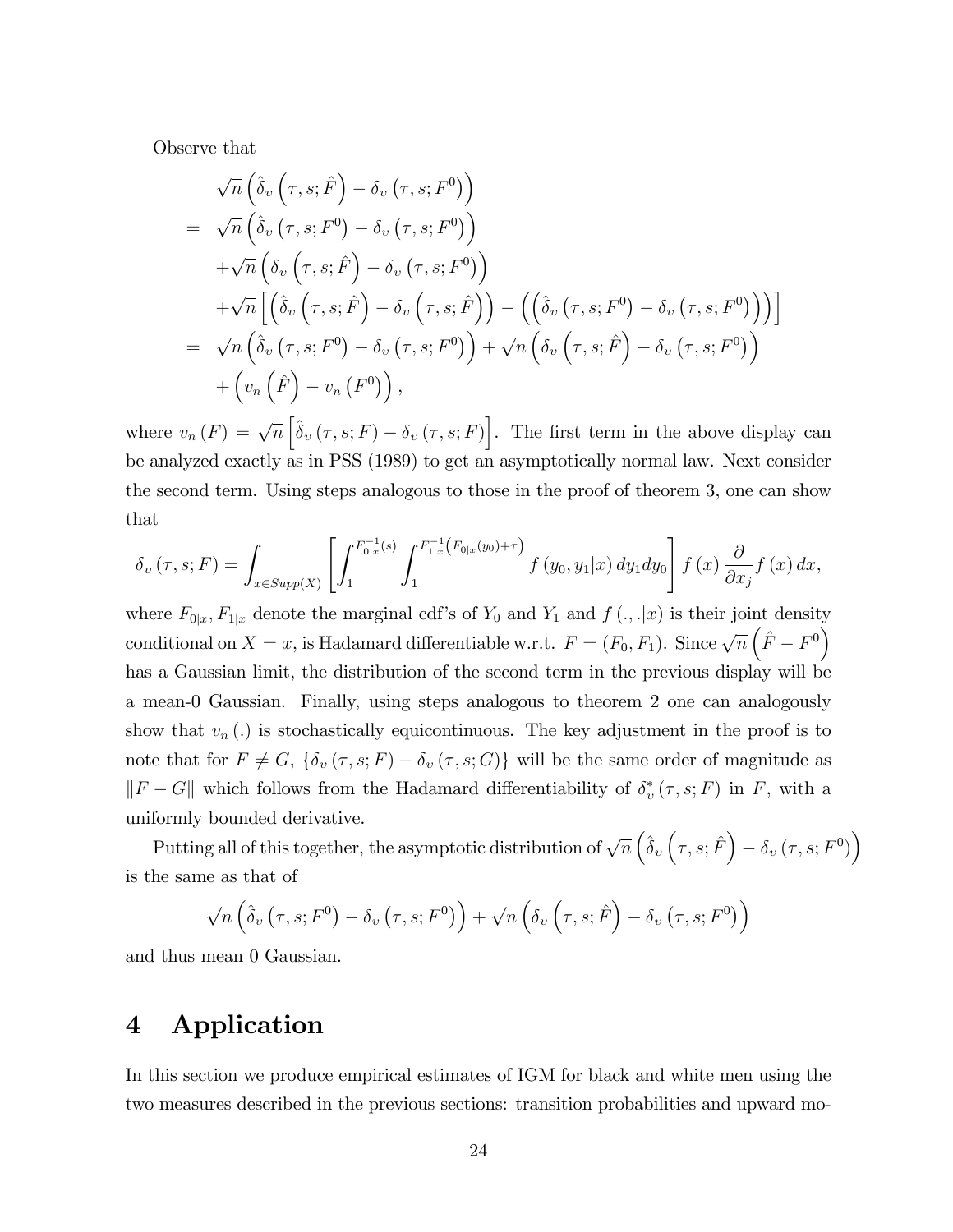bility. For each measure we show three sets of results: unconditional estimates, estimates conditional on AFQT test scores, and density weighted average derivatives with respect to AFQT test scores. For data, we use a sample of 2766 individuals from the National Longitudinal Survey of Youth (NLSY) who were between the ages of 14 and 22 in 1979. We measure the average family income of these individuals when they were living at home with their parents in 1978, 1979 and 1980. We also measure their average annual earnings as adults in 1996, 1998, 2000 and 2002.<sup>11</sup>

### 4.1 Marginal probabilities

#### 4.1.1 Upward transition probabilities

We begin by showing estimates for upward IGM using transition probabilities. These represent the probability that son's income,  $(Y_1)$  surpasses a given quantile conditional on parent income  $(Y_0)$  having been at or below the same quantile in the parent generation (i.e.  $s = t$  in (1)). We also consider transition probabilities where the son must surpass the quantile by a certain amount,  $\tau$ , to facilitate comparisons with the upward mobility estimator we introduce in this paper.

$$
\theta_{\tau}(s) = \frac{\Pr\left[Y_1 > \zeta_1 + \tau, Y_0 \leq \zeta_0\right]}{\Pr\left[Y_0 \leq \zeta_0\right]}.
$$

The results are shown in Table 1. In the first set of three columns we produce separate estimates for whites, blacks, and the white-black difference for the baseline case where  $\tau = 0$ . In the subsequent sets of columns we allow  $\tau$  to vary from 0.1 to 0.3. In each row we condition on parent income being below the s percentile where s goes from 5 to 50 in increments of 5. It is immediately evident that the white-black differences are dramatic. For example, the baseline transition probability out of the bottom quartile is 71 percent for whites but only 45 percent for black, or a 26 percentage point difference. We plot the transition probabilities for whites and blacks along with the 95 percent confidence intervals in Figure 1. As is evident in the chart, except for those at the very bottom of the distribution (below the 5th percentile), blacks are significantly less likely to surpass

<sup>&</sup>lt;sup>11</sup>Specifically, we use the time average over any years during the relevant time period in which data are available. This allows us to include individuals even if data is missing in some years. The time averaging also provides a better measure of permanent income in both generations. All income variables are deáated to 1978 dollars using the CPI-U.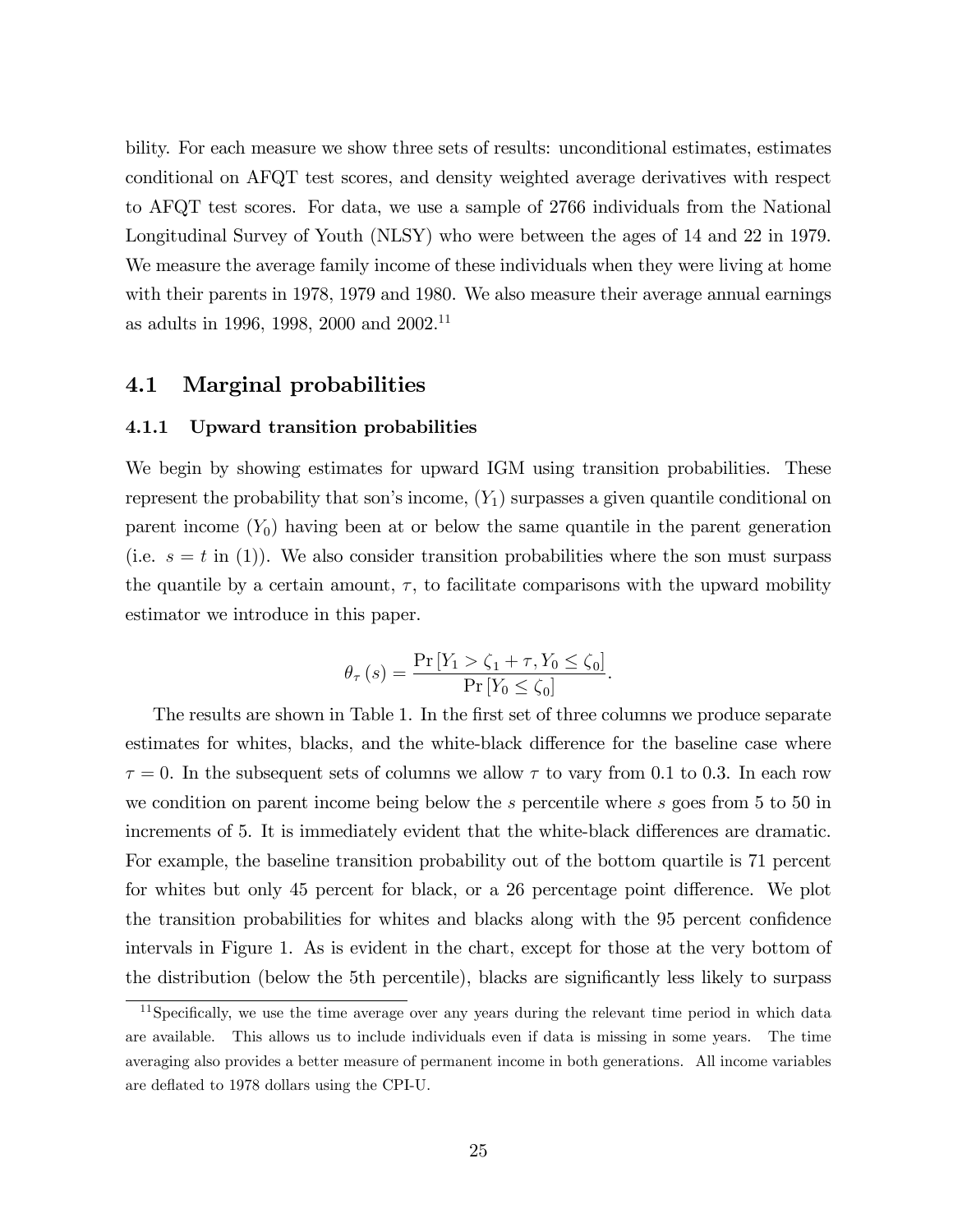the quantile thresholds.

This is an important Önding because most previous research on IGM has used measures such as the intergenerational elasticity, which do not allow for comparisons of group differences in mobility with respect to the *entire* population. We are only aware of one previous study, Hertz (2005) that has documented differences between blacks and whites in intergenerational transition probabilities. However, Hertz relied on PSID data where there is some concern about the representativeness of intergenerational samples to identify black-white differences.<sup>12</sup>

Interestingly, the white-black difference in the transition probability out of the bottom quartile does not change very much as we allow  $\tau$  to vary. For example the racial gap in the probability of rising from the bottom quartile to at least the 45th percentile (i.e.  $\tau = 0.2$ ) is 23 percentage points. When we condition on parents that are at or below the median and allow  $\tau$  to be large (0.2 to 0.3) then we find that the interracial mobility gap begins to narrow to a smaller, but still significant, 10 percentage point difference.

#### 4.1.2 Upward mobility

We now show an analogous set of estimates of our measure of upward mobility for whites and blacks and the white-black difference in Table 2. We now find much smaller racial differences in our baseline case ( $\tau = 0$ ). For example, among white men whose family income during their youth was below the 25th percentile, 84 percent achieved a higher percentile than their parents. The comparable Ögure for black men is 76 percent implying a difference of about 8 percentage points. The results are plotted along with confidence bands in Figure 2. As the figure makes clear, aside from those whose family income was at or below the Öfth percentile, whites appear to experience greater upward mobility than blacks but not nearly as much as implied by the difference in the transition probabilities. The gap in most cases, however, is statistically significant as is shown in figure 3 where we plot the white minus black difference for both the transition probability and the upward mobility along with confidence bands.

Clearly, among poorer families there are many blacks who exceed their parents rank in the distribution but do not surpass them by enough to move across quantiles. As discussed

<sup>&</sup>lt;sup>12</sup>Lee and Solon (2006), for example raise concerns about the usefulness of the oversample of poorer households in the PSID. In addition, there has been significant attrition among black families in the nationally representative portion of the PSID since the sample began in 1968 (Solon, 1992).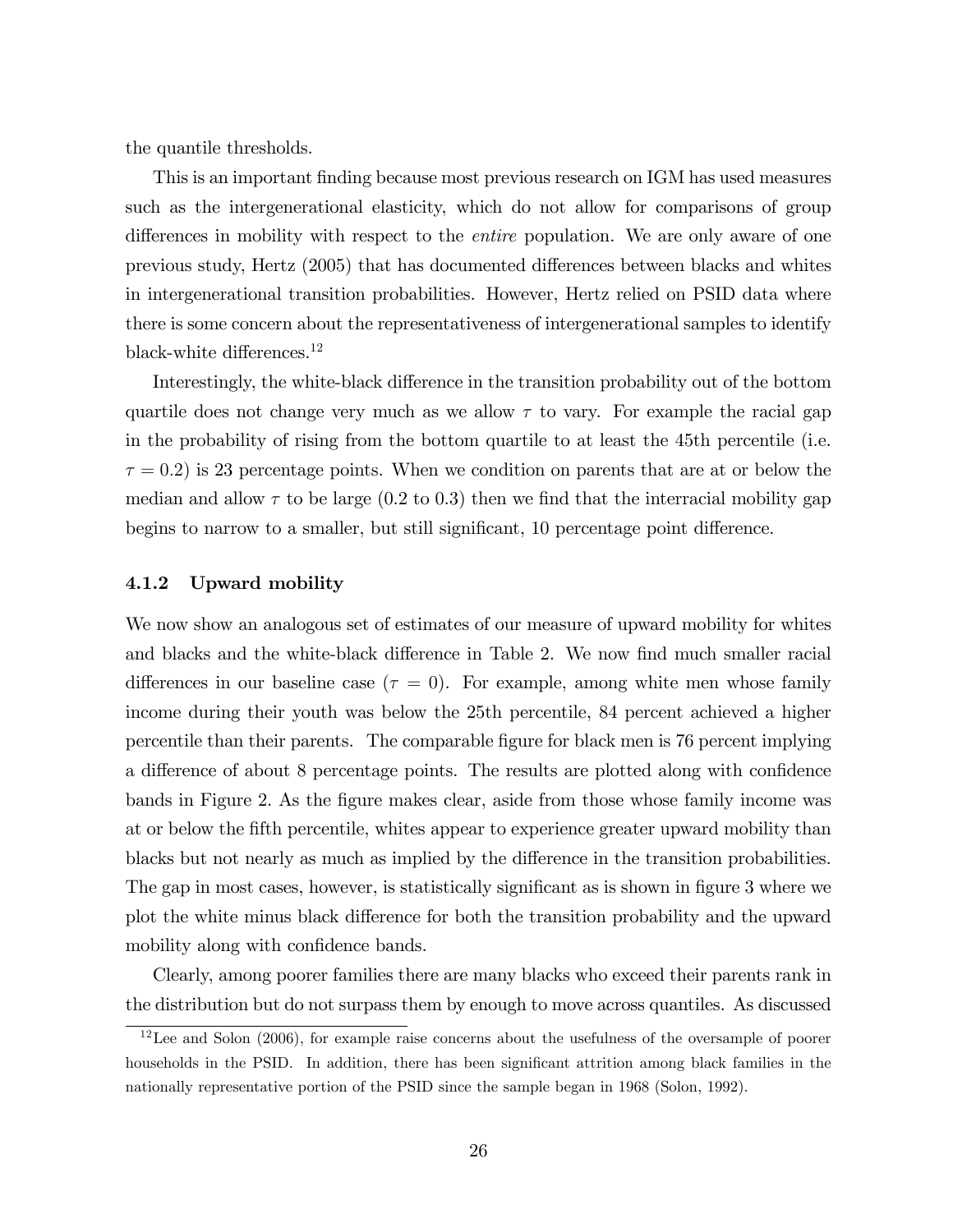in section 2, the fact that the white distribution of parent income lies to the right of blacks will make it more likely that whites will surpass the quantile thresholds more easily. This is illustrated in Figure 4 which plots the CDF's of the parent income distribution for both blacks and whites and shows that the white distribution stochastically dominates the black distribution. This implies that if blacks and whites below the threshold experienced equal sized percentile gains, then the transition probabilities would be higher for whites. However, in other results (not shown) we also find that the magnitude of the percentile gains for blacks are actually much lower than for whites. In any case, these results provide some additional descriptive facts that are useful to consider when discussing IGM differences between whites and blacks. So while it is true that blacks do experience rates of upward mobility that are only modestly lower than whites, the extent of this mobility is vastly lower.

The remaining columns of Table 2 show the comparable results as  $\tau$  varies from 0.1 to  $0.3$ . In each case, the magnitude of the black white difference is generally between  $15$ and 25 percentage points and does not change too much as s changes. These results are comparable to the upward transition probability results in Table 1 and suggest that the two measures produce roughly similar results for larger values of  $\tau$ .

### 4.2 Conditional probabilities

The underlying mechanisms by which economic status is transmitted across generations is not yet well understood and is clearly a question of great importance. Estimates of IGM conditional on key covariates can potentially shed light on this question. Understanding the source of the black-white mobility gap in particular, is of great policy interest.

Previous studies using the NLSY have taken advantage of the availability of scores on the Armed Forces Qualifying Test (AFQT) as measure of cognitive skills to identify this as a source of interracial inequality.<sup>13</sup> For example, Neal and Johnson (1996) have shown that the black-white wage gap among adults can largely be explained by premarket skills as proxied by AFQT scores during adolescence. Similarly, Cameron and Heckman (2001) have shown that the sizable gap in college enrollment between whites

<sup>&</sup>lt;sup>13</sup>All individuals in the NLSY were given the AFQT test in 1980 as part of the renorming of the test. Following Neal and Johnson (1996) we use the 1989 version of the percentile score. The U.S. military views the AFQT score as "a general measure of trainability and predictor of on-the-job performance". (http://www.defenselink.mil/prhome/poprep2002/chapter2/c2\_recruiting.htm)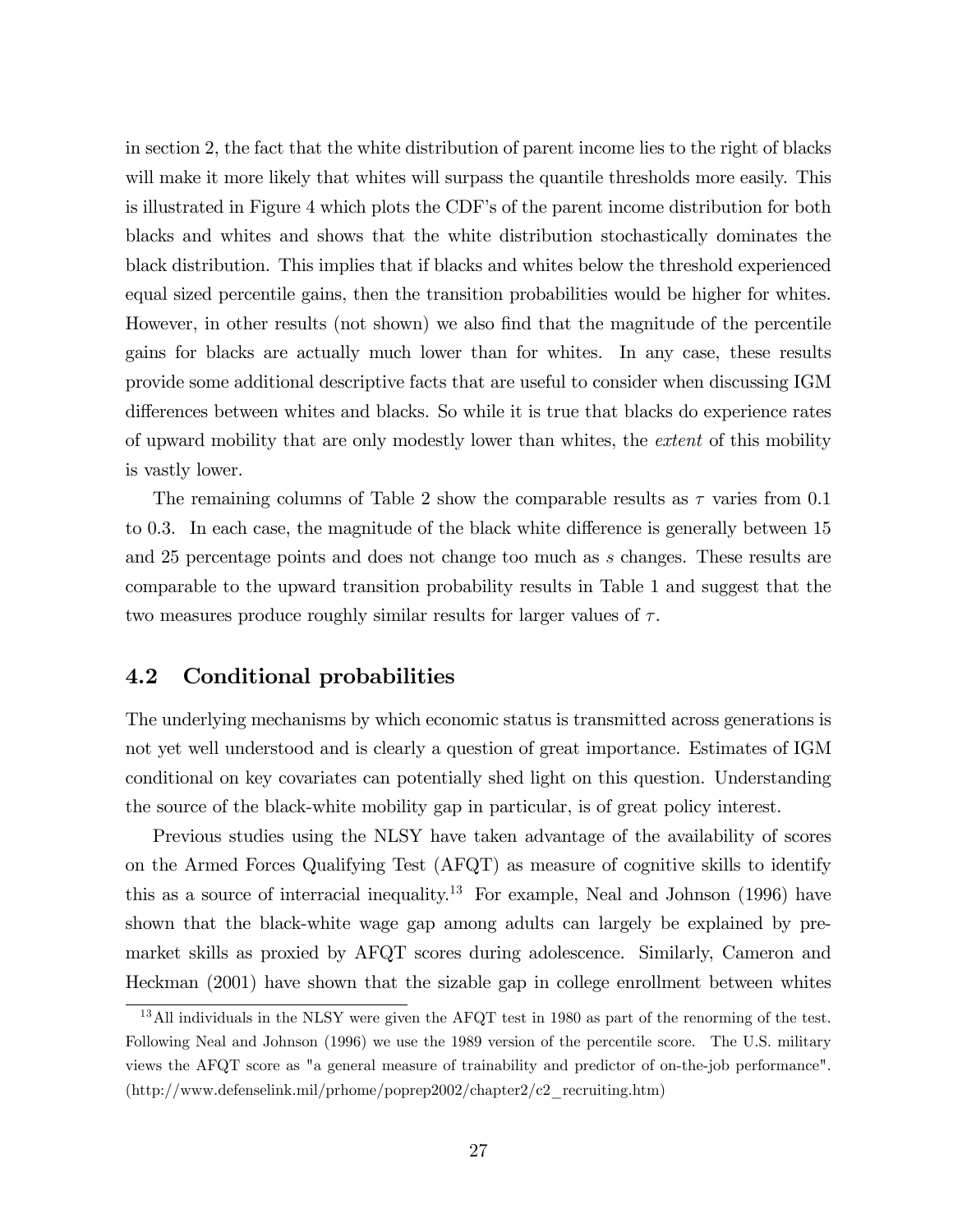and blacks can largely be accounted for by AFQT scores. Cameron and Heckman view the AFQT score as capturing the cumulative effects of family background influences in making students academically prepared for college. Therefore, it would not be surprising if the IGM gap might also be accounted for by inclusion of AFQT scores. We produce estimates of upward transition probabilities and our measure of upward mobility for black and white men where we now include AFQT scores as a covariate.

#### 4.2.1 Conditional Transition Probabilities

We estimate the effect of AFQT scores on upward transition probabilities separately by race by using Nadaraya-Watson regression. Our dependent variable is the probability of leaving the bottom quintile.<sup>14</sup> Figure 5 shows the result of this exercise. We find that conditional on AFQT scores, whites have only slightly higher likelihood of exiting the bottom quintile and that this gap does not vary a great deal across the AFQT distribution. For example at the 25th percentile of AFQT scores, the transition probability for whites is 0.65 and for blacks is 0.63, or a difference of just 3 percentage points. At the 5th percentile the gap is about 5 percentage points and at the 75th percentile the gap is about 15 percentage points. At no point in the AFQT distribution can we reject the hypothesis that the transition probabilities are the same.

The shape of the regression lines are also similar between blacks and whites for the bottom half of the distribution. At the very low end of the AFQT distribution an increase in the AFQT percentile leads to a sizable rise in the probability of exiting the bottom quintile for both blacks and whites. In the upper half of the AFQT distribution, however, the slopes differ and the lines fan apart. It is important to note however, that there is relatively little data for blacks in the upper end of the AFQT distribution as is evidenced by the wide confidence intervals.

This finding of similar conditional transition probabilities using AFQT scores can be contrasted with results using years of education. In figure 6, we do a similar exercise where we instead use the sons' years of completed schooling as a covariate in estimating the transition probabilities by race. Here we find sharp differences in the transition probability even conditional on years of schooling. For example among those with 10

 $14$ We used an Epanchnikov kernel and 0.8 times the sample size as the bandwidth. We experimented with the leave-one-out cross validation approach but found that it gave little useful guidance. Our main results are stable for a reasonably wide choice of bandwidths around this value.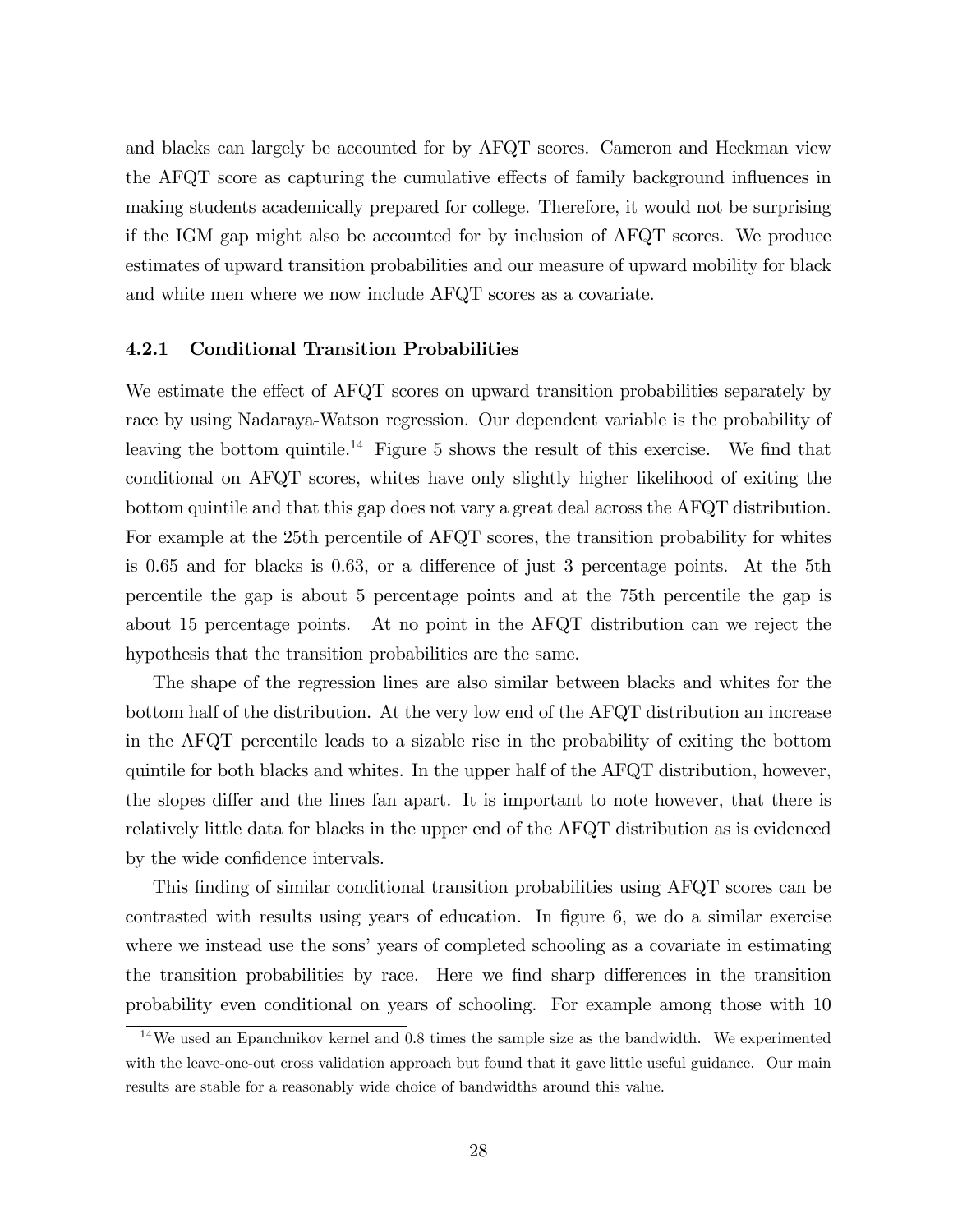years of schooling, the transition probability out of the bottom quintile for whites is 60 percent while for blacks it is just 36 percent. The difference of 24 percentage points is statistically significant. In similar exercises using measures of parent education (not shown) we find broadly similar results. Therefore, like Hertz  $(2005)$ , we find that parent education cannot explain the black-white mobility gap. However, we find that accounting for AFQT scores does appear to account for the gap.

Finally, we also find that using our nonparametric approach produces some important substantive differences compared to simply running a probit with AFQT as a covariate. This is particularly true for blacks. In figure 7 we compare the transition probability results for blacks with the results from simply using a probit. As the chart shows, moving from the Öfth percentile of the black AFQT distribution to the median nearly doubles the transition probability of leaving the bottom quintile from 0.28 to 0.54 when using the nonparametric estimator. In contrast, the probit implies an increase of only 10 percentage points from 0.40 to 0.50.

#### 4.2.2 Conditional Upward Mobility

We also estimate the effect of AFQT scores on our measure of upward mobility separately by race. For this exercise, we condition on parent income being below the bottom quintile and set  $\tau = 0$ . The results are shown in Figure 8. In this case the effects on the blackwhite gap are even more striking as the point estimates imply that upward mobility is actually higher for blacks than whites once we condition on AFQT scores. We also find a much flatter relationship between the AFQT score and upward mobility than we did with the transition probability. For example, for blacks moving from the 25th percentile of the AFQT distribution to the 50th percentile raises the probability of surpassing one parentís by just 6 percentage points, from 85 percent to 91. Similarly for whites the analogous gain is also 6 percentage points, going from 81 percent to 87 percent.

#### 4.2.3 Discussion of Results

We wish to be careful to point out that we do not think that the finding that  $AFGT$  scores can account for the black-white IGM gap lends itself to any simple interpretation or any obvious policy remedy. The development of cognitive skills that we measure in adolescence can be due to a range of factors including health endowments, parental investment, peer influences or school quality. Understanding the formation of the black-white skills gap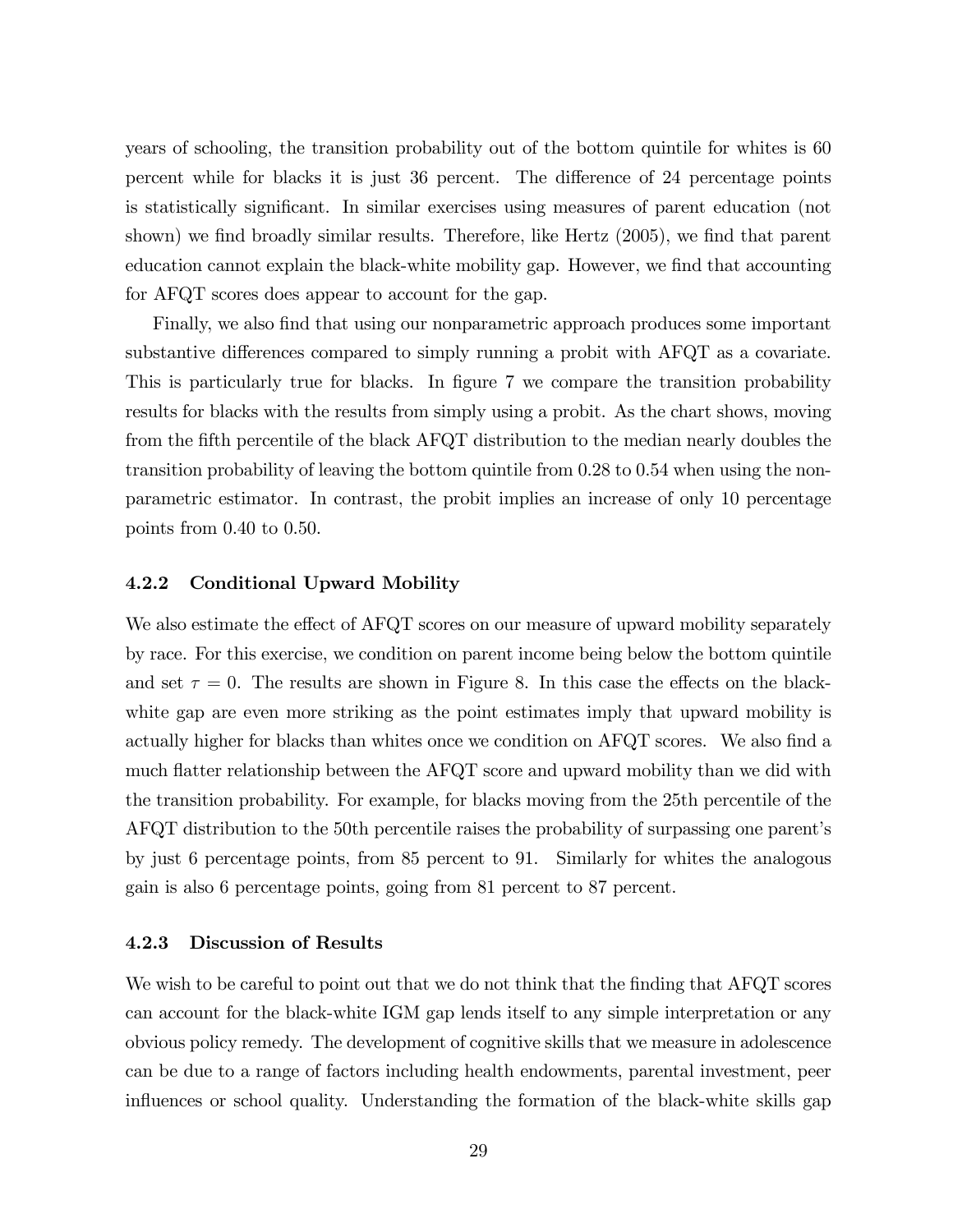has been, and will likely continue to be, an area of intense research activity. Our results suggest that whatever the underlying causes of the gap in cognitive skills it appears to translate into significant differences in IGM.

## 4.3 Density Weighted Average Derivatives

#### 4.3.1 Transition probabilities

The density weighted average derivative (DWAD) is used as a summary measure of the effect of the sons' AFQT on his probability of leaving the bottom quintile. The DWAD gives us a single number which is a weighted average of the slope in a nonparametric regression of transition probability on AFQT scores. The weight on the slope at a specific value of AFQT is proportional to the density of AFQT at that point. The formula used to compute the average derivative for blacks is the sample counterpart of

$$
\frac{-2E\left\{1\left\{Y_1 \leq \zeta_1, Y_0 \leq \zeta_0\right\} \frac{\partial}{\partial (AFQT)} f\left(AFQT|B=1\right)\right\}}{\Pr\left[Y_0 \leq \zeta_0 | B=1\right]},
$$

where  $\frac{\partial}{\partial (AFQT)} f (AFQT|B=1)$  represents the derivative of the marginal density of AFQT for blacks. The choice of bandwidth was guided by the discussion in Powell and Stoker (1996). In this case, it is proportional to  $n^{-2/7}$  and the constant of proportionality was chosen so that the DWAD are consistent with slopes of the conditional transition probabilities (see also the discussion in Pagan and Ullah (1999), page 190).

In figure 9 we show the average derivative, together with the  $95\%$  confidence interval, corresponding to transition probabilities out of the tth quantile as t varies from 15 to 50 in increments of 5. For both whites and blacks the average derivative gradually falls as we increase t. We find for all the transition probabilities that the DWAD is larger for blacks than whites but the difference is not statistically significant. It is not so obvious a priori what one might expect to have found. On the one hand as Figure 5, shows, the slope of the conditional transition probability appears to be steeper for whites than for blacks through much of the distribution. On the other hand, the slope is steeper for blacks at the bottom of the AFQT distribution and since these observations receive much greater weight due to their higher density (see fig. 10), this would favor blacks having a higher DWAD. It is worth emphasizing that the difference between the DWAD for blacks and that for whites cannot be directly interpreted as the difference in return to AFQT. Rather, it is the difference in return to  $\text{AFQT}$  at the current levels of  $\text{AFQT}$  of the two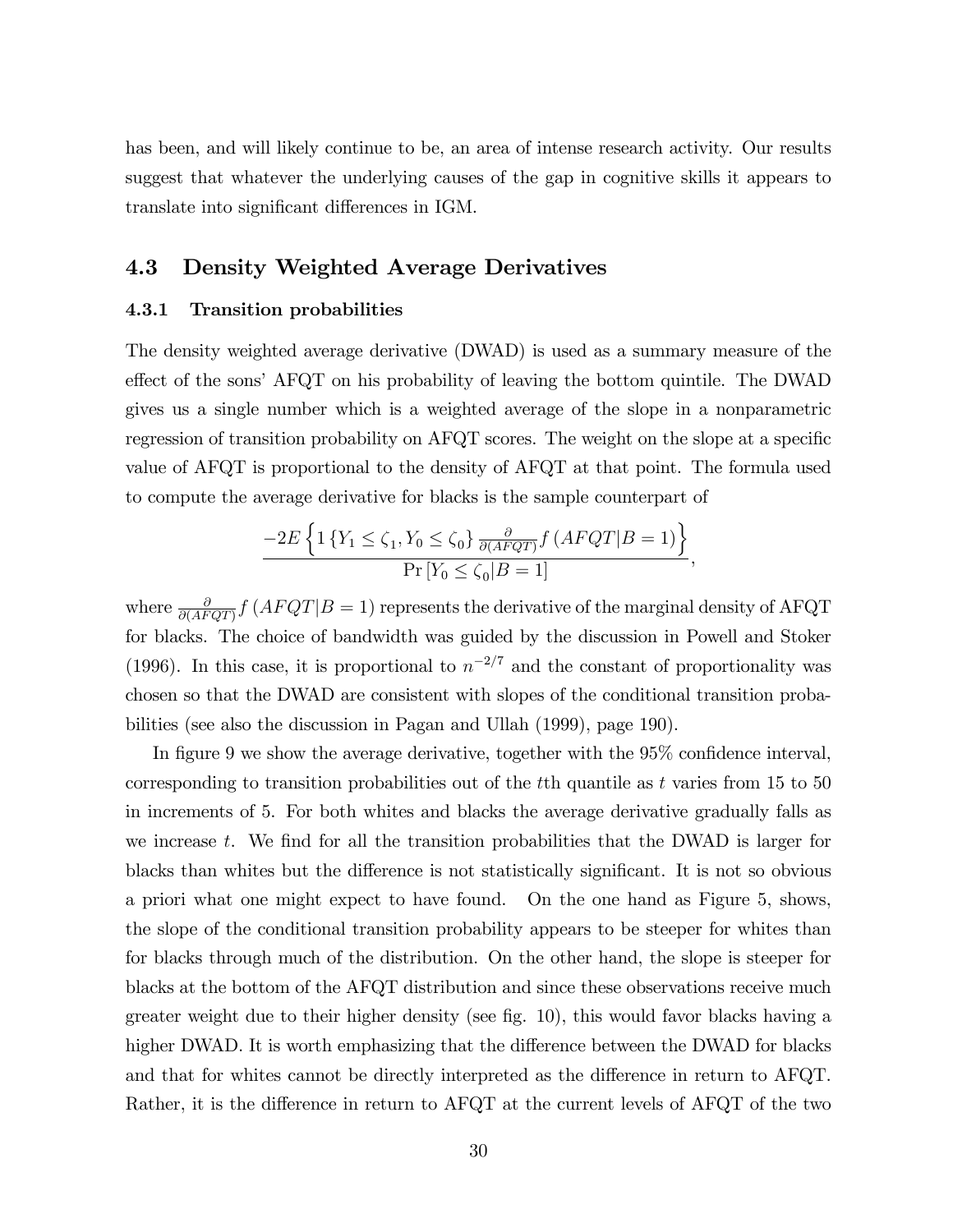groups. We are also cautious about interpreting these results too strongly for two reasons. First, we have found that the results for the DWAD are more sensitive to the choice of bandwidth than the conditional probabilities. Second the data on black AFQT scores are very thin once we get to the upper half of the  $AFGT$  distribution. The difference in the DWAD is consistent with the notion that it might be much more important to improve the mobility prospects for blacks at the low end of the AFQT distribution where the returns are clearly very high.

#### 4.3.2 Upward mobility

We show the results for calculating the DWAD for our upward mobility measure in Figure 11. For this exercise, we again condition on parent income being below the tth percentile with t running from 15 to 50 in increments of 5 and set  $\tau = 0$ . As was the case with the transition probabilities we find that blacks appear to have a higher average derivative although again the differences are not statistically significant. Again we caution reading too much into this result given the sensitivity to bandwidth choice and the limited data on blacks in the upper half of the AFQT distribution.

# 5 Conclusion

In this paper, we have developed the analytic tools for investigating levels of IGM and effects of covariates on it, based on sample data. We have focused on nonparametric regression of transition probabilities and a new direct measure of upward mobility on continuously distributed covariates and average derivatives thereof. Available statistical techniques cannot be used to derive the sampling distribution theory of these estimates because the dependent variables here are nonsmooth functions of a separate set of initial estimates. Therefore, we have developed the relevant asymptotic distribution theory which allows us to investigate the difference in the nature and causes of intergenerational mobility across population subgroups using survey data.

Applying our techniques to micro data from the NLSY, we have demonstrated that most of the black-white difference in ability to rise out of the bottom quintile can be accounted for by differences in cognitive skills during adolescence as measured by the AFQT score.

Although our analytical methods are applied in the context of intergenerational mo-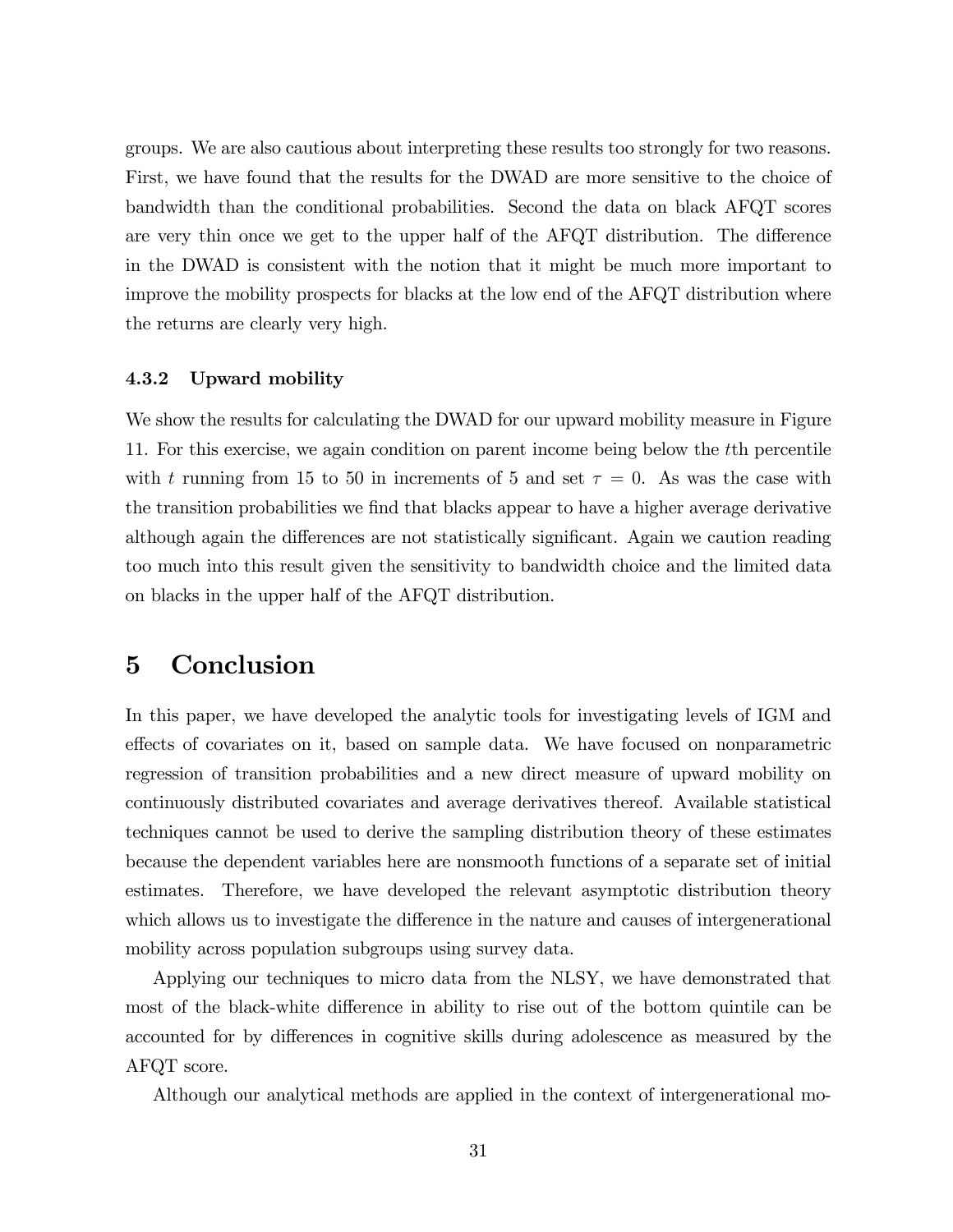bility here, they are applicable to any problem involving nonparametric regression and average derivative estimation where the dependent variable involves nonsmooth functions of preliminary Önite-dimensional estimates or estimated ranks.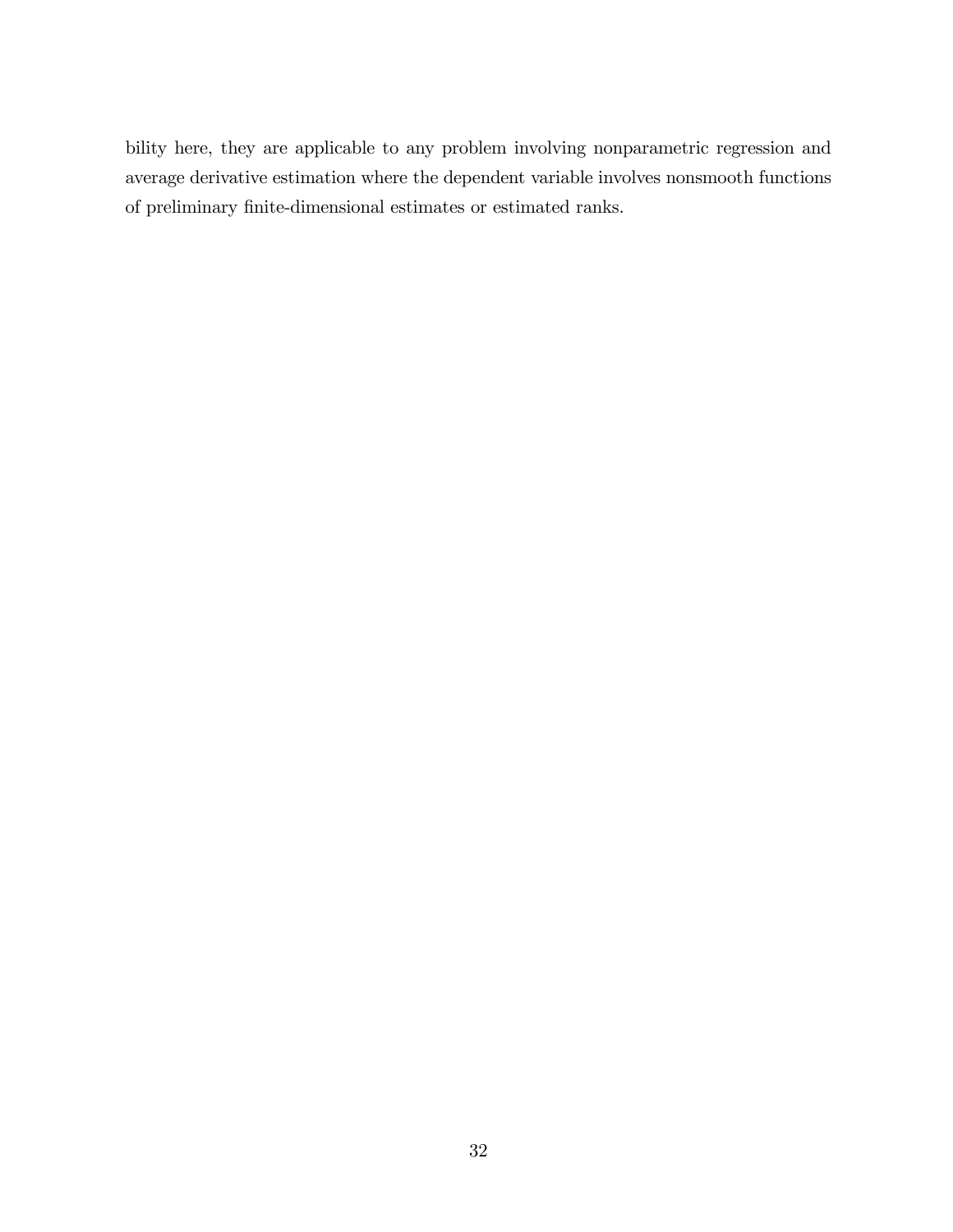# References

- [1] Andrews, D. W. K. (1994): Empirical Process Methods in Econometrics, in Handbook of Econometrics, vol 4, pp. 2247-94, Elsevier.
- [2] Becker, Gary S. and Nigel Tomes (1979), "An Equilibrium Theory of the Distribution of Income and Intergenerational Mobility," Journal of Political Economy, 87 (1979), 1153-1189.
- [3] Bowles Samuel and Herbert Gintis (2002) The Inheritance of Inequality. Journal of Economic Perspectives 16:3-30
- [4] Cameron, Stephen V. and James J. Heckman (2001), "The Dynamics of Educational Attainment for Black, Hispanic and White Males," Journal of Political Economy 109:3, 455-499.
- [5] Corak, Miles (2006). "Do Poor Children Become Poor Adults? Lessons from a Cross Country Comparison of Generational Earnings Mobility." IZA Discussion Paper No. 1993.
- [6] Formby, J., Smith W. J. & Zheng, B. (2004): Mobility measurement, transition matrices and statistical inference, Journal of Econometrics, vol. 120, pp. 181-205.
- [7] Hertz, Tom, 2005, "Rags, Riches and Race: The Intergenerational Economic Mobility of Black and White Families in the United States," in Unequal Chances: Family Background and Economic Success. Ed. Samuel Bowles, Herbert Gintis and Melissa Osborne Groves. Princeton University Press.
- [8] Kesavan, S. (1989): Topics in functional analysis and applications, New York, Wiley.
- [9] Neal, Derek A. and William R. Johnson (1996): "The Role of Premarket Factors in Black-White Wage Differences," Journal of Political Economy 104:5, 860-895.
- [10] Pagan, A. and Aman Ullah (1999): Nonparametric Econometrics, Cambridge University Press.
- [11] Pakes, A. and D. Pollard (1989): Simulations and the asymptotics of optimization estimators, Econometrica, vol. 57, pp. 1027-57.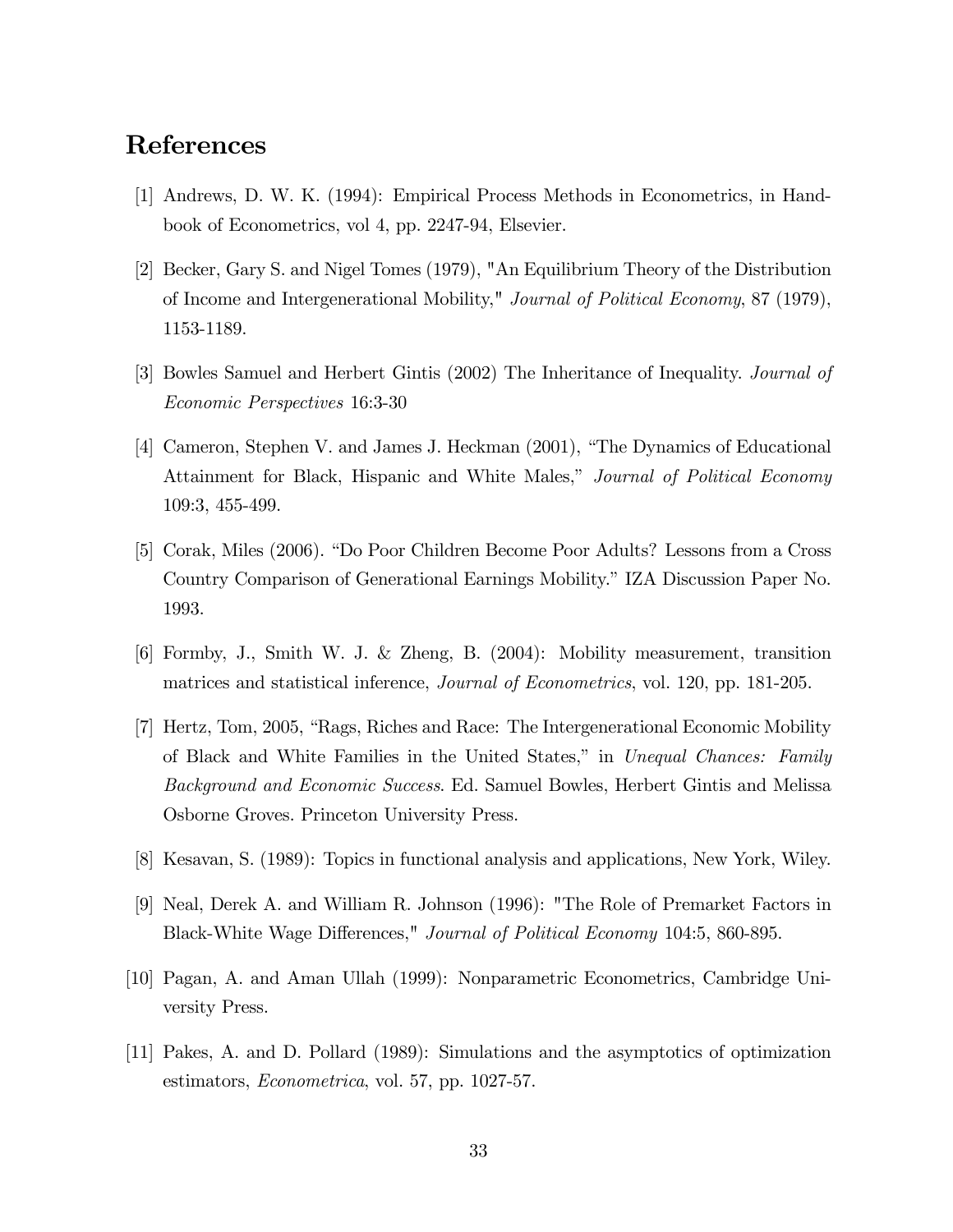- [12] Powell, J. Stock, J and Stoker, T. (1989): Semiparametric Estimation of index coefficients, *Econometrica*, vol. 57, pp. 1403-30.
- [13] Powell, J and Stoker, T. (1996): Optimal bandwidth choice for density weighted averages, Journal of Econometrics, vol. 75, pp. 391-416.
- [14] Scott, Janny and David Leonhardt (2005): "Shadowy Lines that Still Divide," New York Times, May 15, 2005.
- [15] Shorrocks (1978): The measurement of mobility, Econometrica, vol. 46, number 5, pp. 1013-1024.
- [16] Solon, Gary (1992), "Intergenerational Income Mobility in the United States," American Economic Review 82(3), pp. 393-408.
- [17] Wessel, David (2005), "As rich-poor gap widens in U.S., class mobility stalls," Wall Street Journal, May 13, 2005.
- [18] Zheng, B. (2001): Statistical inference for poverty measures with relative poverty lines, Journal of Econometrics; 101(2), pages 337-56.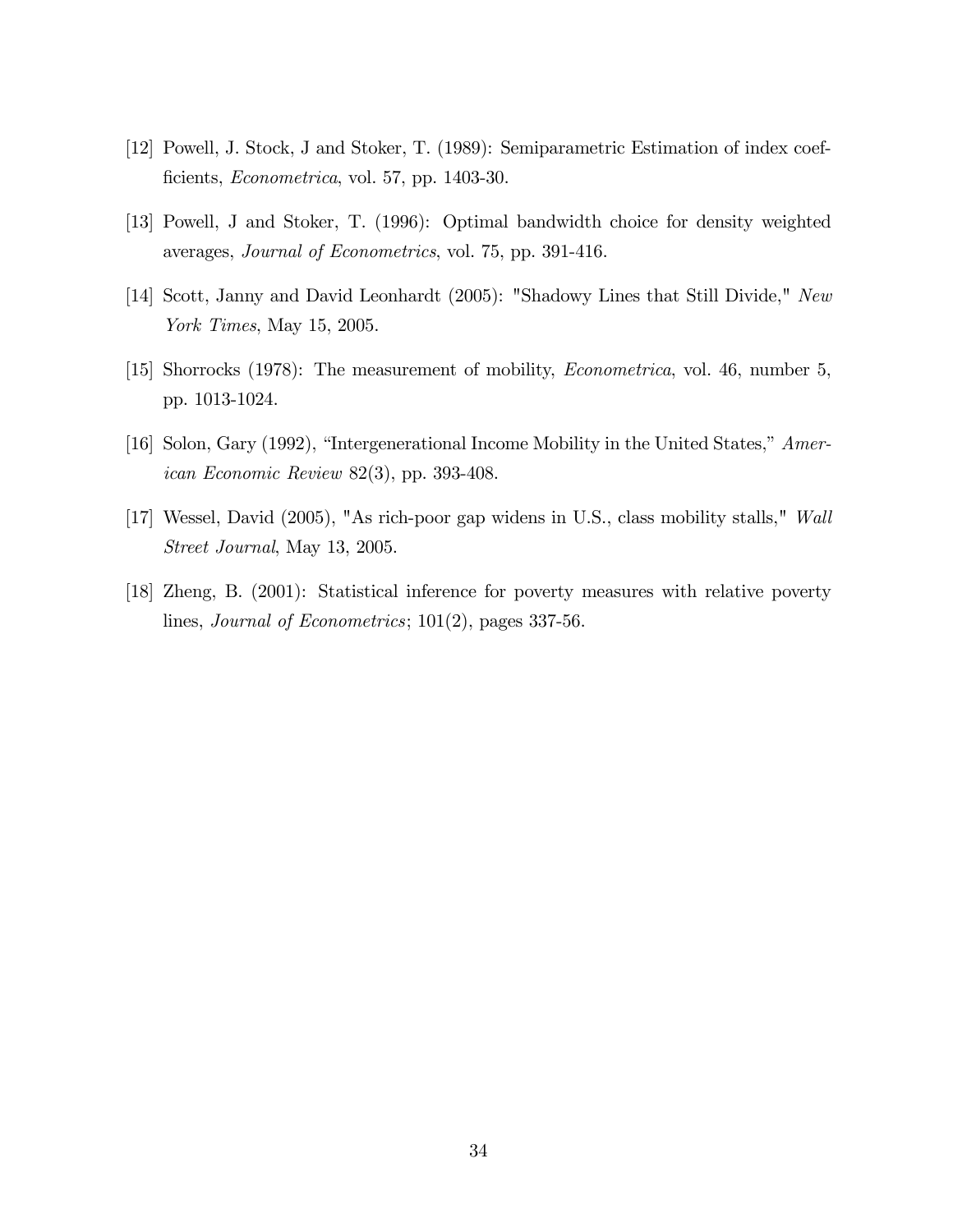# 6 Appendix with Proofs

## Proof of theorem 1:

Proof. Consider the expression

$$
\bar{m}\left(\zeta,x\right) = \frac{1}{n\sigma_n^d} \sum_{i=1}^n K\left(\frac{X_i - x}{\sigma_n}\right) \mathbf{1}\left(Y_{1i} \le \zeta_1, Y_{0i} \le \zeta_0\right)
$$

whose expectation is given by

$$
\begin{aligned}\n\bar{m}^*(\zeta, x) &= E\left\{\frac{1}{\sigma_n^d} K\left(\frac{X_i - x}{\sigma_n}\right) \mathbb{1}\left(Y_{1i} \le \zeta_1, Y_{0i} \le \zeta_0\right)\right\} \\
&= E_{X_i} \left(\frac{1}{\sigma_n^d} K\left(\frac{X_i - x}{\sigma_n}\right) E\left\{\mathbb{1}\left(Y_{1i} \le \zeta_1, Y_{0i} \le \zeta_0\right) | X_i\right\}\right) \\
&= E_{X_i} \left(\frac{1}{\sigma_n^d} K\left(\frac{X_i - x}{\sigma_n}\right) \phi\left(X_i, \zeta_0, \zeta_1\right)\right) \\
&= \int K(u) f(x + u\sigma_n) \phi\left(x + u\sigma_n, \zeta_0, \zeta_1\right) du \\
&= f(x) \phi\left(x, \zeta_0, \zeta_1\right) + O\left(\sigma_n^2\right).\n\end{aligned}
$$

So

$$
\bar{m}^*\left(\hat{\zeta},x\right)
$$
\n
$$
= f(x) \phi\left(x, \hat{\zeta}_0, \hat{\zeta}_1\right) + O\left(\sigma_n^2\right)
$$
\n
$$
= f(x) \left[ \begin{array}{c} \phi\left(x, \zeta_0^0, \zeta_1^0\right) + \phi_0\left(x, \tilde{\zeta}_0, \tilde{\zeta}_1\right) \left(\hat{\zeta}_0 - \zeta_0\right) \\ + \phi_1\left(x, \tilde{\zeta}_0, \tilde{\zeta}_1\right) \left(\hat{\zeta}_1 - \zeta_1\right) \end{array} \right] + O\left(\sigma_n^2\right),
$$

where  $\tilde{\zeta}_1$  denote value intermediate between  $\hat{\zeta}_1$  and  $\zeta_1^0$  and similarly,  $\tilde{\zeta}_0$ . The numerator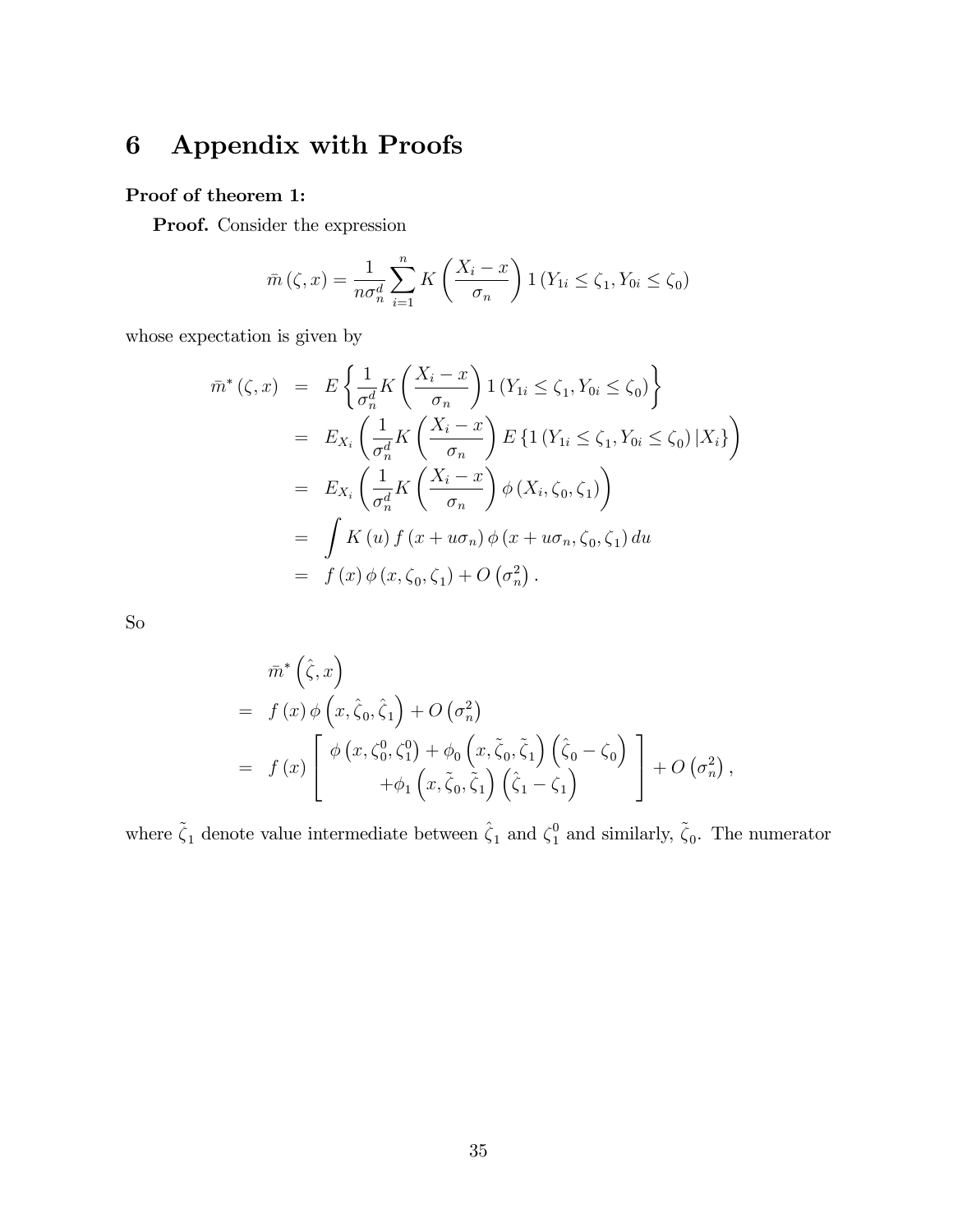of our estimate  $(20)$  satisfies

$$
\frac{1}{n\sigma_n^d} \sum_{i=1}^n K\left(\frac{X_i - x}{\sigma_n}\right) \mathbf{1} \left(Y_{1i} \leq \hat{\zeta}_1, Y_{0i} \leq \hat{\zeta}_0\right) - \phi\left(x, \zeta_0^0, \zeta_1^0\right) f\left(x\right) \n= \bar{m}\left(\hat{\zeta}, x\right) - \phi\left(x, \zeta_0^0, \zeta_1^0\right) f\left(x\right) \n= \bar{m}\left(\hat{\zeta}, x\right) - \bar{m}^*\left(\hat{\zeta}, x\right) + \bar{m}^*\left(\hat{\zeta}, x\right) - \bar{m}^*\left(\zeta^0, x\right) + \bar{m}^*\left(\zeta^0, x\right) - \phi\left(x, \zeta_0^0, \zeta_1^0\right) f\left(x\right) \n= \left[\bar{m}\left(\hat{\zeta}, x\right) - \bar{m}^*\left(\hat{\zeta}, x\right)\right] + f\left(x\right) \left[\begin{array}{c} \phi\left(x, \zeta_0^0, \zeta_1^0\right) + \phi_0\left(x, \tilde{\zeta}_0, \tilde{\zeta}_1\right) \left(\hat{\zeta}_0 - \zeta_0\right) \\ + \phi_1\left(x, \tilde{\zeta}_0, \tilde{\zeta}_1\right) \left(\hat{\zeta}_1 - \zeta_1\right) \end{array}\right] \n+ O\left(\sigma_n^2\right) \n= \left\{\left[\bar{m}\left(\hat{\zeta}, x\right) - \bar{m}^*\left(\hat{\zeta}, x\right)\right] - \left[\bar{m}\left(\zeta_0, x\right) - \bar{m}^*\left(\zeta^0, x\right)\right]\right\} \n+ \bar{m}\left(\zeta^0, x\right) - \bar{m}^*\left(\zeta^0, x\right) \n+ f\left(x\right) \left[\phi_0\left(x, \tilde{\zeta}_0, \tilde{\zeta}_1\right) \left(\hat{\zeta}_0 - \zeta_0\right) + \phi_1\left(x, \tilde{\zeta}_0, \tilde{\zeta}_1\right) \left(\hat{\zeta}_1 - \zeta_1\right)\right] \n+ O\left(\sigma_n^2\right).
$$

The third term will have a parametric rate of convergence and therefore will be asymptotically negligible, relative to the second term. The second term is standard and will have the variance of standard conditional mean type estimators. The nonstandard term is the first one and we now demonstrate a stochastic equicontinuity property for this expression. Letting

$$
v_n(\zeta, x)
$$
  
=  $(n\sigma_n^d)^{1/2} {\{\bar{m}(\zeta, x) - \bar{m}^*(\zeta, x)\}}$   
=  $\frac{1}{(n\sigma_n^d)^{1/2}} \sum_{i=1}^n \left\{ K\left(\frac{X_i - x}{\sigma_n}\right) 1(Y_{1i} \le \zeta_1, Y_{0i} \le \zeta_0) \right\}$   
=  $E\left(K\left(\frac{X_i - x}{\sigma_n}\right) 1(Y_{1i} \le \zeta_1, Y_{0i} \le \zeta_0)\right)\right\}$ 

the the first term is

$$
v_n(\hat{\zeta}, x) - v_n(\zeta^0, x)
$$
  
=  $\frac{1}{n\sigma_n^d} \sum_{i=1}^n \left\{ K\left(\frac{X_i - x}{\sigma_n}\right) \left(1\left(Y_{1i} \le \hat{\zeta}_1, Y_{0i} \le \hat{\zeta}_0\right) - 1\left(Y_{1i} \le \zeta_1^0, Y_{0i} \le \zeta_0^0\right) \right) - E\left(K\left(\frac{X_i - x}{\sigma_n}\right) \left(1\left(Y_{1i} \le \hat{\zeta}_1, Y_{0i} \le \hat{\zeta}_0\right) - 1\left(Y_{1i} \le \zeta_1^0, Y_{0i} \le \zeta_0^0\right)\right)\right) \right\}.$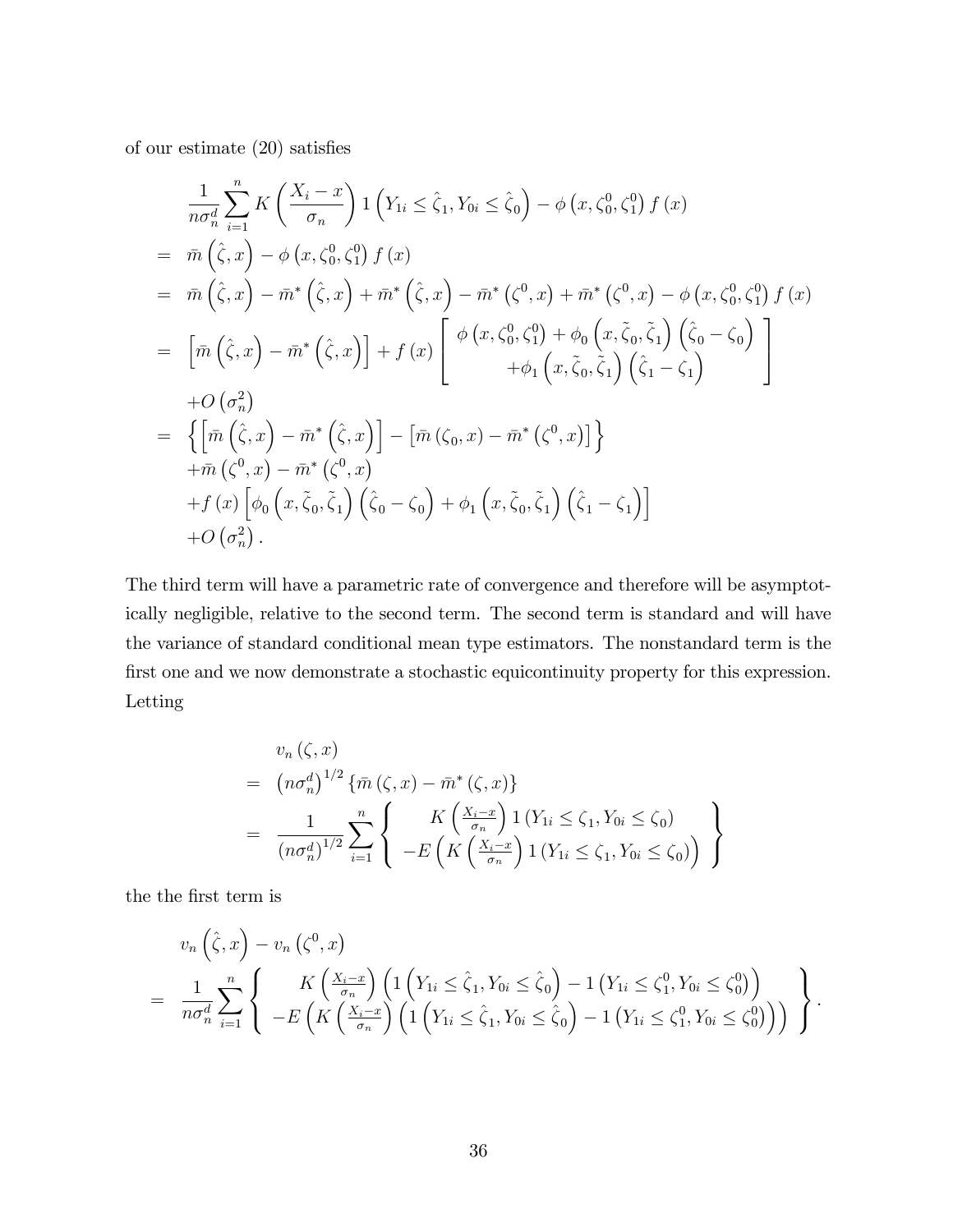Let us define

$$
\tilde{v}_n(\zeta, x) = \frac{1}{(n\sigma_n^d)^{1/2}} \sum_{i=1}^n \left\{ K\left(\frac{X_i - x}{\sigma_n}\right) E\left\{1\left(Y_{1i} \le \zeta_1, Y_{0i} \le \zeta_0\right) | X_i\right\} - E\left(K\left(\frac{X_i - x}{\sigma_n}\right) 1\left(Y_{1i} \le \zeta_1, Y_{0i} \le \zeta_0\right)\right) \right\}
$$
\n
$$
= \frac{1}{(n\sigma_n^d)^{1/2}} \sum_{i=1}^n \left\{ K\left(\frac{X_i - x}{\sigma_n}\right) \phi\left(X_i, \zeta_0, \zeta_1\right) - E\left(K\left(\frac{X_i - x}{\sigma_n}\right) 1\left(Y_{1i} \le \zeta_1, Y_{0i} \le \zeta_0\right)\right) \right\},
$$

so that

$$
v_n(\zeta_0, \zeta_1, x) - \tilde{v}_n(\zeta_0, \zeta_1, x)
$$
  
= 
$$
\frac{1}{(n\sigma_n^d)^{1/2}} \sum_{i=1}^n \left\{ K\left(\frac{X_i - x}{\sigma_n}\right) \{ 1 \left(Y_{1i} \le \zeta_1, Y_{0i} \le \zeta_0\right) - \phi\left(X_i, \zeta_0, \zeta_1\right) \} \right\}.
$$

Then for any  $\zeta_1 > \eta_1$  and  $\zeta_0 > \eta_0$ , and  $\zeta = (\zeta_0, \zeta_1)$ ,  $\eta = (\eta_0, \eta_1)$ , we have that

$$
v_n(\zeta, x) - v_n(\eta, x) = v_n(\zeta, x) - \tilde{v}_n(\zeta, x) + \tilde{v}_n(\eta, x) - v_n(\eta, x) + \tilde{v}_n(\zeta, x) - \tilde{v}_n(\eta, x).
$$

We will show that  $v_n(\zeta, x)$  is stochastically equicontinuous by showing that  $|v_n(\zeta, x) - v_n(\eta, x)|$ is asymptotically uniformly small in probability when  $\|\zeta - \eta\|$  is small enough. This equivalence follows from Andrews (1994), equation (2.3). Continuing from the previous display, first observe that

$$
E(v_n(\zeta, x) - \tilde{v}_n(\zeta, x) + \tilde{v}_n(\eta, x) - v_n(\eta, x))^2
$$
\n
$$
= E\left(\frac{1}{(\log_n^d)^{1/2}} \sum_{i=1}^n \left\{ K\left(\frac{X_i - x}{\sigma_n}\right) \{1(Y_{1i} \leq \zeta_1, Y_{0i} \leq \zeta_0) - \phi(X_i, \zeta_0, \zeta_1)\}\right\} \right)^2
$$
\n
$$
= E\left(\frac{1}{(\log_n^d)^{1/2}} \sum_{i=1}^n \left\{ K\left(\frac{X_i - x}{\sigma_n}\right) \{1(Y_{1i} \leq \eta_1, Y_{0i} \leq \eta_0) - \phi(X_i, \eta_0, \eta_1)\}\right\} \right)^2
$$
\n
$$
= E\left(\frac{1}{(\log_n^d)^{1/2}} \sum_{i=1}^n \left\{ K\left(\frac{X_i - x}{\sigma_n}\right) \left\{ \frac{1(Y_{1i} \leq \zeta_1, Y_{0i} \leq \zeta_0) - 1(Y_{1i} \leq \eta_1, Y_{0i} \leq \eta_0)}{-\phi(X_i, \zeta_0, \zeta_1) + \phi(X_i, \eta_0, \eta_1)} \right\} \right\}^2
$$
\n
$$
= \frac{1}{n\sigma_n^d} \sum_{i=1}^n \sum_{j=1}^n E\left[\left\{ K\left(\frac{X_i - x}{\sigma_n}\right) \left\{ \frac{1(Y_{1i} \leq \zeta_1, Y_{0i} \leq \zeta_0) - 1(Y_{1i} \leq \eta_1, Y_{0i} \leq \eta_0)}{-\phi(X_i, \zeta_0, \zeta_1) + \phi(X_i, \eta_0, \eta_1)} \right\} \right\} \right]
$$
\n
$$
= \frac{1}{n\sigma_n^d} \sum_{i=1}^n E\left\{ K\left(\frac{X_i - x}{\sigma_n}\right) \left\{ \frac{1(Y_{1i} \leq \zeta_1, Y_{0i} \leq \zeta_0) - 1(Y_{1i} \leq \eta_1, Y_{0i} \leq \eta_0)}{-\phi(X_i, \zeta_0, \zeta_1) + \phi(X
$$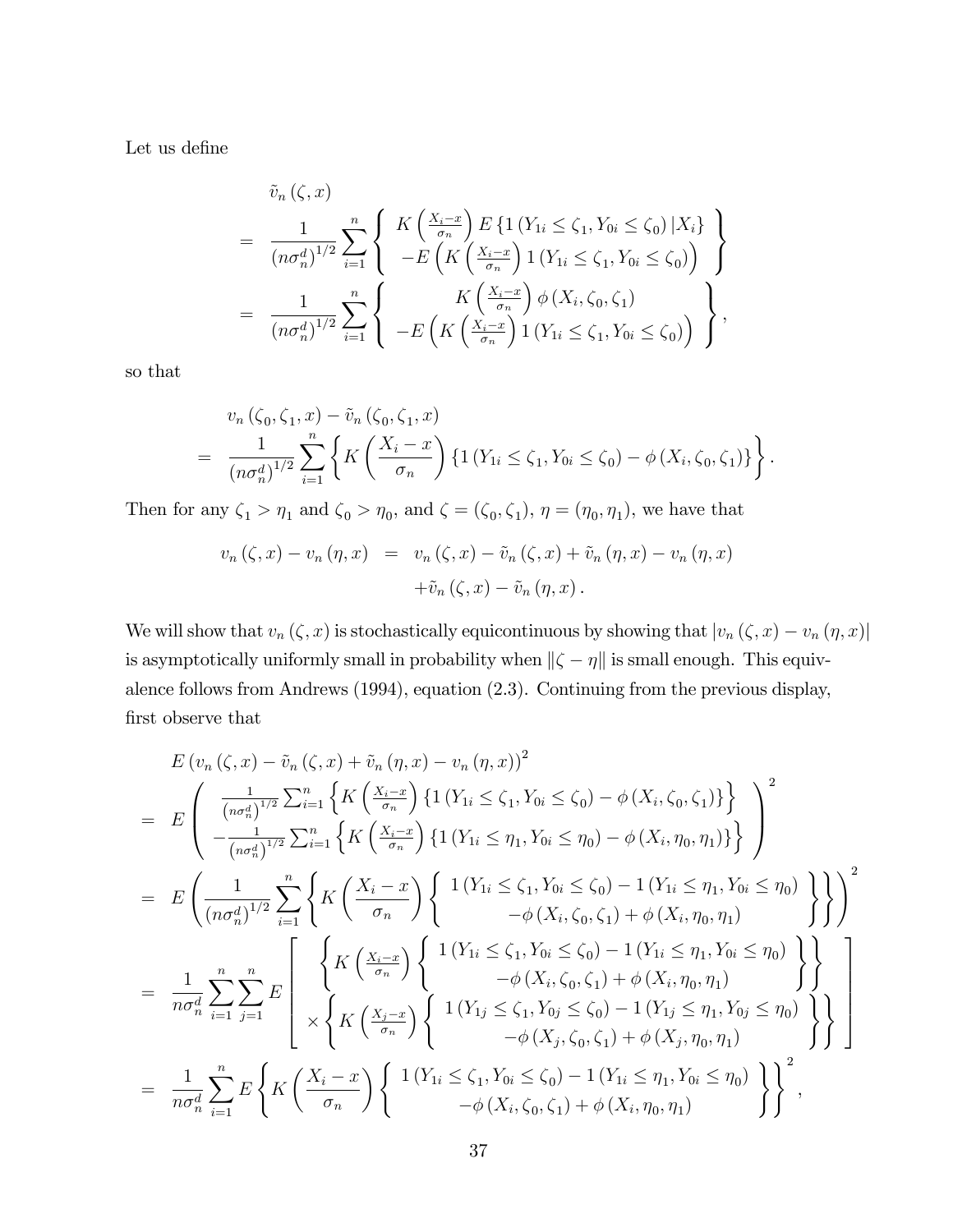since all terms with  $i \neq j$  have zero mean. Since  $\zeta_1 > \eta_1$  and  $\zeta_0 > \eta_0$ , the random variable  $1(Y_{1i} \le \zeta_1, Y_{0i} \le \zeta_0) - 1(Y_{1i} \le \eta_1, Y_{0i} \le \eta_0)$  has a Bernoulli distribution conditional on  $X_i$ with mean equal to  $\phi(X_i, \zeta_0, \zeta_1) - \phi(X_i, \eta_0, \eta_1)$  and variance  $[1 - \phi(X_i, \zeta_0, \zeta_1) + \phi(X_i, \eta_0, \eta_1)] \times$  $[\phi(X_i, \zeta_0, \zeta_1) - \phi(X_i, \eta_0, \eta_1)].$  Therefore, the previous display equals

$$
\frac{1}{\sigma_n^d} E\left\{ K^2 \left( \frac{X_i - x}{\sigma_n} \right) \left[ 1 - \phi\left(X_i, \zeta_0, \zeta_1\right) + \phi\left(X_i, \eta_0, \eta_1\right) \right] \times \left[ \phi\left(X_i, \zeta_0, \zeta_1\right) - \phi\left(X_i, \eta_0, \eta_1\right) \right] \right\}
$$
\n
$$
\leq \left\| \left(\zeta_0, \zeta_1\right) - \left(\eta_0, \eta_1\right) \right\| \int K^2 \left(u\right) \delta\left(x + u\sigma_n\right) f\left(x + u\sigma_n\right) du
$$

which, for large enough n, will be bounded above by  $c \| (\zeta_0, \zeta_1) - (\eta_0, \eta_1) \|$  for some constant c by the dominated convergence theorem. Further,

$$
\tilde{v}_{n}(\zeta, x) - \tilde{v}_{n}(\eta, x) \n= \frac{1}{(n\sigma_{n}^{d})^{1/2}} \sum_{i=1}^{n} \left\{ K\left(\frac{X_{i} - x}{\sigma_{n}}\right) \phi\left(X_{i}, \zeta_{0}, \zeta_{1}\right) - E\left(K\left(\frac{X_{i} - x}{\sigma_{n}}\right) \mathbf{1}\left(Y_{1i} \leq \zeta_{1}, Y_{0i} \leq \zeta_{0}\right)\right) \right\} \n- \frac{1}{(n\sigma_{n}^{d})^{1/2}} \sum_{i=1}^{n} \left\{ K\left(\frac{X_{i} - x}{\sigma_{n}}\right) \phi\left(X_{i}, \eta_{0}, \eta_{1}\right) - E\left(K\left(\frac{X_{i} - x}{\sigma_{n}}\right) \mathbf{1}\left(Y_{1i} \leq \eta_{1}, Y_{0i} \leq \eta_{0}\right)\right) \right\} \n= \frac{1}{(n\sigma_{n}^{d})^{1/2}} \sum_{i=1}^{n} \left\{ K\left(\frac{X_{i} - x}{\sigma_{n}}\right) \left[ \phi\left(X_{i}, \zeta_{0}, \zeta_{1}\right) - \phi\left(X_{i}, \eta_{0}, \eta_{1}\right) \right] \right\}.
$$

Then

$$
E\left[\tilde{v}_{n}(\zeta,x)-\tilde{v}_{n}(\eta,x)\right]^{2}
$$
\n
$$
=\frac{1}{n\sigma_{n}^{d}}\sum_{i=1}^{n}\sum_{j=1}^{n}E\left[\begin{cases} K\left(\frac{X_{i}-x}{\sigma_{n}}\right)\left[\phi\left(X_{i},\zeta_{0},\zeta_{1}\right)-\phi\left(X_{i},\eta_{0},\eta_{1}\right)\right] \\ -E\left\{K\left(\frac{X_{i}-x}{\sigma_{n}}\right)\left[\phi\left(X_{i},\zeta_{0},\zeta_{1}\right)-\phi\left(X_{i},\eta_{0},\eta_{1}\right)\right]\right\} \\ K\left(\frac{X_{j}-x}{\sigma_{n}}\right)\left[\phi\left(X_{j},\zeta_{0},\zeta_{1}\right)-\phi\left(X_{j},\eta_{0},\eta_{1}\right)\right] \right\} \\ -E\left\{K\left(\frac{X_{j}-x}{\sigma_{n}}\right)\left[\phi\left(X_{j},\zeta_{0},\zeta_{1}\right)-\phi\left(X_{j},\eta_{0},\eta_{1}\right)\right]\right\} \\ -E\left\{K\left(\frac{X_{i}-x}{\sigma_{n}}\right)\left[\phi\left(X_{i},\zeta_{0},\zeta_{1}\right)-\phi\left(X_{i},\eta_{0},\eta_{1}\right)\right]\right\}^{2}
$$
\n
$$
=E\left\{\frac{1}{\sigma_{n}^{d}}K^{2}\left(\frac{X_{i}-x}{\sigma_{n}}\right)\left[\phi\left(X_{i},\zeta_{0},\zeta_{1}\right)-\phi\left(X_{i},\eta_{0},\eta_{1}\right)\right]\right\}^{2}
$$
\n
$$
-\sigma_{n}^{d}\left(\frac{1}{\sigma_{n}^{d}}E\left\{K\left(\frac{X_{i}-x}{\sigma_{n}}\right)\left[\phi\left(X_{i},\zeta_{0},\zeta_{1}\right)-\phi\left(X_{i},\eta_{0},\eta_{1}\right)\right]\right\}^{2}
$$
\n
$$
-\sigma_{n}^{d}\left(\frac{1}{\sigma_{n}^{d}}E\left\{K\left(\frac{X_{i}-x}{\sigma_{n}}\right)\left[\phi\left(X_{i},\zeta_{0},\zeta_{1}\right)-\phi\left(X_{i},\eta_{0},\eta_{1}\right)\right]\right\}^{2
$$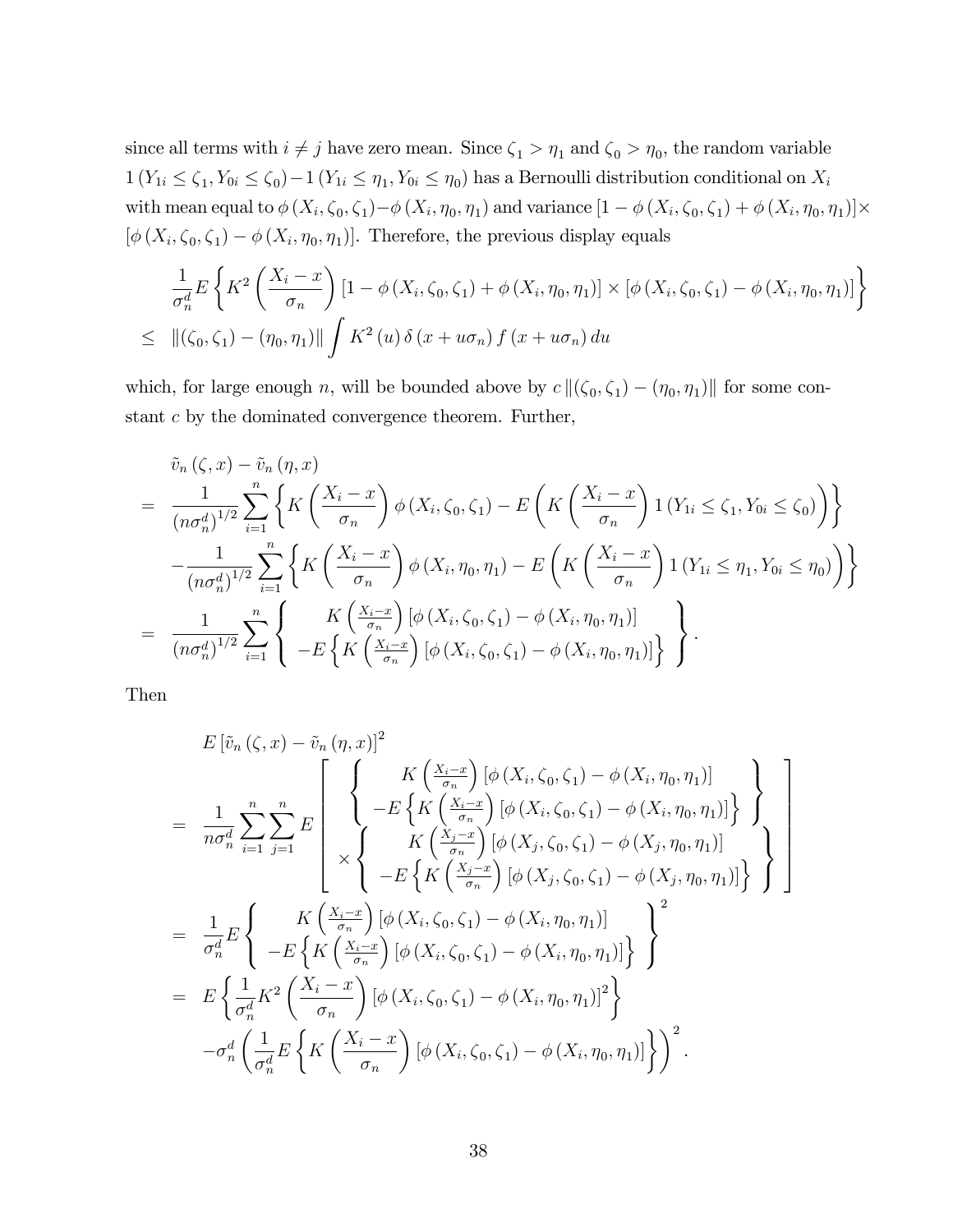The second term will go to 0 and the first term, by the Lipschitz property, will be at most

$$
\begin{split} &\|(\zeta_0, \zeta_1) - (\eta_0, \eta_1)\|^2 \, E \left\{ \frac{1}{\sigma_n^d} K^2 \left( \frac{X_i - x}{\sigma_n} \right) \delta^2 \left( X_i \right) \right\} \\ & = \|(\zeta_0, \zeta_1) - (\eta_0, \eta_1)\|^2 \left\{ \delta^2 \left( x \right) f \left( x \right) \int K^2 \left( u \right) du + O \left( \sigma_n \right) \right\} \\ & = O \left( \|(\zeta_0, \zeta_1) - (\eta_0, \eta_1)\|^2 \right). \end{split}
$$

Putting all of the together, it follows that  $|v_n(\zeta, x) - v_n(\eta, x)|$  is  $O_p(||(\zeta_0, \zeta_1) - (\eta_0, \eta_1)||)$ , whence the equicontinuity follows. Now, using the same steps as Andrews (1994) leading to his equation (3.8), we conclude that  $v_n(\hat{\zeta},x) - v_n(\zeta^0,x) = o_p(1)$ . Thus we get

$$
(n\sigma_n^d)^{1/2} \left\{ \frac{1}{n\sigma_n^d} \sum_{i=1}^n K\left(\frac{X_i - x}{\sigma_n}\right) \mathbb{1} \left(Y_{1i} \le \hat{\zeta}_1, Y_{0i} \le \hat{\zeta}_0\right) - \phi\left(x, \zeta_0^0, \zeta_1^0\right) f\left(x\right) \right\}
$$
  
= 
$$
(n\sigma_n^d)^{1/2} \left\{ \bar{m} \left(\zeta^0, x\right) - \bar{m}^* \left(\zeta^0, x\right) \right\} + o_p(1)
$$
  
= 
$$
\frac{1}{(n\sigma_n^d)^{1/2}} \sum_{i=1}^n \left\{ K\left(\frac{X_i - x}{\sigma_n}\right) \mathbb{1} \left(Y_{1i} \le \zeta_1^0, Y_{0i} \le \zeta_0^0\right) \right\} + o_p(1).
$$

Thus we conclude that estimating the quantiles has no effect on the asymptotic distribution of the estimate of  $\phi(x, \zeta_0, \zeta_1)$ . Therefore using standard theory for conditional mean estimates (under undersmoothing), one would get that

$$
\left(n\sigma_n^d\right)^{1/2}\left(\hat{\phi}\left(x,\hat{\zeta}_0,\hat{\zeta}_1\right)-\phi\left(x,\zeta_0^0,\zeta_1^0\right)\right)\to N\left(0,\frac{\sigma^2\left(x\right)}{f\left(x\right)}\int K^2\left(u\right)du\right)
$$

where  $\sigma^2(x) = Var\left(1\left(Y_{1i} \leq \zeta_1^0\right)\right)$  $_1^0, Y_{0i} \leq \zeta_0^0$  $\binom{0}{0}$  |X) =  $\phi(x, \zeta_0^0, \zeta_1^0) \times (1 - \phi(x, \zeta_0^0, \zeta_1^0)).$ 

### Proof of theorem 2:

**Proof.** The second term  $T_n$  in (13) equals

$$
\frac{1}{n(n-1)}\sum_{i=1}^{n}\sum_{l\neq i}\left[\frac{1\left(Y_{1i}\leq\hat{\zeta}_{1},Y_{0i}\leq\hat{\zeta}_{0}\right)}{-1\left\{Y_{1i}\leq\zeta_{1}^{0},Y_{0i}\leq\zeta_{0}^{0}\right\}}\right]\frac{1}{\sigma_{n}^{d+1}}K'_{j}\left(\frac{X_{i}-X_{l}}{\sigma_{n}}\right).
$$
(19)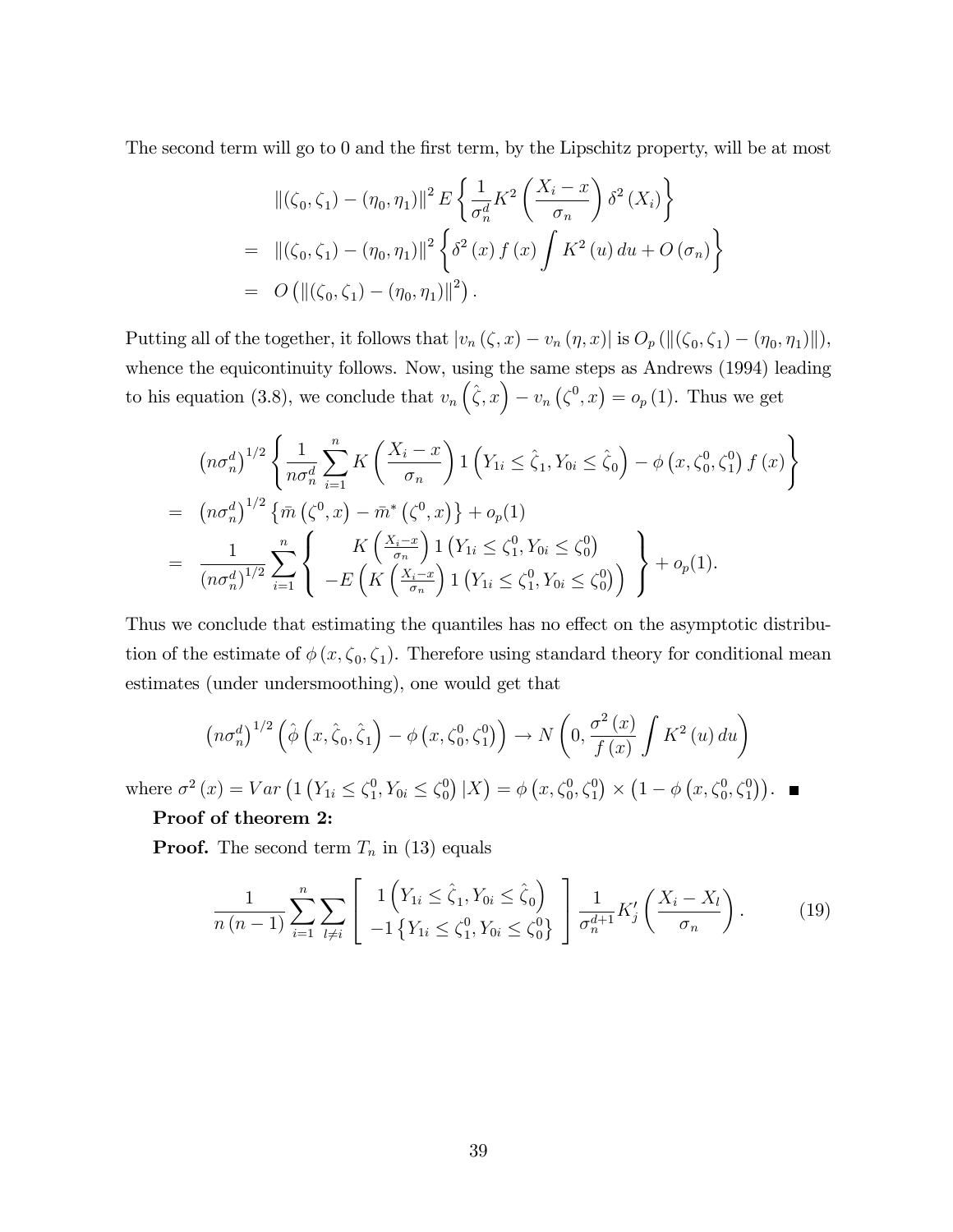Let

$$
\bar{m}(\zeta) = \frac{1}{n(n-1)} \sum_{i=1}^{n} \sum_{l \neq i} 1 (Y_{1i} \leq \zeta_1, Y_{0i} \leq \zeta_0) \frac{1}{\sigma_n^{d+1}} K'_j \left( \frac{X_i - X_l}{\sigma_n} \right)
$$
  
\n
$$
\bar{m}^*(\zeta) = E \left[ 1 (Y_{1i} \leq \zeta_1, Y_{0i} \leq \zeta_0) \frac{1}{\sigma_n^{d+1}} K'_j \left( \frac{X_i - X_l}{\sigma_n} \right) \right]
$$
  
\n
$$
= E \left[ Pr(Y_{1i} \leq \zeta_1, Y_{0i} \leq \zeta_0 | X_i, X_l) \frac{1}{\sigma_n^{d+1}} K'_j \left( \frac{X_i - X_l}{\sigma_n} \right) \right]
$$
  
\n
$$
= E \left[ \phi(X_i, \zeta_0, \zeta_1) \frac{1}{\sigma_n^{d+1}} K'_j \left( \frac{X_i - X_l}{\sigma_n} \right) \right]
$$
  
\n
$$
= E_{X_l} \left\{ E_{X_i | X_l} \left[ \phi(X_i, \zeta_0, \zeta_1) \frac{1}{\sigma_n^{d+1}} K'_j \left( \frac{X_i - X_l}{\sigma_n} \right) | X_l \right] \right\}
$$
  
\n
$$
= \int \int \phi(x + \sigma_n u, \zeta_0, \zeta_1) K'_j(u) \frac{1}{\sigma_n} f(x + \sigma_n u) du f(x) dx
$$
  
\n
$$
= \int \frac{1}{\sigma_n} [\phi(x + \sigma_n u, \zeta_0, \zeta_1) K(u) |_{1}^{\infty}] f(x + \sigma_n u) dx
$$
  
\n
$$
- \int \int K(u) \phi'_j(x + \sigma_n u, \zeta_0, \zeta_1) du f(x + \sigma_n u) f(x) dx
$$
  
\n
$$
= - \int \phi'_j(x, \zeta_0, \zeta_1) f^2(x) dx + O(\sigma_n^2)
$$
  
\n
$$
= - E \left\{ \phi'_j(X, \zeta_0, \zeta_1) f(X) \right\} + O(\sigma_n^2).
$$

Then  $\sqrt{n}$  times (19) equals

$$
\sqrt{n}\left(\bar{m}\left(\hat{\zeta}\right)-\bar{m}\left(\zeta^0\right)\right) \n= \sqrt{n}\left(\bar{m}^*\left(\hat{\zeta}\right)-\bar{m}^*\left(\zeta^0\right)\right)+\sqrt{n}\left\{\left[\bar{m}\left(\hat{\zeta}\right)-\bar{m}^*\left(\hat{\zeta}\right)\right]-\left[\bar{m}\left(\zeta^0\right)-\bar{m}^*\left(\zeta^0\right)\right]\right\} \n= \bar{m}^{*\prime}\left(\tilde{\zeta}\right) \times \sqrt{n}\left(\hat{\zeta}-\zeta^0\right)+\sqrt{n}\left\{\left[\bar{m}\left(\hat{\zeta}\right)-\bar{m}^*\left(\hat{\zeta}\right)\right]-\left[\bar{m}\left(\zeta^0\right)-\bar{m}^*\left(\zeta^0\right)\right]\right\} \n= \bar{m}^{*\prime}\left(\tilde{\zeta}\right) \times \sqrt{n}\left(\hat{\zeta}-\zeta^0\right)+\left(v_n\left(\hat{\zeta}\right)-v_n\left(\zeta_0\right)\right)
$$

where  $v_n(\zeta) = \sqrt{n} [\bar{m}(\zeta) - \bar{m}^*(\zeta)]$  and  $\tilde{\zeta}$  lies on the line joining  $\hat{\zeta}$  and  $\zeta^0$ . If we can show that  $v_n(\zeta)$  is stochastically equicontinuous, then we are done.

Now we want to show the stoch equicontinuity property of  $v_n$ . Let us define

$$
\tilde{v}_{n}(\zeta)
$$
\n
$$
= \frac{1}{\sqrt{n} (n-1)} \sum_{i=1}^{n} \sum_{l \neq i} \left\{ \begin{array}{c} \Pr \{ Y_{1i} \leq \zeta_{1}, Y_{0i} \leq \zeta_{0} | X_{i}, X_{l} \} \frac{1}{\sigma_{n}^{d+1}} K_{j}^{\prime} \left( \frac{X_{i} - X_{l}}{\sigma_{n}} \right) \\ -E \left( \Pr \{ Y_{1i} \leq \zeta_{1}, Y_{0i} \leq \zeta_{0} | X_{i}, X_{l} \} \frac{1}{\sigma_{n}^{d+1}} K_{j}^{\prime} \left( \frac{X_{i} - X_{l}}{\sigma_{n}} \right) \right) \end{array} \right\}
$$
\n
$$
= \frac{1}{\sqrt{n} (n-1)} \sum_{i=1}^{n} \sum_{l \neq i} \left\{ \begin{array}{c} \phi \left( X_{i}, \zeta_{0}, \zeta_{1} \right) \frac{1}{\sigma_{n}^{d+1}} K_{j}^{\prime} \left( \frac{X_{i} - X_{l}}{\sigma_{n}} \right) \\ -E \left( \phi \left( X_{i}, \zeta_{0}, \zeta_{1} \right) \frac{1}{\sigma_{n}^{d+1}} K_{j}^{\prime} \left( \frac{X_{i} - X_{l}}{\sigma_{n}} \right) \right) \end{array} \right\}
$$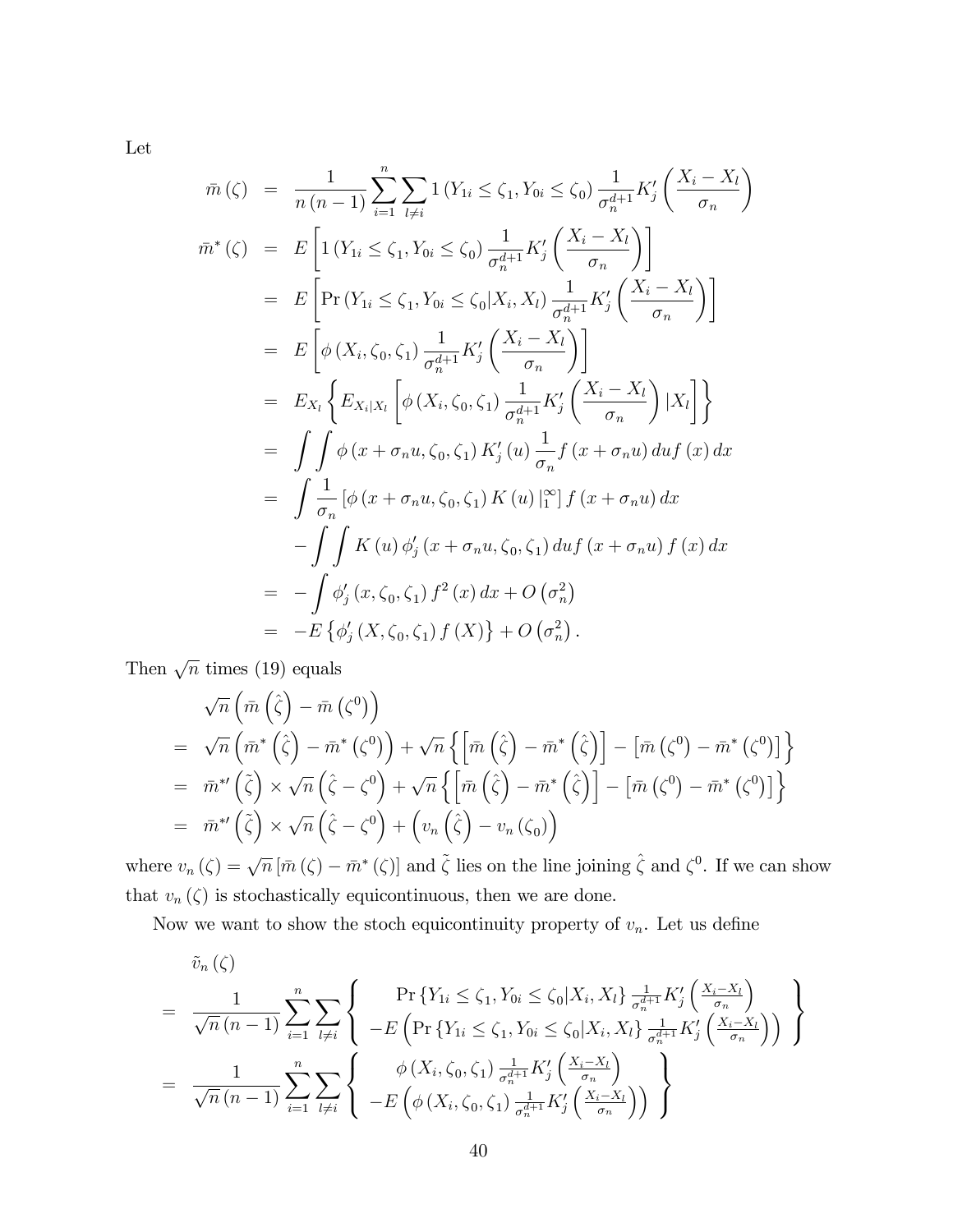so that

$$
v_n(\zeta_0, \zeta_1) - \tilde{v}_n(\zeta_0, \zeta_1)
$$
  
=  $\frac{1}{\sqrt{n} (n-1)} \sum_{i=1}^n \sum_{l \neq i} \left\{ \frac{1}{\sigma_n^{d+1}} K'_j \left( \frac{X_i - X_l}{\sigma_n} \right) \{ 1 (Y_{1i} \le \zeta_1, Y_{0i} \le \zeta_0) - \phi(X_i, \zeta_0, \zeta_1) \} \right\}.$ 

Then for any  $\zeta_1 > \eta_1$  and  $\zeta_0 > \eta_0$ , and  $\zeta = (\zeta_0, \zeta_1)$ ,  $\eta = (\eta_0, \eta_1)$ , we have that

$$
v_n(\zeta) - v_n(\eta) = v_n(\zeta) - \tilde{v}_n(\zeta) + \tilde{v}_n(\eta) - v_n(\eta)
$$

$$
+ \tilde{v}_n(\zeta, x) - \tilde{v}_n(\eta, x).
$$

We will show that  $v_n(\zeta)$  is stochastically equicontinuous by showing that  $|v_n(\zeta) - v_n(\eta)|$ is asymptotically small in probability when  $\left\Vert \zeta -\eta\right\Vert$  is small enough. Now,

$$
E (v_n (\zeta) - \tilde{v}_n (\zeta) + \tilde{v}_n (\eta) - v_n (\eta))^2
$$
\n
$$
= \frac{1}{n (n-1)^2} E \left( \chi \left[ \{1 (Y_{1i} \leq \zeta_1, Y_{0i} \leq \zeta_0) - \phi (X_i, \zeta_0, \zeta_1) \} - \{1 (Y_{1i} \leq \eta_1, Y_{0i} \leq \eta_0) - \phi (X_i, \eta_0, \eta_1) \} \right] \right)^2
$$
\n
$$
= \frac{1}{n (n-1)^2} \sum_{i=1}^n \sum_{l \neq i} \sum_{i'=1}^n E \left( \begin{array}{c} \frac{1}{\sigma_n^{2(d+1)}} K'_j \left( \frac{X_i - X_l}{\sigma_n} \right) K'_j \left( \frac{X_{i'} - X_{i'}}{\sigma_n} \right) \\ \frac{1}{\sigma_n^{2(d+1)}} K'_j \left( \frac{X_i - X_l}{\sigma_n} \right) K'_j \left( \frac{X_{i'} - X_{i'}}{\sigma_n} \right) \\ - \{1 (Y_{1i} \leq \zeta_1, Y_{0i} \leq \zeta_0) - \phi (X_i, \zeta_0, \zeta_1) \} - \{1 (Y_{1i'} \leq \eta_1, Y_{0i} \leq \eta_0) - \phi (X_{i'}, \eta_0, \eta_1) \} - \{1 (Y_{1i'} \leq \eta_1, Y_{0i'} \leq \eta_0) - \phi (X_{i'}, \eta_0, \eta_1) \} - \{1 (Y_{1i'} \leq \eta_1, Y_{0i'} \leq \eta_0) - \phi (X_{i'}, \eta_0, \eta_1) \} - \{1 (Y_{1i'} \leq \eta_1, Y_{0i} \leq \eta_0) - \phi (X_{i'}, \eta_0, \eta_1) \} - \{1 (Y_{1i} \leq \eta_1, Y_{0i} \leq \eta_0) - \phi (X_{i'}, \eta_0, \eta_1) \} - \{1 (Y_{1i} \leq \eta_1, Y_{0i} \leq \eta_0) - \phi (X_{i'}, \eta_0, \eta_1) \} - \{1 (Y_{1i} \leq \eta_1, Y_{0i} \leq \eta_0) -
$$

where equality  $\stackrel{(1)}{=}$  follows from the fact that since  $\zeta_1 > \eta_1$  and  $\zeta_0 > \eta_0$ , the random variable  $1(Y_{1i} \le \zeta_1, Y_{0i} \le \zeta_0) - 1(Y_{1i} \le \eta_1, Y_{0i} \le \eta_0)$  has a Bernoulli distribution conditional on  $X_i$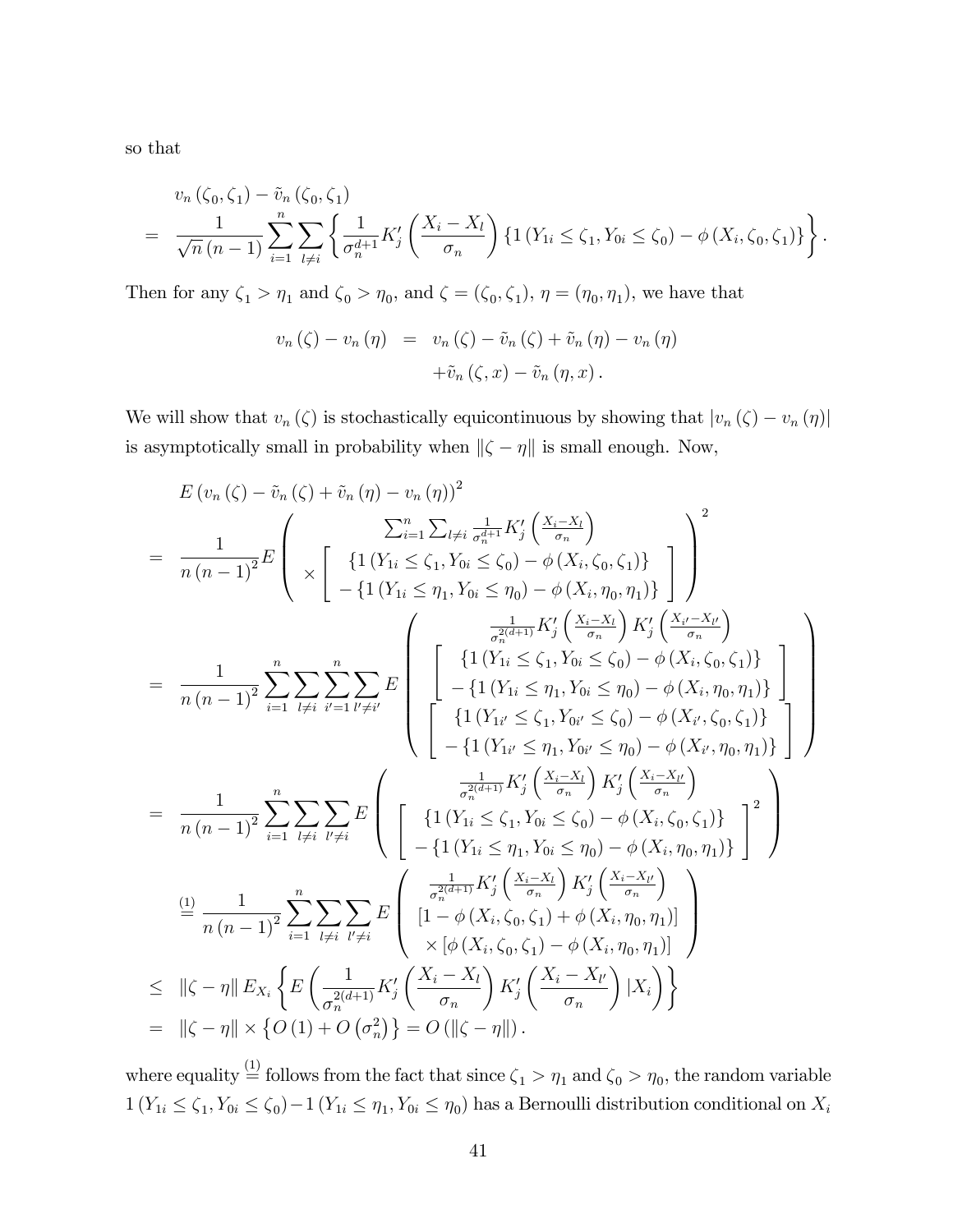with mean equal to  $\phi(X_i, \zeta_0, \zeta_1) - \phi(X_i, \eta_0, \eta_1)$  and variance  $[1 - \phi(X_i, \zeta_0, \zeta_1) + \phi(X_i, \eta_0, \eta_1)] \times$  $[\phi(X_i, \zeta_0, \zeta_1) - \phi(X_i, \eta_0, \eta_1)].$ 

Next,

$$
E\left[\tilde{v}_{n}\left(\zeta\right)-\tilde{v}_{n}\left(\eta\right)\right]^{2}
$$
\n
$$
=\frac{1}{n\left(n-1\right)^{2}}\sum_{i=1}^{n}\sum_{l\neq i}\sum_{i'=1}^{n}\sum_{l'\neq i'}E\left[\begin{array}{c} \left\{\phi\left(X_{i},\zeta_{0},\zeta_{1}\right)-\phi\left(X_{i},\eta_{0},\eta_{1}\right)\right\}\frac{1}{\sigma_{n}^{d+1}}K_{j}'\left(\frac{X_{i}-X_{l}}{\sigma_{n}}\right) \\ -E\left\{\left\{\phi\left(X_{i},\zeta_{0},\zeta_{1}\right)-\phi\left(X_{i},\eta_{0},\eta_{1}\right)\right\}\frac{1}{\sigma_{n}^{d+1}}K_{j}'\left(\frac{X_{i}-X_{l}}{\sigma_{n}}\right) \\ \left\{\phi\left(X_{i'},\zeta_{0},\zeta_{1}\right)-\phi\left(X_{i'},\eta_{0},\eta_{1}\right)\right\}\frac{1}{\sigma_{n}^{d+1}}K_{j}'\left(\frac{X_{i}-X_{l'}}{\sigma_{n}}\right) \\ -E\left\{\left\{\phi\left(X_{i'},\zeta_{0},\zeta_{1}\right)-\phi\left(X_{i'},\eta_{0},\eta_{1}\right)\right\}\frac{1}{\sigma_{n}^{d+1}}K_{j}'\left(\frac{X_{i'}-X_{l'}}{\sigma_{n}}\right) \right\}\end{array}\right]
$$

The terms with  $i \neq i'$ ,  $l \neq l'$  will have expectation 0. Terms with  $i = i'$  and  $l = l'$  will be

$$
\frac{1}{n(n-1)^2} \sum_{i=1}^n \sum_{l \neq i} E \left[ \frac{\{\phi(X_i, \zeta_0, \zeta_1) - \phi(X_i, \eta_0, \eta_1)\} \frac{1}{\sigma_n^{d+1}} K_j' \left(\frac{X_i - X_l}{\sigma_n}\right)}{-E \left\{\{\phi(X_i, \zeta_0, \zeta_1) - \phi(X_i, \eta_0, \eta_1)\} \frac{1}{\sigma_n^{d+1}} K_j' \left(\frac{X_i - X_l}{\sigma_n}\right)\right\}} \right]^2
$$
\n
$$
= \frac{1}{(n-1)} E \left[ \{\phi(X_i, \zeta_0, \zeta_1) - \phi(X_i, \eta_0, \eta_1)\} \frac{1}{\sigma_n^{d+1}} K_j' \left(\frac{X_i - X_l}{\sigma_n}\right) \right]^2
$$
\n
$$
- \frac{1}{(n-1)} \left( E \left\{\{\phi(X_i, \zeta_0, \zeta_1) - \phi(X_i, \eta_0, \eta_1)\} \frac{1}{\sigma_n^{d+1}} K_j' \left(\frac{X_i - X_l}{\sigma_n}\right) \right\} \right)^2
$$

The first term is at most

$$
\|\zeta - \eta\|^2 \frac{1}{(n-1)} E_{X_l} \left( E \left[ \frac{1}{\sigma_n^{2(d+1)}} K_j' \left( \frac{X_i - X_l}{\sigma_n} \right) \right]^2 | X_l \right)
$$
  
\n
$$
= \| \zeta - \eta \|^2 \frac{1}{(n-1)} \int \int \frac{1}{\sigma_n^{2(d+1)}} \left\{ K_j' \left( \frac{x - y}{\sigma_n} \right) \right\}^2 f(x) f(y) dy dx
$$
  
\n
$$
= \| \zeta - \eta \|^2 \frac{1}{(n-1)} \int \int \frac{1}{\sigma_n^{2+d}} \left\{ K_j'(u) \right\}^2 f(y + u\sigma_n) f(y) du dy
$$
  
\n
$$
= \| \zeta - \eta \|^2 \times O \left( \frac{1}{n \sigma_n^{d+2}} \right)
$$

So if  $n\sigma_n^{d+2} \to \infty$ , which is an assumption in PSS (theorem 3.3), then first term is at most  $o ( \| \zeta - \eta \|^2 )$ . The second term is bounded by the first term by Cauchy-Schwartz and so is at most  $o\left(\|\zeta-\eta\|^2\right)$ .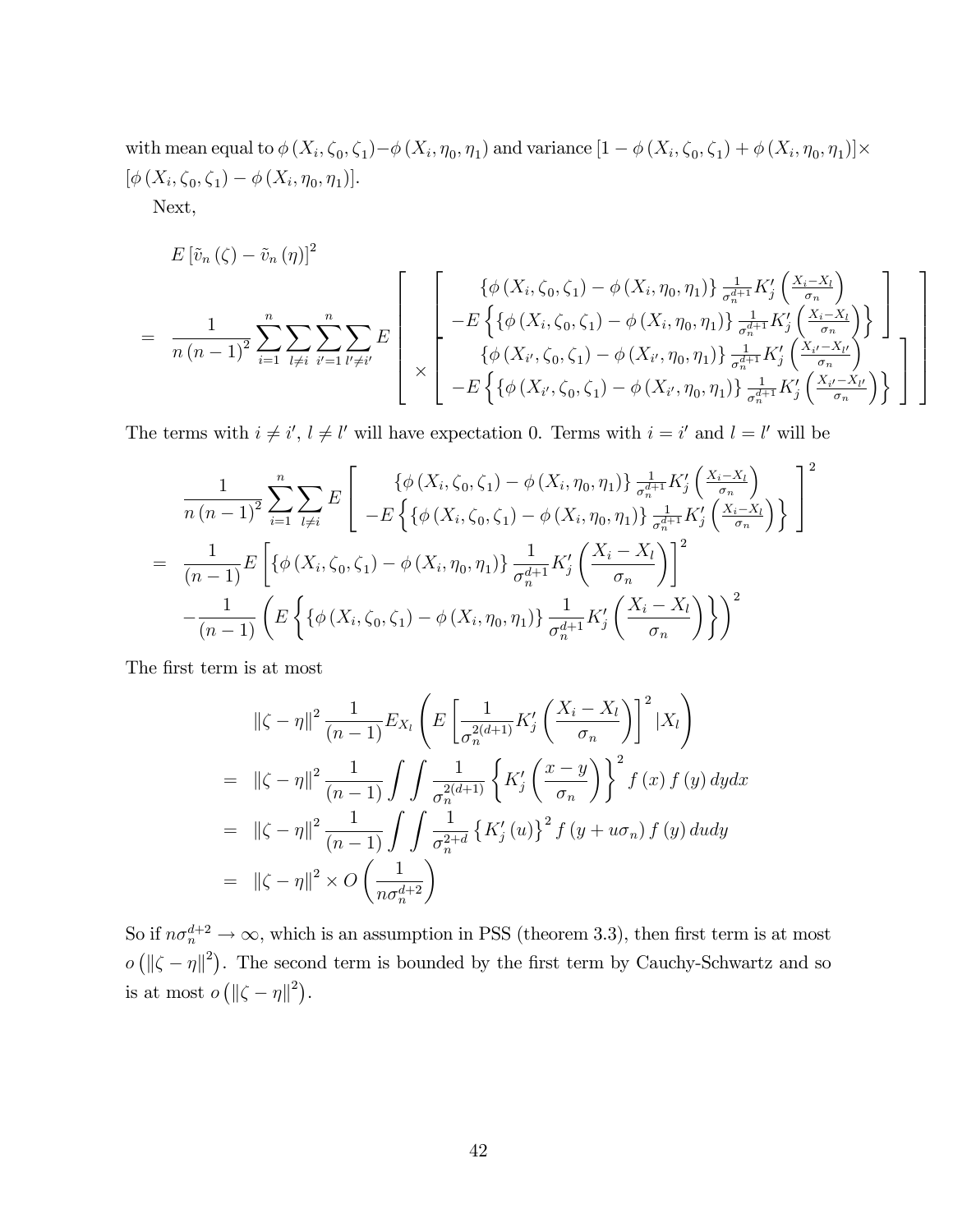Terms with  $i = i'$  and  $l \neq l'$  will be the same order as

$$
E\left[\begin{array}{c}\left\{\phi\left(X_{i},\zeta\right)-\phi\left(X_{i},\eta\right)\right\}\frac{1}{\sigma_{n}^{d+1}}K_{j}^{\prime}\left(\frac{X_{i}-X_{l}}{\sigma_{n}}\right)\\-\frac{E\left\{\{\phi\left(X_{i},\zeta\right)-\phi\left(X_{i},\eta\right)\}\frac{1}{\sigma_{n}^{d+1}}K_{j}^{\prime}\left(\frac{X_{i}-X_{l}}{\sigma_{n}}\right)}{\{\phi\left(X_{i},\zeta\right)-\phi\left(X_{i},\eta\right)\}\frac{1}{\sigma_{n}^{d+1}}K_{j}^{\prime}\left(\frac{X_{i}-X_{l'}}{\sigma_{n}}\right)}\right\}\right]\right]\\\n= E\left[\left\{\phi\left(X_{i},\zeta\right)-\phi\left(X_{i},\eta\right)\right\}\frac{1}{\sigma_{n}^{d+1}}K_{j}^{\prime}\left(\frac{X_{i}-X_{l'}}{\sigma_{n}}\right)\right\}\right]\right]\n- E\left\{\left\{\phi\left(X_{i},\zeta\right)-\phi\left(X_{i},\eta\right)\right\}\frac{1}{\sigma_{n}^{2(d+1)}}K_{j}^{\prime}\left(\frac{X_{i}-X_{l}}{\sigma_{n}}\right)K_{j}^{\prime}\left(\frac{X_{i}-X_{l'}}{\sigma_{n}}\right)\right\}\\\n- E\left\{\left\{\phi\left(X_{i},\zeta\right)-\phi\left(X_{i},\eta\right)\right\}\frac{1}{\sigma_{n}^{d+1}}K_{j}^{\prime}\left(\frac{X_{i}-X_{l}}{\sigma_{n}}\right)\right\}\\\n\times E\left\{\left\{\phi\left(X_{i},\zeta\right)-\phi\left(X_{i},\eta\right)\right\}\frac{1}{\sigma_{n}^{d+1}}K_{j}^{\prime}\left(\frac{X_{i}-X_{l'}}{\sigma_{n}}\right)\right\}.\n\end{array}
$$

The first term will be  $O(|\zeta - \eta||^2)$  because

$$
E\left[\frac{1}{\sigma_n^{2(d+1)}}K'_j\left(\frac{X_i - X_l}{\sigma_n}\right)K'_j\left(\frac{X_i - X_{l'}}{\sigma_n}\right)\right]
$$
  
= 
$$
\frac{1}{\sigma_n^2}\int\left[\int\int K'_j(x + \sigma_n u) K'_j(x + \sigma_n v) f(x + \sigma_n u) f(x + \sigma_n v) du dv\right] f(x) dx
$$
  
= 
$$
-\int\left[\int\int f'(x + \sigma_n u) f'(x + \sigma_n v) K(u) K(v) du dv\right] f(x) dx
$$
  
< 
$$
\propto \infty.
$$

The second term will also be at most  $O(|\zeta - \eta||^2)$  by Cauchy-Schwartz.

Terms with  $i \neq i'$  but  $l = l'$  give

 $\blacksquare$ 

$$
E\left[\begin{array}{c}\left\{\phi\left(X_i,\zeta_0,\zeta_1\right)-\phi\left(X_i,\eta_0,\eta_1\right)\right\}\left\{\phi\left(X_{i'},\zeta_0,\zeta_1\right)-\phi\left(X_{i'},\eta_0,\eta_1\right)\right\}\\\times\frac{1}{\sigma_n^{2(d+1)}}K_j'\left(\frac{X_i-X_l}{\sigma_n}\right)K_j'\left(\frac{X_{i'}-X_l}{\sigma_n}\right)\\\-\left[\begin{array}{c}E\left\{\left\{\phi\left(X_{i'},\zeta_0,\zeta_1\right)-\phi\left(X_{i'},\eta_0,\eta_1\right)\right\}\frac{1}{\sigma_n^{d+1}}K_j'\left(\frac{X_{i'}-X_l}{\sigma_n}\right)\right\}\\\times E\left\{\left\{\phi\left(X_i,\zeta_0,\zeta_1\right)-\phi\left(X_i,\eta_0,\eta_1\right)\right\}\frac{1}{\sigma_n^{d+1}}K_j'\left(\frac{X_i-X_l}{\sigma_n}\right)\right\}\end{array}\right]
$$

which is  $O(|\zeta - \eta|^2)$  by an analogous argument. This establishes that  $v_n(\zeta)$  is stochastically equicontinuous. It follows that

$$
\sqrt{n}T_n = \bar{m}^{*'}(\zeta_0) \times \sqrt{n} \left(\hat{\zeta} - \zeta^0\right) + o_p(1) = \frac{1}{\sqrt{n}} \sum_{i=1}^n \left[\bar{m}^{*'}(\zeta_0) \times \varphi_i\right] + o_p(1).
$$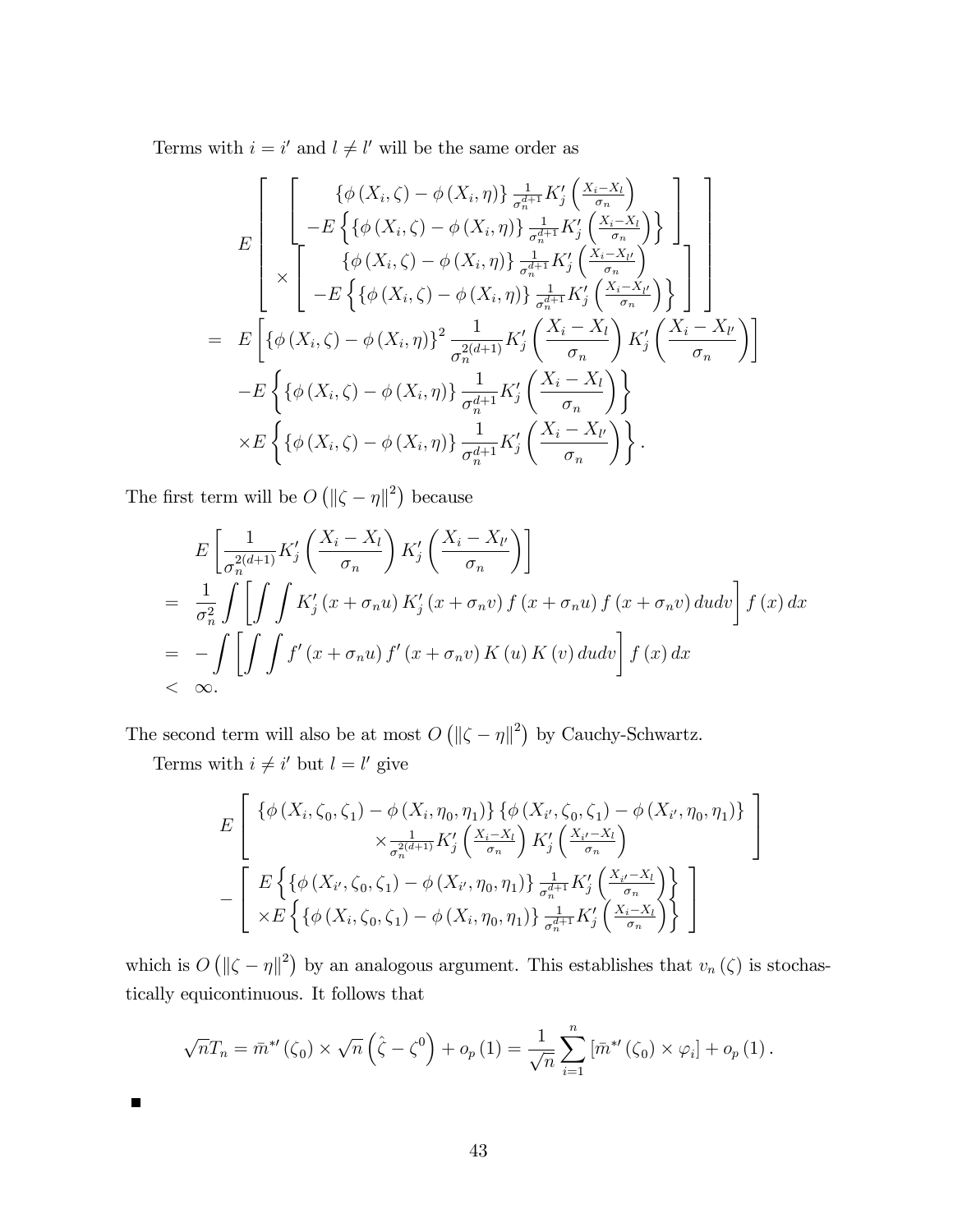#### Proof of theorem 3:

**Condition :** (Ai) for some  $\alpha > 1$ , we have  $f_1(x) \geq \frac{c}{x^{\alpha}}$  for x large enough which also implies that  $F_1^{-1}(u) < c (1-u)^{\frac{1}{1-\alpha}}$ , (Aii)  $f^{(1)}(y_0, F_1^{-1}(F_0(y_0) + \tau)) \leq \frac{c'}{y_0^{\alpha}}$  $\frac{c'}{y_0^{\alpha_0}}$  for some  $\alpha_0 >$ 0, (Aiii) For some  $\varepsilon > 0$ ,  $1-F_0(y_0) > \frac{c}{2(1+\varepsilon)}$  $\overline{y}$  $\frac{2(1+\varepsilon-\alpha_0)\alpha}{\alpha-1}$ and  $(Aiv)$   $\int_{1}^{\infty} (1 - F_0(y_0))^{\frac{\alpha}{\alpha - 1}} f(y_0, F_1^{-1}(F_0(y_0) + \tau))$  $\infty$ .

 $\overline{(}$ 

(Bi) for some  $\beta > 1$ , we have  $f_0(x) \geq \frac{c}{x^{\beta}}$  for x large enough which also implies that  $F_0^{-1}(u) < c \left(1-u\right)^{\frac{1}{1-\beta}}, \text{ (Bii) } f^{(0)}\left(F_0^{-1}(s), y_1\right) \leq \frac{c'}{y_1^{\beta}}$  $\frac{c'}{y_1^{\sigma_0}}$  for some  $\beta_0 > 0$  , (Biii) for some  $\delta > 0, 1 - F_1(y_1) > \frac{c}{\frac{2(1+\delta)}{c}}$  $\overline{y}$  $\frac{2(1+\delta-\beta_0)\beta}{\beta-1}$ and (Biv)  $\int_1^{\infty} (1 - F_1(y_1))^{\frac{\beta}{\beta - 1}} f(F_0^{-1}(s), y_1) dy_1 < \infty$ .

**Proof.** Consider perturbations  $F_t(y_0, y_1) = F(y_0, y_1) + tH_t(y_0, y_1)$  with  $F_{0t}(y_0) =$  $F_0(y_0)+tH_{0t}(y_0)$  and  $F_{1t}(y_0)=F_1(y_1)+tH_{1t}(y_{1t})$  denoting the corresponding marginals. Let  $H_t \to H$  uniformly as  $t \to 0$  and let  $H_0$  and  $H_1$  denote its marginals. We want to show that for a linear functional  $v'_F(.)$ ,

$$
\left| \frac{\upsilon(F_t) - \upsilon(F)}{t} - \upsilon'_F(H) \right| \to 0 \text{ as } t \to 0.
$$
 (20)

DeÖne

$$
z_1(y_0) = F_1^{-1}(F_0(y_0) + \tau), z_{1t}(y_0) = F_{1t}^{-1}(F_{0t}(y_0) + \tau)
$$
  

$$
z_0 = F_0^{-1}(s), z_{0t} = F_{0t}^{-1}(s).
$$

So we need to show

$$
\left| \frac{\int_1^{z_{0t}} \int_1^{z_{1t}(y_0)} f_t(y_0, y_1) - \int_1^{z_0} \int_1^{z_1(y_0)} f(y_0, y_1) dy_1 dy_0}{t} - \upsilon'_F(H) \right| \to 0 \text{ as } t \to 0.
$$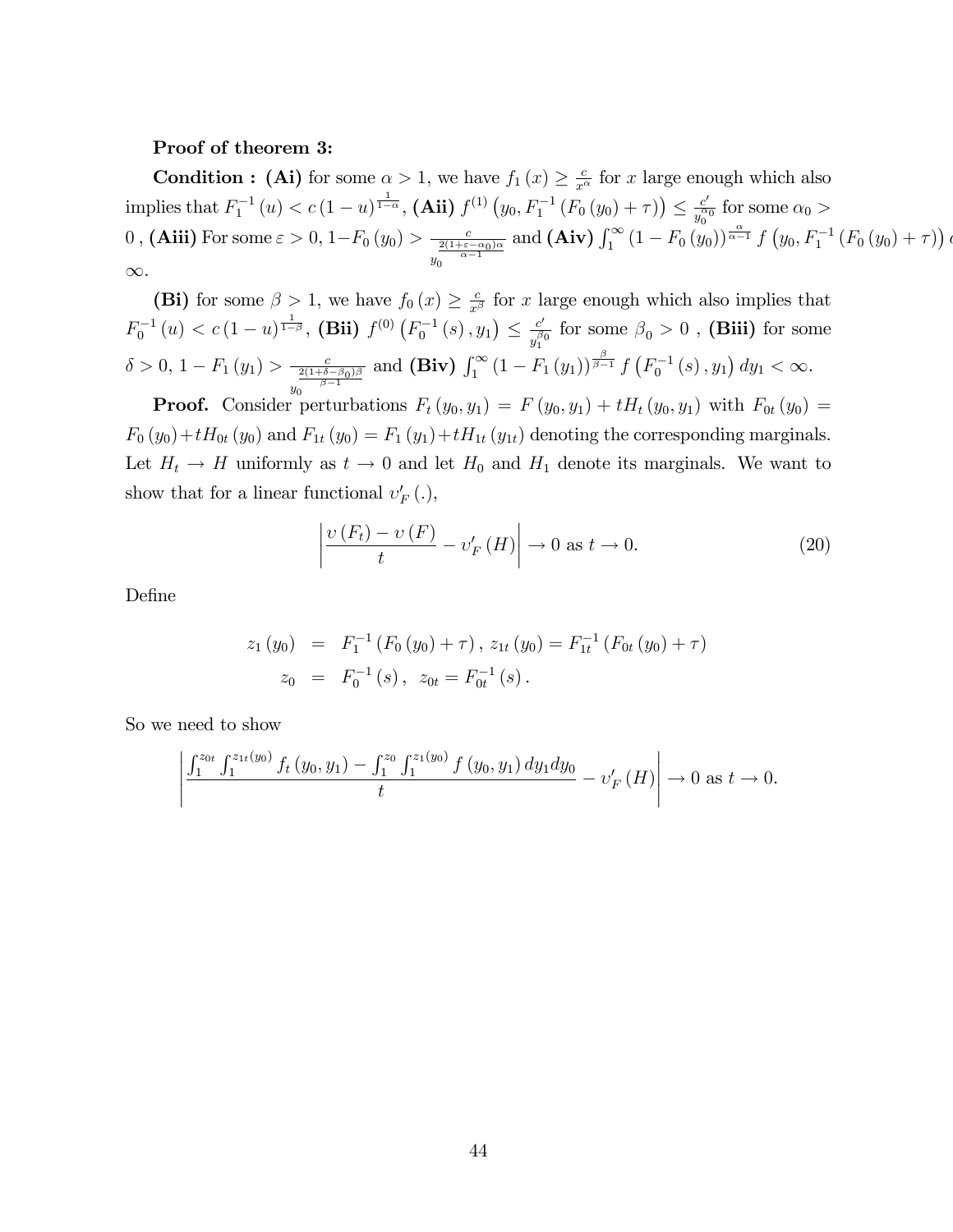Note that the first term inside  $\left\vert .\right\vert$  can be expanded as

$$
\int_{1}^{z_{0t}} \frac{z_{1t}(y_{0}) - z_{1}(y_{0})}{t} f(\bar{z}_{1t}(y_{0}), y_{0}) dy_{0} + \frac{z_{0t} - z_{0}}{t} \times \int_{1}^{z_{1}(y_{0})} f(\bar{z}_{0t}, y_{1}) dy_{1} \n+ \int_{1}^{z_{0t}} \int_{1}^{z_{1t}(y_{0})} dH_{t}(y_{0}, y_{1}) \n= \left[ \frac{\int_{1}^{z_{0t}} \frac{z_{1t}(y_{0}) - z_{1}(y_{0})}{t} [f(y_{0}, \bar{z}_{1t}(y_{0})) - f(y_{0}, z_{1}(y_{0}))] dy_{0}}{t} + \frac{\frac{z_{0t} - z_{0}}{t} \times \int_{1}^{z_{1}(y_{0})} [f(\bar{z}_{0t}, y_{1}) - f(z_{0}, y_{1})] dy_{1}}{T_{1t}} \right] \n+ \int_{1}^{z_{0t}} \frac{z_{1t}(y_{0}) - z_{1}(y_{0})}{t} f(z_{0}, y_{1}) dy_{1} \n+ \frac{z_{0t} - z_{0}}{t} \times \int_{1}^{z_{1}(y_{0})} f(z_{0}, y_{1}) dy_{1} \n+ \int_{1}^{z_{0t}} \int_{1}^{z_{1t}(y_{0})} dH_{t}(y_{0}, y_{1}) - \int_{1}^{z_{0t}} \int_{1}^{z_{1t}(y_{0})} dH(y_{0}, y_{1}) \n+ \int_{1}^{z_{0t}} \int_{1}^{z_{1t}(y_{0})} dH(y_{0}, y_{1}) - \int_{1}^{z_{0}} \int_{1}^{z_{1}(y_{0})} dH(y_{0}, y_{1}) \n+ \int_{1}^{z_{0}} \int_{1}^{z_{1}(y_{0})} dH(y_{0}, y_{1}) - \int_{1}^{z_{0}} \int_{1}^{z_{1}(y_{0})} dH(y_{0}, y_{1}) \n+ \int_{1}^{z_{0}} \int_{1}^{z_{1}(y_{0})} dH(y_{0}, y_{1}).
$$

We will show that as  $t \to 0,$ 

Step 1:  $|T_{1t}| \rightarrow 0$ Step 2:

$$
T_{2t} \to \frac{H_0(z_0)}{f_0(z_0)} \int_1^{z_1(y_0)} f(z_0, y_1) dy_1
$$

Step 3:

$$
T_{3t} \rightarrow \int_{1}^{z_0} \frac{H_0(y_0) - H_1(z_1(y_0))}{f_1(z_1(y_0))} f(y_0, z_1(y_0)) dy_0
$$

Step 4:  $|T_{4t}| \to 0, |T_{5t}| \to 0.$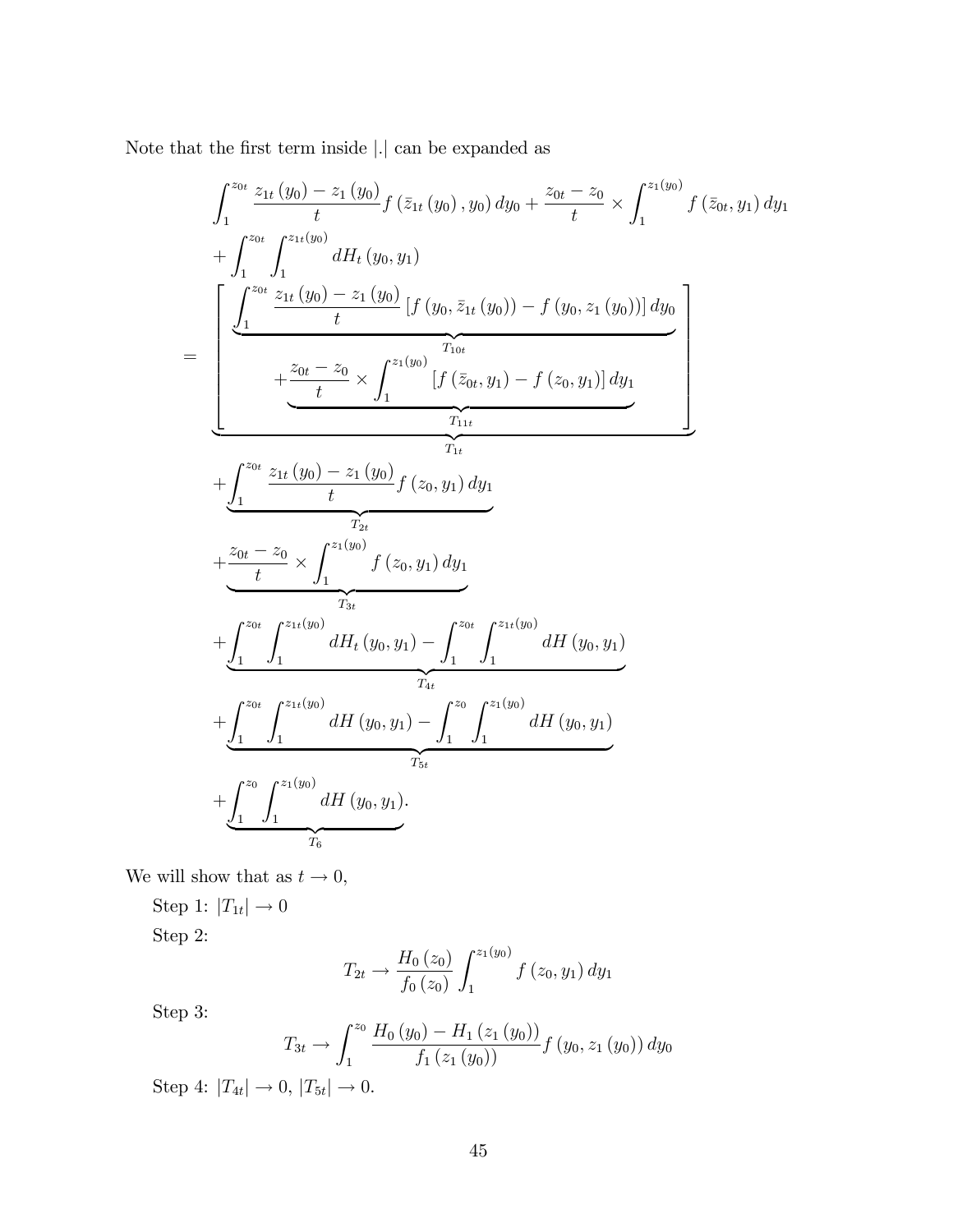Then we will have shown (20) with

$$
v'_{F}(H) = \frac{H_{0}(F_{0}^{-1}(s))}{f_{0}(F_{0}^{-1}(s))} \int_{1}^{F_{1}^{-1}(F_{0}(y_{0})+\tau)} f(F_{0}^{-1}(s), y_{1}) dy_{1} + \int_{1}^{F_{0}^{-1}(s)} \frac{H_{0}(y_{0}) - H_{1}(F_{1}^{-1}(F_{0}(y_{0})+\tau))}{f_{1}(F_{1}^{-1}(F_{0}(y_{0})+\tau))} f(y_{0}, F_{1}^{-1}(F_{0}(y_{0})+\tau)) dy_{0} + \int_{1}^{F_{0}^{-1}(s)} \int_{1}^{F_{1}^{-1}(F_{0}(y_{0})+\tau)} dH(y_{0}, y_{1})
$$

which is linear in H.

For steps 1 and 2, we will need the following derivation.

$$
F_1(z_{1t}(y_0)) + tH_{1t}(z_{1t}(y_0)) = F_{1t}(z_{1t}(y_0)) = F_{0t}(y_0) + \tau
$$
  
=  $F_0(y_0) + \tau + tH_{0t}(y_0) = F_1(z_1(y_0)) + tH_{0t}(y_0)$ 

implying that

$$
tH_{1t}(z_{1t}(y_0)) - tH_{0t}(y_0) = F_1(z_1(y_0)) - F_1(z_{1t}(y_0))
$$
  
=  $[z_1(y_0) - z_{1t}(y_0)] f_1(\tilde{z}_{1t}(y_0))$ 

where for any  $y_0$  and  $t$ ,  $\tilde{z}_t (y_0)$  lies in between  $z (y_0)$  and  $z_t (y_0)$ . Therefore,

$$
\frac{z_{1t}(y_0) - z_1(y_0)}{t} = \frac{H_{0t}(y_0) - H_{1t}(z_t(y_0))}{f_1(\tilde{z}_{1t}(y_0))}.
$$
\n(21)

Similarly,  $F_0(z_0) = s = F_{0t}(z_{0t}) = F_0(z_{0t}) + tH_{0t}(z_{0t})$ , whence

$$
\frac{z_{0t} - z_0}{t} = \frac{H_{0t} (z_{0t})}{f_0 (z_{0t})}.
$$
\n(22)

Below, c will denote a generic constant, not always of the same value.

Step 1: By a mean-value theorem argument,

$$
|T_{10t}| \leq \int_{1}^{z_{0t}} \left| \frac{z_{1t}(y_0) - z_1(y_0)}{t} \left[ f(y_0, \bar{z}_{1t}(y_0)) - f(y_0, z_1(y_0)) \right] \right| dy_0
$$
  

$$
\leq \int_{1}^{z_{0t}} \left| \frac{\left[ z_t(y_0) - z(y_0) \right]^2}{t} f^{(1)}(y_0, \breve{z}_{1t}(y_0)) \right| dy_0
$$

where  $f^{(1)}(.,.)$  denotes derivative w.r.t. the second argument and  $\ddot{z}_{1t}(y_0)$  lies in between  $z(y_0)$  and  $z_t(y_0)$ . Using (21), we get

$$
|T_{10t}| \le t \int_1^{\infty} \left| \frac{\left[H_{0t}(y_0) - H_{1t}(z_{1t}(y_0))\right]^2}{f_1^2(\tilde{z}_{1t}(y_0))} f^{(1)}(y_0, \tilde{z}_{1t}(y_0)) \right| dy_0.
$$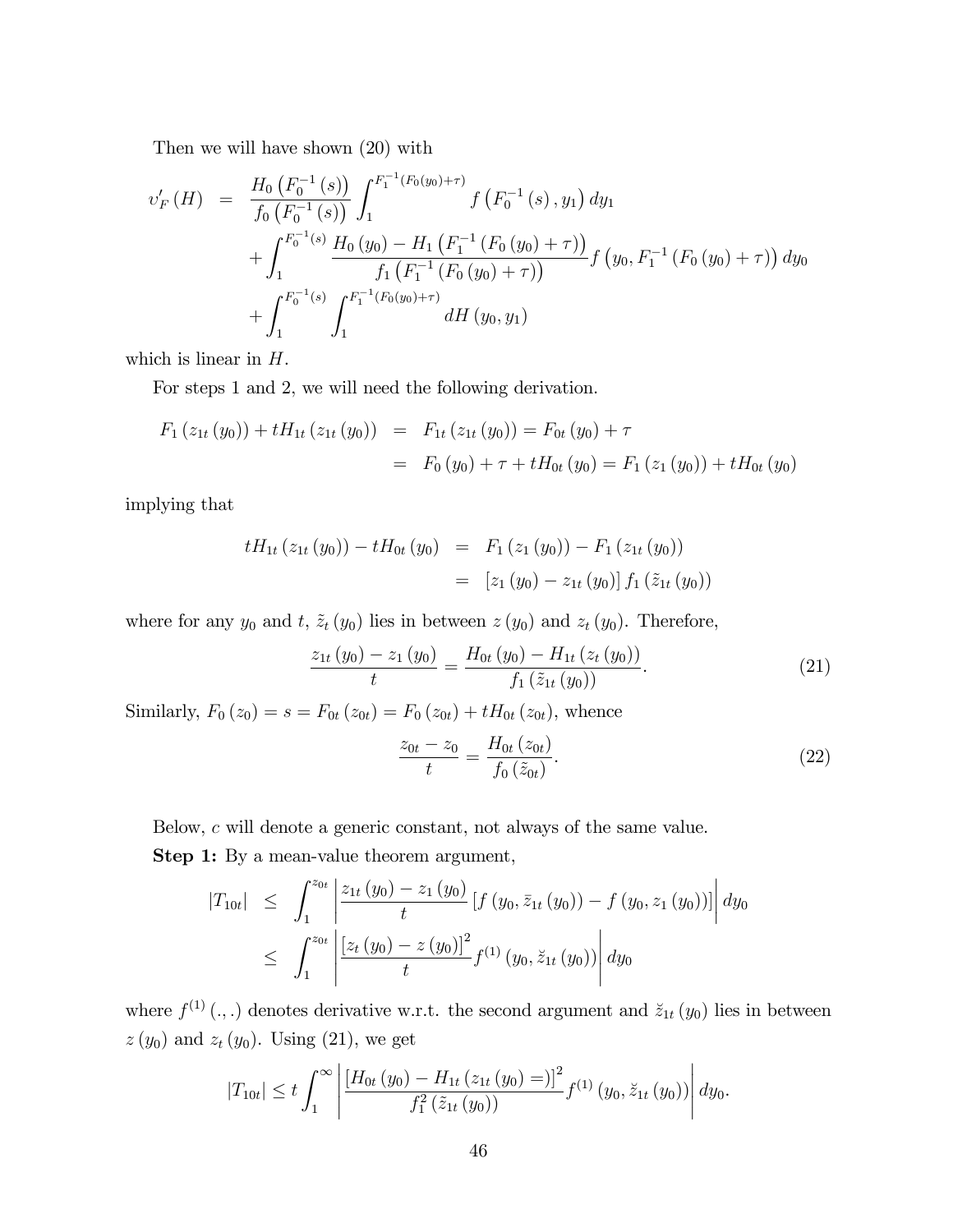We will show that (i)  $[H_{0t}(y_0) - H_{1t}(z_{1t}(y_0))]^2$  is uniformly bounded, (ii)  $f_1^2(\tilde{z}_{1t}(y_0)) \ge$ c  $\frac{c}{\tilde{z}_{1t}(y_0)^{2\alpha}} \geq c(1-F_0(y_0))^{\frac{2\alpha}{1-\alpha}}$  for  $y_0$  large enough and t small enough and (iii)  $f^{(1)}(y_0, \breve{z}_{1t}(y_0))$  $\leq \frac{c}{y_0^{\alpha}}$  $\frac{c}{y_0^{\alpha_0}}$  for some  $\alpha_0 > 1$ . Then we will have

$$
|T_{10t}| \le ct \int_1^{\infty} \left| \frac{1}{y_0^{\alpha_0} (1 - F_0(y_0))^{\frac{2\alpha}{1-\alpha}}} \right| dy_0 \le ct \int_1^{\infty} \frac{1}{y_0^{1+\varepsilon}} dy_0 \to 0,
$$

by  $A(iii)$ .

To see (i), note that  $\{[H_{0t}(y_0) - H_{1t}(z_{1t}(y_0))] - [H_0(y_0) - H_1(z_{1t}(y_0))] \}$  converges uniformly to 0 and  $H_0(.)$  and  $H_0(.)$  are uniformly bounded.

Next,

$$
z_{1t}(y_0)
$$
\n
$$
= F_{1t}^{-1} (F_{0t}(y_0) + \tau) \stackrel{(1)}{<} c (1 - F_{0t}(y_0) - \tau)^{\frac{1}{1-\alpha}} = c (1 - F_0(y_0) - tH_{0t}(y_0) - \tau)^{\frac{1}{1-\alpha}}
$$
\n
$$
\leq c' (1 - F_0(y_0) - \tau)^{\frac{1}{1-\alpha}}
$$
\n
$$
\leq c (1 - F_0(y_0))^{\frac{1}{1-\alpha}}
$$
\n(23)

for small enough t, since  $\alpha > 1$  and  $tH_{0t}$  (.) converges uniformly to 0. Inequality (1) comes from condition Ai. Similarly,

$$
z_1(y_0) \le c \left(1 - F_0(y_0)\right)^{\frac{1}{1-\alpha}} \tag{24}
$$

and therefore (ii) follows. Finally (iii) follows from (23), (24) and condition Aii.

Next, for  $|T_{11t}|$ , we have that

$$
|T_{11t}| \leq \left| \frac{z_{0t} - z_0}{t} \times \int_1^{z_1(y_0)} \left[ f(z_{0t}, y_1) - f(z_0, y_1) \right] dy_1 \right|
$$
  
\n
$$
\leq \left| \frac{\left[ z_{0t} - z_0 \right]^2}{t} \times \int_1^{z_1(y_0)} f^{(0)}(z_{0t}, y_1) dy_1 \right|
$$
  
\n
$$
\leq t \left| \left[ \frac{H_{0t}(z_{0t})}{f_0(z_{0t})} \right]^2 \times \int_1^{z_1(y_0)} f^{(0)}(z_{0t}, y_1) dy_1 \right| \stackrel{(2)}{\leq} ct \int_1^{z_1(y_0)} \frac{1}{y_0^{1+\delta}} dy_1 \leq ct \int_1^{\infty} \frac{1}{y_0^{1+\delta}} dy_1
$$

for t small enough and some  $\delta > 0$ . Inequality (2) follows from conditions Bi, Bii, Biii using arguments analogous to those for  $T_{10t}$ . This implies that  $|T_{11t}| \to 0$ .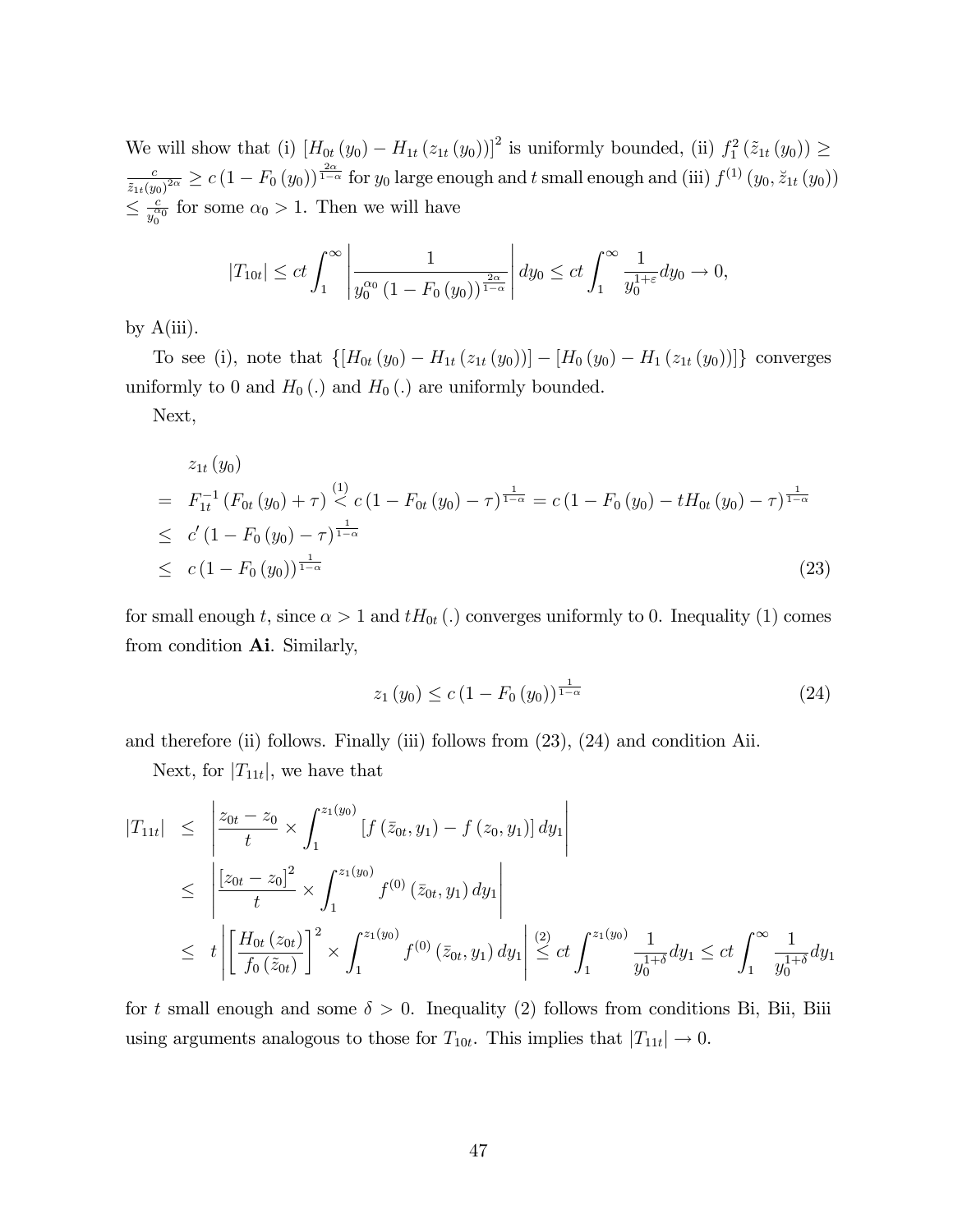Step 2:

$$
\begin{split}\n&\left| T_{2t} - \frac{H_0(z_0)}{f_0(z_0)} \int_1^{z_1(y_0)} f(z_0, y_1) dy_1 \right| \\
&= \left| \int_1^{z_{0t}} \frac{z_{1t}(y_0) - z_1(y_0)}{t} f(z_0, y_1) dy_0 - \frac{H_0(z_0)}{f_0(z_0)} \int_1^{z_1(y_0)} f(z_0, y_1) dy_1 \right| \\
&= \left| \int_1^{z_{0t}} \frac{H_{0t}(z_{0t})}{f_0(z_{0t})} f(z_0, y_1) dy_1 - \frac{H_0(z_0)}{f_0(z_0)} \int_1^{z_1(y_0)} f(z_0, y_1) dy_1 \right| \\
&\leq \int_1^{z_{0t}} \left| \frac{H_{0t}(z_{0t})}{f_0(z_{0t})} - \frac{H_0(z_0)}{f_0(z_0)} \right| f(z_0, y_1) dy_1 \\
&\stackrel{(1)}{\leq} c \int_1^{z_{0t}} \left| H_{0t}(z_{0t}) - H_0(z_0) \right| (1 - F_1(y_1))^{\frac{\beta}{\beta - 1}} f(z_0, y_1) dy_1 \\
&\leq c \left( \sup_u | H_{0t}(u) - H_0(u)| + |H_0(z_{0t}) - H_0(z_0)| \right) \int_1^{\infty} (1 - F_1(y_1))^{\frac{\beta}{\beta - 1}} f(z_0, y_1) dy_1 \\
&\to 0\n\end{split}
$$

as  $t \to 0$ , by B(iv). Inequality (1) is a consequence of B(i)-B(iii).

Step 3:

$$
\begin{split}\n&= \left| \int_{1}^{z_{0t}} \frac{H_{0}(y_{0}) - H_{1}(z_{1}(y_{0}))}{f_{1}(z_{1}(y_{0}))} f(y_{0}, z_{1}(y_{0})) dy_{0} \right| \\
&= \left| \int_{1}^{z_{0t}} \frac{z_{1t}(y_{0}) - z_{1}(y_{0})}{t} f(z_{1}(y_{0}), y_{0}) dy_{0} - \int_{1}^{z_{0t}} \frac{H_{0}(y_{0}) - H_{1}(z_{1}(y_{0}))}{f_{1}(z_{1}(y_{0}))} f(y_{0}, z_{1}(y_{0})) dy_{0} \right| \\
&\leq \int_{1}^{z_{0t}} \left| \frac{z_{1t}(y_{0}) - z_{1}(y_{0})}{t} - \frac{H_{0}(y_{0}) - H_{1}(z_{1}(y_{0}))}{f_{1}(z_{1}(y_{0}))} \right| f(y_{0}, z_{1}(y_{0})) dy_{0} \\
&= \int_{1}^{\infty} \left| \frac{H_{0t}(y_{0}) - H_{1t}(z_{1t}(y_{0}))}{f_{1}(z_{1}(y_{0}))} - \frac{[H_{0}(y_{0}) - H_{1}(z_{1}(y_{0}))]}{f_{1}(z_{1}(y_{0}))} \right| f(y_{0}, z_{1}(y_{0})) dy_{0} \\
&\leq c \int_{1}^{\infty} |H_{0t}(y_{0}) - H_{1t}(z_{1t}(y_{0})) - [H_{0}(y_{0}) - H_{1}(z_{1}(y_{0}))] |(1 - F_{0}(y_{0}))^{\frac{\alpha}{\alpha - 1}} f(y_{0}, z_{1}(y_{0})) dy_{0} \\
&\leq c \sup_{y_{0}} |H_{0t}(y_{0}) - H_{1t}(z_{t}(y_{0})) - [H_{0}(y_{0}) - H_{1}(z(y_{0}))] | \times \int_{1}^{\infty} (1 - F_{0}(y_{0}))^{\frac{\alpha}{\alpha - 1}} f(y_{0}, z_{1}(y_{0})) dy_{0} \\
\text{which goes to zero if } \int_{1}^{\infty} (1 - F_{0}(y_{0}))^{\frac{\alpha}{\alpha - 1}} f(z(y_{0}), y_{0}) dy_{0} < \infty, \text{ which is condition (Aiv)}.\n\end{split}
$$

since  $\int_1^{z_{0t}} \frac{H_0(y_0) - H_1(z_1(y_0))}{f_1(z_1(y_0))} f(y_0, z_1(y_0)) dy_0$  is continuous in  $z_{0t}$ , the conclusion follows. Step 4:

 $T_{4t} \rightarrow 0$  since  $H_t \rightarrow H$  uniformly and  $T_{5t}$  goes to zero by the continuous mapping theorem since paths of an F-Brownian bridge are everywhere continuous with probability 1.  $\blacksquare$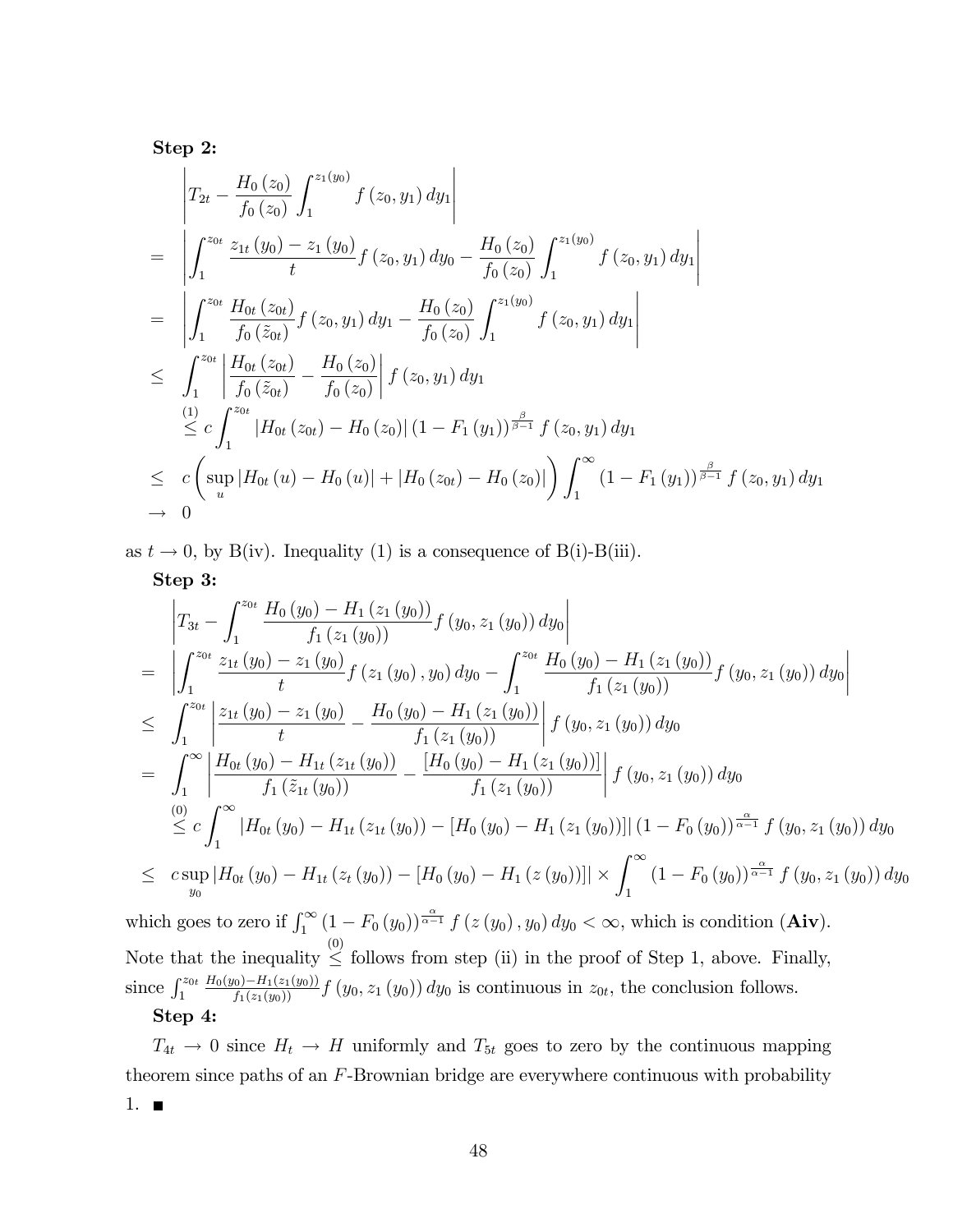#### Proof of proposition 1:

**Proof.** Recall display (18) and note that we want to show that  $T_{2n}$  is of smaller order of magnitude than  $T_{1n}$ . We will show that  $E\left(\sqrt{n\sigma_n^d}|T_{2n}|\right) \to 0$  which will imply that  $|T_{2n}| = o_p\left(\left(n\sigma_n^d\right)^{-1/2}\right)$ . Together with the fact that  $T_{1n} = O_p\left(\left(n\sigma_n^d\right)^{-1/2}\right)$ , this would establish the proposition.

First observe that

$$
E\left[\left|1\left(\hat{F}_1(Y_{1i})-\hat{F}_0(Y_{0i})>\tau,\hat{F}_0(Y_{0i})\leq s\right)\right|\right] = \Pr\left[\left|1\left(\hat{F}_1(Y_{1i})-F_0(Y_{0i})>\tau,\hat{F}_0(Y_{0i})\leq s\right)\right| + 0\right] = \Pr\left[\left|1\left(\hat{F}_1(Y_{1i})-\hat{F}_0(Y_{0i})>\tau,\hat{F}_0(Y_{0i})\leq s\right)\right| \neq 0\right] = \Pr\left[\left\{\hat{F}_1(Y_{1i})-\hat{F}_0(Y_{0i})>\tau,\hat{F}_0(Y_{0i})\leq s\right)\cap (F_1(Y_{1i})-F_0(Y_{0i})>\tau,\hat{F}_0(Y_{0i})\leq s)^c\right] + \Pr\left[\left\{\hat{F}_1(Y_{1i})-\hat{F}_0(Y_{0i})>\tau,\hat{F}_0(Y_{0i})\leq s\right\}^c\cap (F_1(Y_{1i})-F_0(Y_{0i})>\tau,\hat{F}_0(Y_{0i})\leq s)\right] \leq \Pr\left[\left\{\hat{F}_1(Y_{1i})-\hat{F}_0(Y_{0i})>\tau,\hat{F}_0(Y_{0i})\leq s\right\}\cap (F_1(Y_{1i})-F_0(Y_{0i})>\tau,\hat{F}_0(Y_{0i})\leq s)\right] + \Pr\left[\left\{\hat{F}_1(Y_{1i})-\hat{F}_0(Y_{0i})>\tau,\hat{F}_0(Y_{0i})\leq s\right\}\cap (F_0(Y_{0i})\leq s)\right] + \Pr\left[\left\{F_1(Y_{1i})-\hat{F}_0(Y_{0i})>\tau,\hat{F}_0(Y_{0i})\leq s\right\}\cap (F_0(Y_{0i})\leq s)\right] + \Pr\left[\left\{F_1(Y_{1i})-F_0(Y_{0i})>\tau,\hat{F}_0(Y_{0i})\leq s\right\}\cap \left(\hat{F}_1(Y_{1i})-\hat{F}_0(Y_{0i})\leq \tau\right)\right] + \Pr\left[\left\{F_1(Y_{1i})-\hat{F}_0(Y_{0i})>\tau,\hat{F}_1(Y_{1i})-\hat{F}_0(Y_{0i})\leq s\right\}\cap \left(\hat{F}_0(Y_{0
$$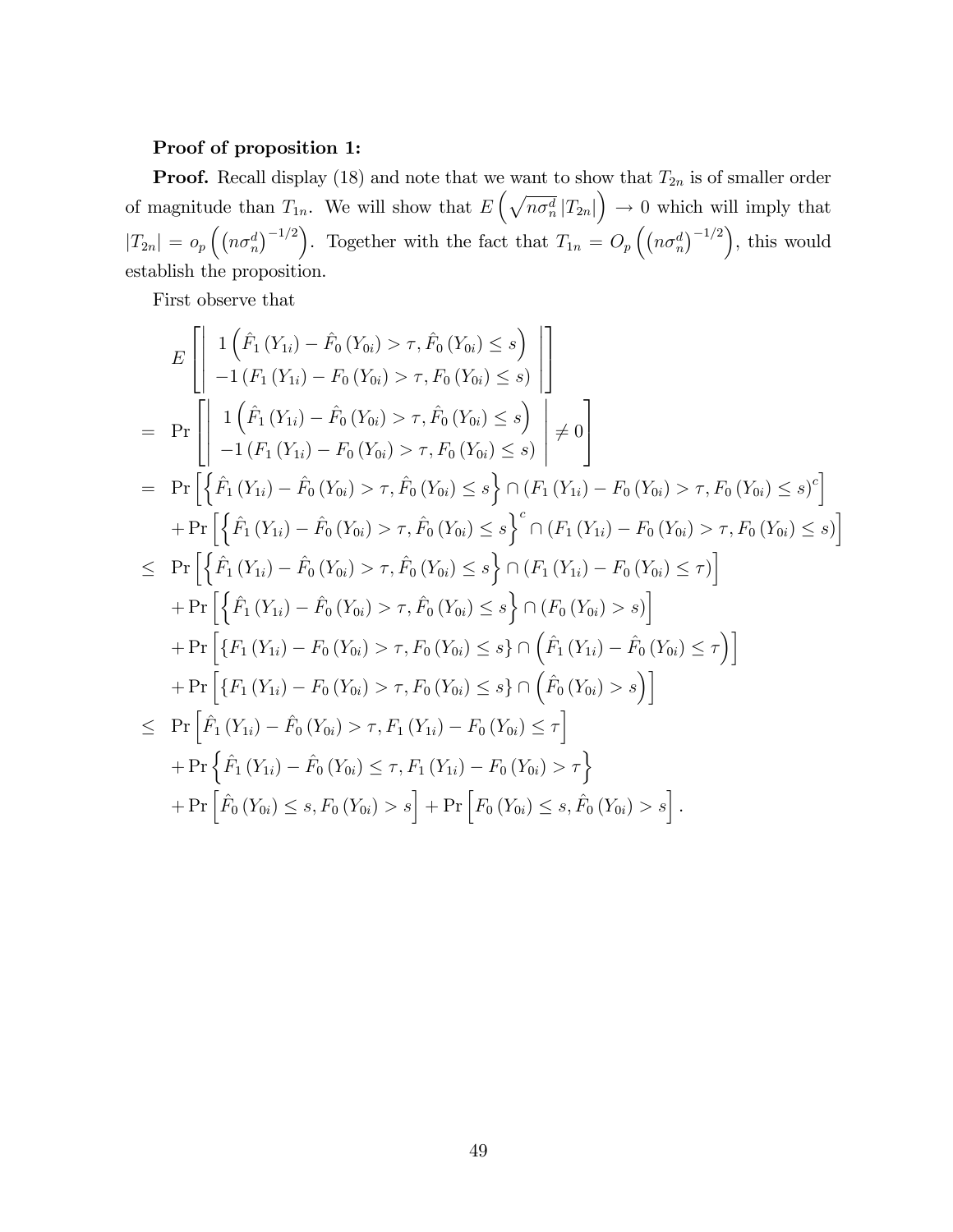Therefore,

$$
E\left(\sqrt{n\sigma_n^d} | T_{2n}|\right)
$$
\n
$$
= \frac{1}{\sqrt{n\sigma_n^d}} \sum_{i=1}^n E\left(K\left(\frac{X_i - x}{\sigma_n}\right) \middle| \frac{1}{\rho_n} \left(\hat{F}_1(Y_{1i}) - \hat{F}_0(Y_{0i}) > \tau, \hat{F}_0(Y_{0i}) \le s\right) \middle| \right)
$$
\n
$$
= \frac{1}{\sqrt{n\sigma_n^d}} \sum_{i=1}^n E_{X_i, Y_{0i}, Y_{1i}} \left\{ E\left(\left|\frac{1}{\rho_n} \left(Y_{1i}\right) - \hat{F}_0(Y_{0i}) > \tau, \hat{F}_0(Y_{0i}) \le s\right) \middle| X_i, Y_{0i}, Y_{1i} \right\} \right\}
$$
\n
$$
\leq \frac{1}{\sqrt{n\sigma_n^d}} \sum_{i=1}^n E_{X_i, Y_{0i}, Y_{1i}} \left\{ E\left(\left|\frac{1}{\rho_n} \left(Y_{1i}\right) - \hat{F}_0(Y_{0i}) > \tau, \hat{F}_0(Y_{0i}) \le s\right) \middle| X_i, Y_{0i}, Y_{1i} \right\} \right\}
$$
\n
$$
\leq \frac{1}{\sqrt{n\sigma_n^d}} \sum_{i=1}^n E_{X_i, Y_{0i}, Y_{1i}} \left\{ K\left(\frac{X_i - x}{\sigma_n}\right) \Pr\left\{ \left(\frac{\hat{F}_1(Y_{1i}) - \hat{F}_0(Y_{0i}) > \tau, \hat{F}_0(Y_{0i}) \le \tau, \tau, \hat{F}_0(Y_{0i}, Y_{1i}) \right\} \right\}
$$
\n
$$
+ \frac{1}{\sqrt{n\sigma_n^d}} \sum_{i=1}^n E_{X_i, Y_{0i}, Y_{1i}} \left\{ K\left(\frac{X_i - x}{\sigma_n}\right) \Pr\left\{ \left(\frac{\hat{F}_1(Y_{1i}) - \hat{F}_0(Y_{0i}) \le \tau, \tau, \hat{F}_0(Y_{0i}, Y_{1i}) \right\} \right\}
$$
\n
$$
+ \frac{1}{\sqrt{n\sigma_n^d}} \sum_{i=1}^n E_{X_i, Y_{0i}, Y_{1i}} \left\{ K\left(\frac{X_i - x}{\
$$

We will show that  $S_{1n} \to 0$  and an exactly analogous proof will show that  $S_{2n}$ ,  $S_{3n}$ ,  $S_{4n}$ are also  $o(1)$ .

Now, for fixed  $X_i, Y_{0i}, Y_{1i}$  and the fact that e.g.  $\hat{F}_1(Y_{1i}) = \frac{1}{n-1}$  $\sum_{j\neq i} 1(Y_{ij} \leq Y_{1i}),$  we have that

$$
\Pr\left(\hat{F}_1\left(Y_{1i}\right) - \hat{F}_0\left(Y_{0i}\right) > \tau, F_1\left(Y_{1i}\right) - F_0\left(Y_{0i}\right) < \tau | X_i, Y_{0i}, Y_{1i}\right) \\
= \Pr\left(\begin{array}{c} \hat{F}_1\left(Y_{1i}\right) - \hat{F}_0\left(Y_{0i}\right) - \left(F_1\left(Y_{1i}\right) - F_0\left(Y_{0i}\right)\right) > \tau - \left(F_1\left(Y_{1i}\right) - F_0\left(Y_{0i}\right)\right), \\ F_1\left(Y_{1i}\right) - F_0\left(Y_{0i}\right) < \tau | X_i, Y_{0i}, Y_{1i} \end{array}\right)\n\le \exp\left(-2\left(n-1\right)\left(\tau - \left(F_1\left(Y_{1i}\right) - F_0\left(Y_{0i}\right)\right)\right)^2\right) \times 1\left(F_1\left(Y_{1i}\right) - F_0\left(Y_{0i}\right) < \tau\right),
$$

by Hoeffding's inequality (note that conditional on  $Y_{i1}$ ,  $\hat{F}_1(Y_{1i}) = \frac{1}{n-1}$  $\sum_{j\neq i} 1(Y_{ij} \leq Y_{1i})$  is an average of independent, binary  $(0, 1)$  random variables, thus satisfying the hypothesis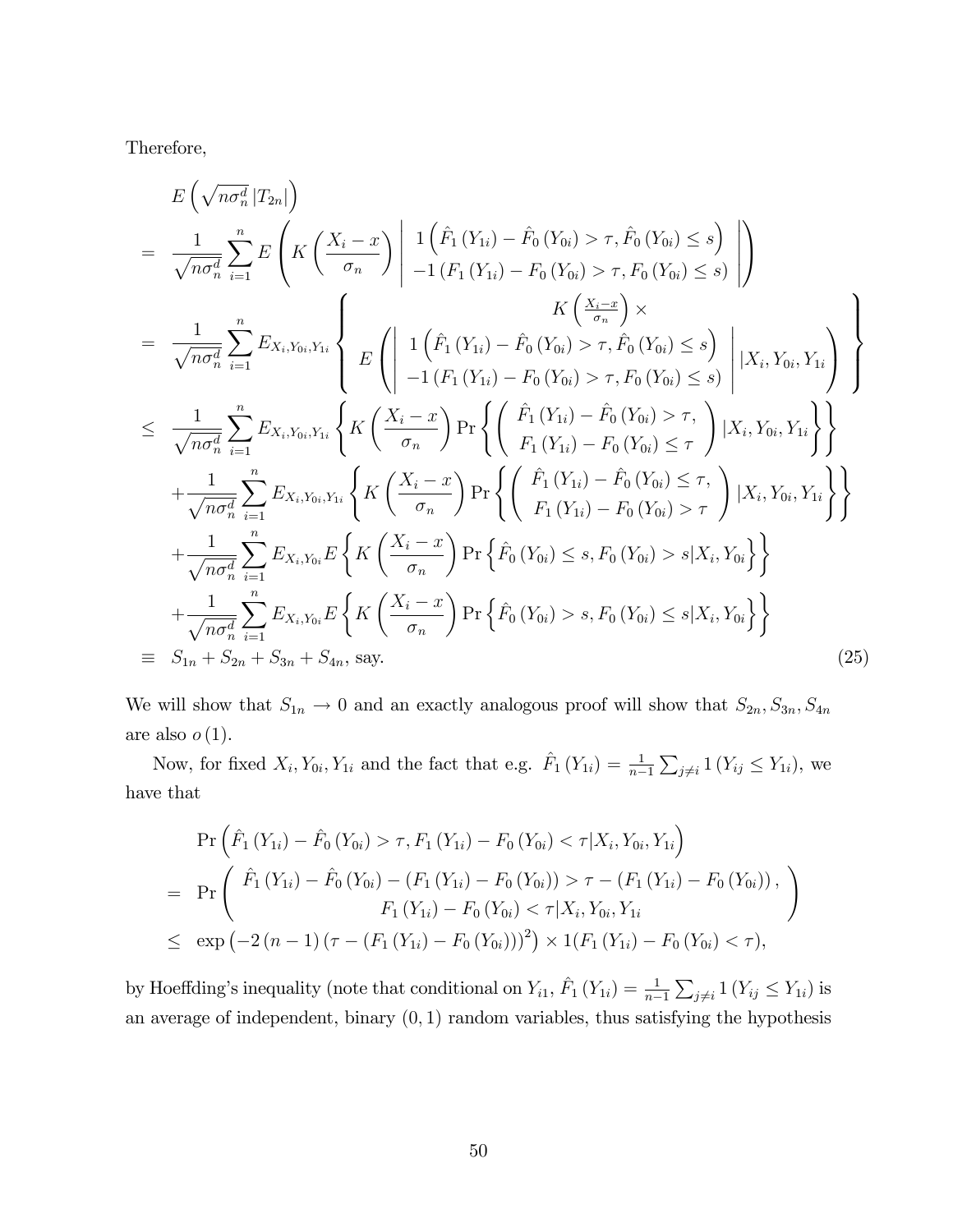of Hoeffding's inequality). Thus, we have that

$$
S_{1n} \leq \frac{1}{\sqrt{n\sigma_n^d}} \sum_{i=1}^n E_{X_i, Y_{0i}, Y_{1i}} \left[ K \left( \frac{X_i - x}{\sigma_n} \right) \exp \left( -2 \left( n - 1 \right) \left( \tau - \left( F_1 \left( Y_{1i} \right) - F_0 \left( Y_{0i} \right) \right) \right)^2 \right) \times 1 \left( F_1 \left( Y_{1i} \right) - F_0 \left( Y_{0i} \right) < \tau \right) \right]
$$
\n
$$
= \frac{n}{\sqrt{n\sigma_n^d}} E_{X, Y_0, Y_1} \left[ K \left( \frac{X - x}{\sigma_n} \right) \exp \left( -2 \left( n - 1 \right) \left( \tau - \left( F_1 \left( Y_1 \right) - F_0 \left( Y_0 \right) \right) \right)^2 \right) \times 1 \left( F_1 \left( Y_1 \right) - F_0 \left( Y_0 \right) < \tau \right) \right]
$$
\n
$$
= \frac{n}{\sqrt{n\sigma_n^d}} E_X \left[ K \left( \frac{X - x}{\sigma_n} \right) \left( E_{Y_0, Y_1 | X} \left[ \exp \left( -2 \left( n - 1 \right) \left( \tau - \left( F_1 \left( Y_1 \right) - F_0 \left( Y_0 \right) \right) \right)^2 \right) \right] \right]
$$
\n
$$
= \frac{n}{\sqrt{n\sigma_n^d}} E_X \left[ K \left( \frac{X - x}{\sigma_n} \right) G_n(X) \right], \text{ where}
$$
\n
$$
G_n(x) = E_{Y_0, Y_1 | X} \left[ \exp \left( -2 \left( n - 1 \right) \left( \tau - \left( F_1 \left( Y_1 \right) - F_0 \left( Y_0 \right) \right) \right)^2 \right) \times 1 \left( F_1 \left( Y_1 \right) - F_0 \left( Y_0 \right) < \tau \right) |X = x \right]
$$

Continuing with the previous display, we have

$$
S_{1n} \leq \frac{n}{\sqrt{n\sigma_n^d}} E_X \left[ K \left( \frac{X - x}{\sigma_n} \right) G_n(X) \right]
$$
  
\n
$$
= \frac{n\sigma_n^d}{\sqrt{n\sigma_n^d}} \int \left[ K(u) G_n(x + \sigma_n u) f(x + \sigma_n u) \right] du
$$
  
\n
$$
= \sqrt{n\sigma_n^d} \int \left[ K(u) G_n(x + \sigma_n u) f(x + \sigma_n u) \right] du
$$
  
\n
$$
= f(x) \sqrt{n\sigma_n^d} \int K(u) G_n(x) du + \text{terms of smaller order}
$$
  
\n
$$
= f(x) \sqrt{n\sigma_n^d} G_n(x) + \text{terms of smaller order.}
$$
 (26)

Now, notice that  $G_n(x)$  is of the form

$$
G_n(x) = E_{Z|X} [\exp(-2(n-1) Z^2) \times 1(Z > 0)|X = x]
$$
  
\n
$$
\leq c \int \exp(-2(n-1) z^2) f(z|x) dz
$$
  
\n
$$
\leq c' \int \exp(-2(n-1) z^2) dz
$$
  
\n
$$
= O(n^{-1/2})
$$
\n(27)

by the normal (Gaussian) integral formula. From (26) and (27), it follows that

$$
E\left(\sqrt{n\sigma_n^d} |T_{2n}|\right) = O\left(n^{-1/2} \times \sqrt{n\sigma_n^d}\right) = O\left(\sqrt{\sigma_n^d}\right) = o\left(1\right).
$$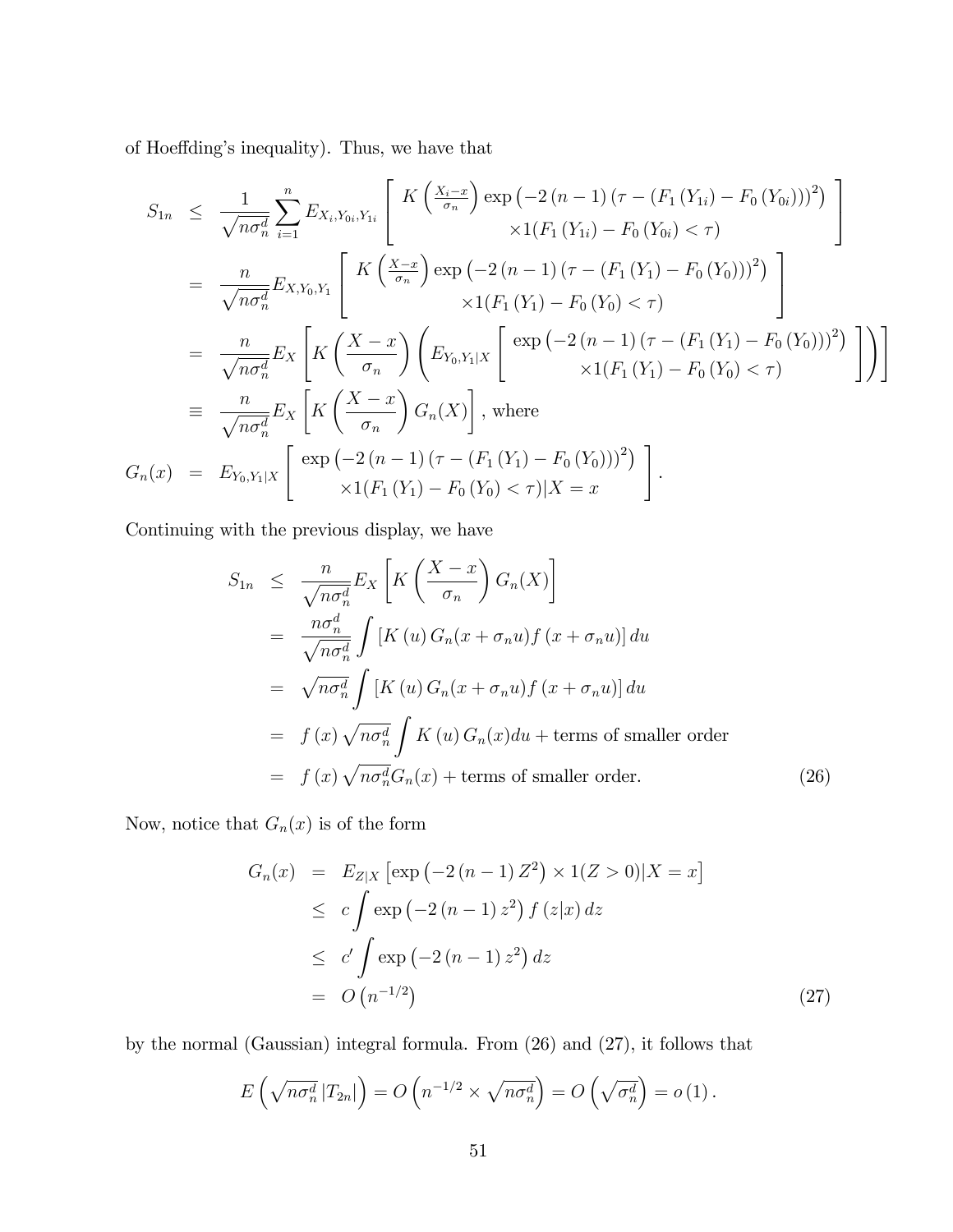Together with analogous proofs for  $S_{2n}$ ,  $S_{3n}$ ,  $S_{4n}$ , this implies that in (18),  $\sqrt{n\sigma_n^d}T_{2n}$  $o_p(1)$ , but under standard assumptions for Nadaraya-Watson regressions, (c.f. Pagan and Ullah (1999) theorem 3.5, 3.6),  $\sqrt{n\sigma_n^d}T_{1n} = O_p (1)$  and  $\hat{f}(x) = f (x) + o_p (1)$ . This shows that

$$
\sqrt{n\sigma_n^d} \left( \hat{v}_c(\tau, s; x) - v_c(\tau, s; x) \right)
$$
\n
$$
= \sqrt{n\sigma_n^d} \left\{ \frac{\hat{E} \left( 1 \left( F_1 \left( Y_1 \right) - F_0 \left( Y_0 \right) > \tau, F_0 \left( Y_0 \right) \le s \right) \middle| X = x \right)}{s} - v_c(\tau, s; x) \right\} + o_p(1)
$$
\n
$$
\stackrel{d}{\to} N \left( 0, \frac{\sigma^2(x)}{s^2 f(x)} \int K^2(u) \, du \right)
$$

where  $\sigma^2(x) = s \times v_c(\tau, s; x) \times (1 - s \times v_c(\tau, s; x))$  and  $f(x)$  is the marginal density of  $X.$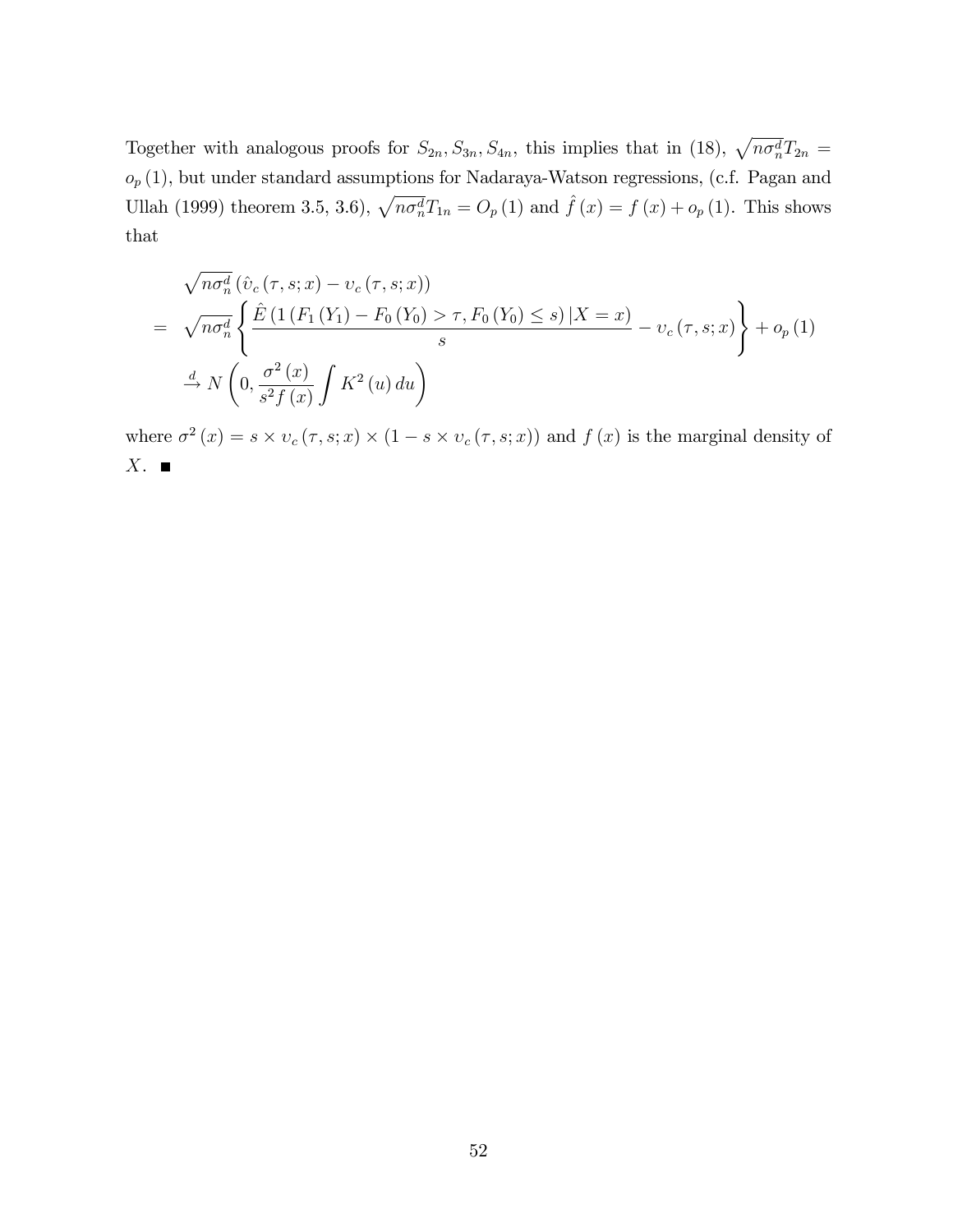#### **Table 1: Transition Probability Estimates by Race**

Prob(Y1>ξ<sup>+</sup>τ, Y0<ξ)/Prob ( Y0<ξ)

|    |         | $\tau=0$      |         | $\tau = 0.1$ |               |         | $\tau = 0.2$ |               |         | $\tau = 0.3$ |               |         |
|----|---------|---------------|---------|--------------|---------------|---------|--------------|---------------|---------|--------------|---------------|---------|
| ع  | Whites  | <b>Blacks</b> | $W-B$   | Whites       | <b>Blacks</b> | W-B     | Whites       | <b>Blacks</b> | W-B     | Whites       | <b>Blacks</b> | $W-B$   |
| 5  | 0.978   | 0.891         | 0.087   | 0.849        | 0.579         | 0.270   | 0.704        | 0.407         | 0.297   | 0.593        | 0.280         | 0.312   |
|    | (0.034) | (0.032)       | (0.049) | (0.056)      | (0.048)       | (0.076) | (0.072)      | (0.047)       | (0.089) | (0.074)      | (0.047)       | (0.091) |
| 10 | 0.917   | 0.702         | 0.216   | 0.760        | 0.458         | 0.302   | 0.632        | 0.340         | 0.292   | 0.555        | 0.249         | 0.306   |
|    | (0.031) | (0.027)       | (0.044) | (0.044)      | (0.030)       | (0.053) | (0.048)      | (0.031)       | (0.056) | (0.051)      | (0.029)       | (0.057) |
| 15 | 0.812   | 0.616         | 0.196   | 0.692        | 0.423         | 0.269   | 0.542        | 0.309         | 0.232   | 0.459        | 0.212         | 0.247   |
|    | (0.030) | (0.031)       | (0.044) | (0.037)      | (0.030)       | (0.050) | (0.040)      | (0.028)       | (0.049) | (0.039)      | (0.024)       | (0.048) |
| 20 | 0.752   | 0.524         | 0.228   | 0.618        | 0.389         | 0.229   | 0.496        | 0.281         | 0.215   | 0.379        | 0.192         | 0.187   |
|    | (0.027) | (0.025)       | (0.039) | (0.031)      | (0.025)       | (0.040) | (0.033)      | (0.023)       | (0.039) | (0.036)      | (0.019)       | (0.039) |
| 25 | 0.708   | 0.447         | 0.261   | 0.558        | 0.326         | 0.232   | 0.459        | 0.234         | 0.225   | 0.342        | 0.156         | 0.186   |
|    | (0.025) | (0.024)       | (0.038) | (0.026)      | (0.020)       | (0.035) | (0.027)      | (0.019)       | (0.034) | (0.029)      | (0.015)       | (0.032) |
| 30 | 0.646   | 0.403         | 0.244   | 0.539        | 0.290         | 0.249   | 0.418        | 0.200         | 0.217   | 0.305        | 0.131         | 0.174   |
|    | (0.023) | (0.023)       | (0.033) | (0.024)      | (0.020)       | (0.031) | (0.025)      | (0.018)       | (0.032) | (0.023)      | (0.015)       | (0.028) |
| 35 | 0.583   | 0.349         | 0.234   | 0.478        | 0.254         | 0.224   | 0.366        | 0.173         | 0.193   | 0.257        | 0.120         | 0.136   |
|    | (0.020) | (0.020)       | (0.031) | (0.021)      | (0.018)       | (0.030) | (0.022)      | (0.016)       | (0.028) | (0.020)      | (0.013)       | (0.025) |
| 40 | 0.544   | 0.311         | 0.233   | 0.427        | 0.223         | 0.203   | 0.315        | 0.148         | 0.167   | 0.228        | 0.105         | 0.122   |
|    | (0.019) | (0.019)       | (0.029) | (0.019)      | (0.016)       | (0.027) | (0.018)      | (0.014)       | (0.025) | (0.016)      | (0.011)       | (0.022) |
| 45 | 0.494   | 0.262         | 0.232   | 0.372        | 0.180         | 0.192   | 0.264        | 0.123         | 0.141   | 0.190        | 0.080         | 0.109   |
|    | (0.015) | (0.020)       | (0.027) | (0.016)      | (0.015)       | (0.023) | (0.015)      | (0.013)       | (0.020) | (0.015)      | (0.010)       | (0.019) |
| 50 | 0.428   | 0.226         | 0.202   | 0.320        | 0.152         | 0.168   | 0.227        | 0.107         | 0.119   | 0.147        | 0.065         | 0.082   |
|    | (0.015) | (0.015)       | (0.024) | (0.014)      | (0.013)       | (0.022) | (0.014)      | (0.010)       | (0.018) | (0.013)      | (0.008)       | (0.016) |

Notes: See text for a description of the estimator. Data is from the NLSY and uses multiyear averages of son's income over 1996-2002 and parent income measured over 1978-1980. Standard errors are in parentheses.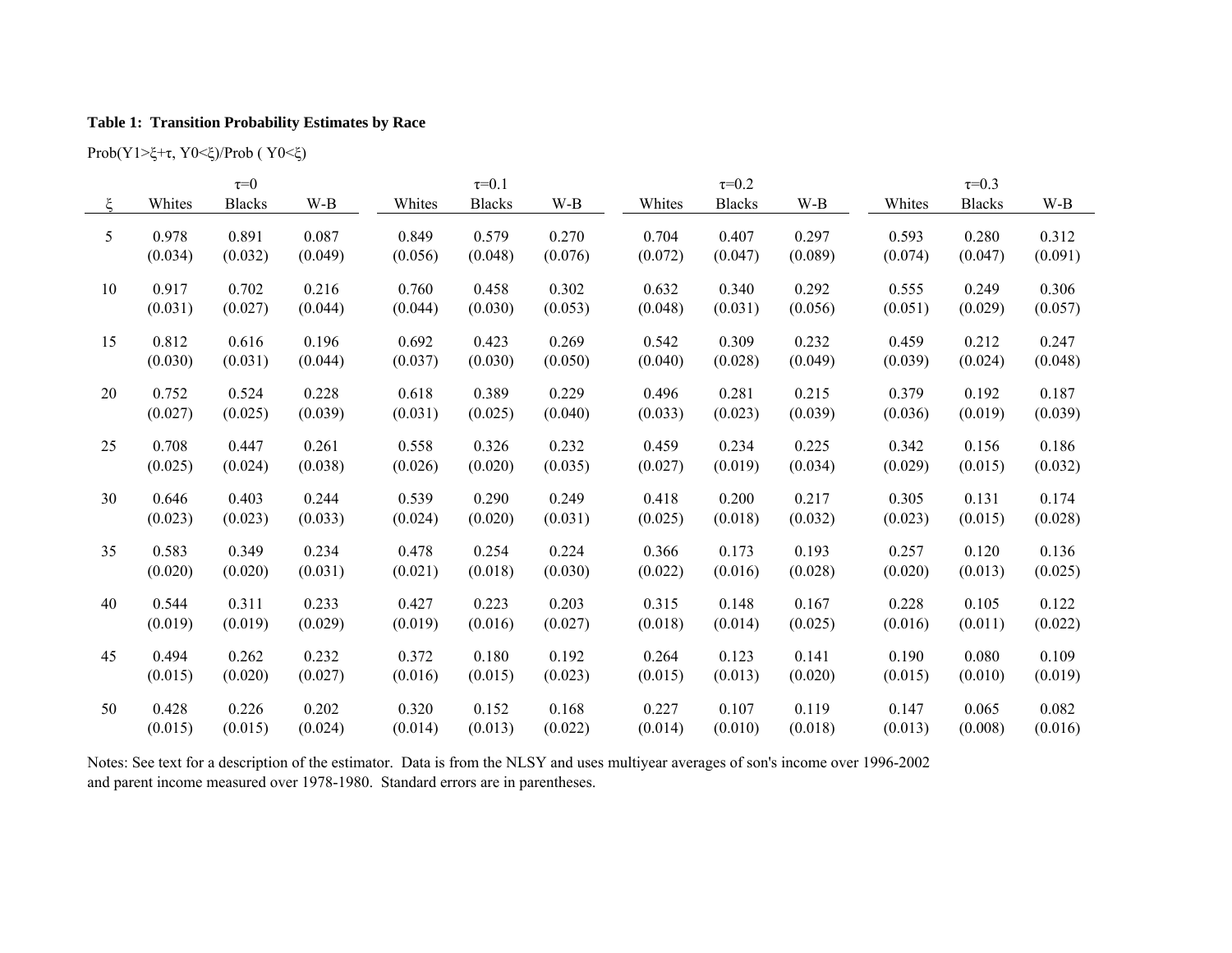#### **Table 2: Upward Mobility Estimates by Race**

 $\text{Prob}(F \, \text{I} \, (Y \, \text{I})\text{-}F \, \text{I} \, (Y \, \text{I}) \text{>} \tau | \, Y \, \text{I} \leq -s)$ 

|    |         | $\tau = 0$    |         | $\tau = 0.1$ |               |         | $\tau = 0.2$ |               |         |         | $\tau = 0.3$  |         |  |
|----|---------|---------------|---------|--------------|---------------|---------|--------------|---------------|---------|---------|---------------|---------|--|
| S  | Whites  | <b>Blacks</b> | W-B     | Whites       | <b>Blacks</b> | W-B     | Whites       | <b>Blacks</b> | W-B     | Whites  | <b>Blacks</b> | $W-B$   |  |
| 5  | 0.977   | 0.950         | 0.027   | 0.904        | 0.635         | 0.270   | 0.745        | 0.420         | 0.325   | 0.614   | 0.312         | 0.303   |  |
|    | (0.024) | (0.018)       | (0.033) | (0.047)      | (0.044)       | (0.066) | (0.065)      | (0.045)       | (0.083) | (0.073) | (0.040)       | (0.084) |  |
| 10 | 0.947   | 0.883         | 0.065   | 0.840        | 0.574         | 0.266   | 0.698        | 0.377         | 0.321   | 0.595   | 0.288         | 0.307   |  |
|    | (0.022) | (0.022)       | (0.032) | (0.035)      | (0.032)       | (0.051) | (0.047)      | (0.031)       | (0.059) | (0.053) | (0.025)       | (0.061) |  |
| 15 | 0.909   | 0.835         | 0.074   | 0.786        | 0.567         | 0.219   | 0.629        | 0.390         | 0.240   | 0.519   | 0.281         | 0.238   |  |
|    | (0.021) | (0.020)       | (0.029) | (0.031)      | (0.027)       | (0.042) | (0.040)      | (0.025)       | (0.047) | (0.040) | (0.025)       | (0.048) |  |
| 20 | 0.871   | 0.796         | 0.075   | 0.755        | 0.556         | 0.198   | 0.592        | 0.387         | 0.205   | 0.485   | 0.285         | 0.200   |  |
|    | (0.021) | (0.017)       | (0.027) | (0.029)      | (0.024)       | (0.039) | (0.030)      | (0.022)       | (0.037) | (0.032) | (0.020)       | (0.039) |  |
| 25 | 0.838   | 0.762         | 0.076   | 0.724        | 0.537         | 0.187   | 0.575        | 0.373         | 0.202   | 0.463   | 0.274         | 0.188   |  |
|    | (0.021) | (0.019)       | (0.030) | (0.024)      | (0.024)       | (0.038) | (0.028)      | (0.024)       | (0.036) | (0.028) | (0.019)       | (0.034) |  |
| 30 | 0.821   | 0.734         | 0.087   | 0.715        | 0.521         | 0.193   | 0.568        | 0.360         | 0.208   | 0.447   | 0.262         | 0.185   |  |
|    | (0.018) | (0.019)       | (0.027) | (0.021)      | (0.021)       | (0.033) | (0.026)      | (0.020)       | (0.036) | (0.025) | (0.019)       | (0.035) |  |
| 35 | 0.786   | 0.717         | 0.069   | 0.668        | 0.514         | 0.154   | 0.537        | 0.360         | 0.178   | 0.415   | 0.263         | 0.153   |  |
|    | (0.019) | (0.017)       | (0.026) | (0.020)      | (0.023)       | (0.030) | (0.021)      | (0.019)       | (0.031) | (0.023) | (0.016)       | (0.028) |  |
| 40 | 0.757   | 0.704         | 0.052   | 0.641        | 0.506         | 0.135   | 0.513        | 0.357         | 0.156   | 0.393   | 0.254         | 0.139   |  |
|    | (0.018) | (0.016)       | (0.025) | (0.017)      | (0.020)       | (0.028) | (0.020)      | (0.019)       | (0.027) | (0.019) | (0.018)       | (0.027) |  |
| 45 | 0.731   | 0.687         | 0.044   | 0.605        | 0.495         | 0.110   | 0.484        | 0.350         | 0.134   | 0.367   | 0.248         | 0.119   |  |
|    | (0.015) | (0.017)       | (0.024) | (0.021)      | (0.021)       | (0.032) | (0.019)      | (0.018)       | (0.028) | (0.019) | (0.017)       | (0.026) |  |
| 50 | 0.695   | 0.668         | 0.028   | 0.578        | 0.481         | 0.097   | 0.457        | 0.342         | 0.115   | 0.342   | 0.242         | 0.100   |  |
|    | (0.014) | (0.018)       | (0.025) | (0.016)      | (0.020)       | (0.028) | (0.016)      | (0.018)       | (0.025) | (0.017) | (0.015)       | (0.024) |  |

Notes: See text for a description of the estimator. Data is from the NLSY and uses multiyear averages of son's income over 1996-2002 and parent income measured over 1978-1980. Standard errors are in parentheses.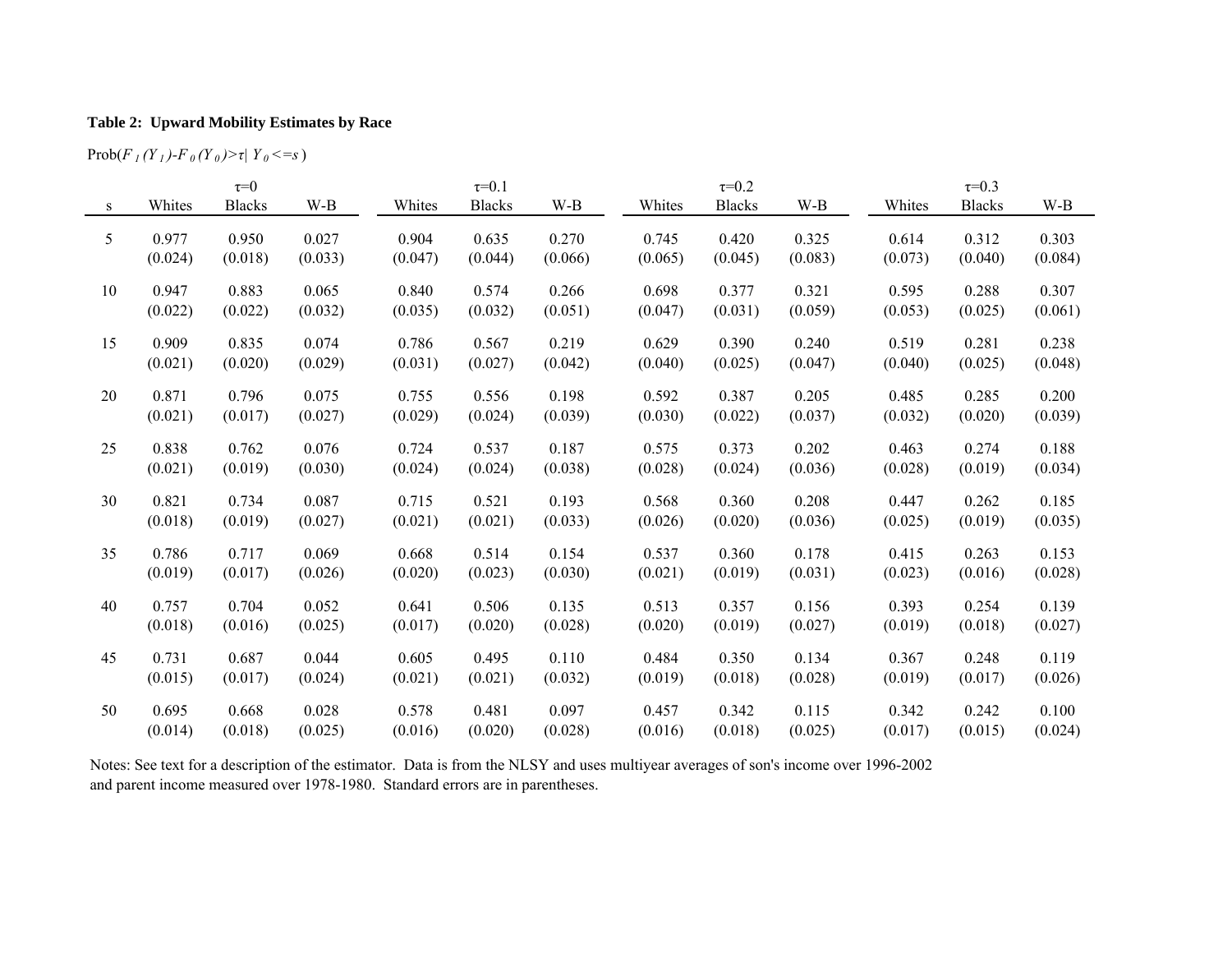

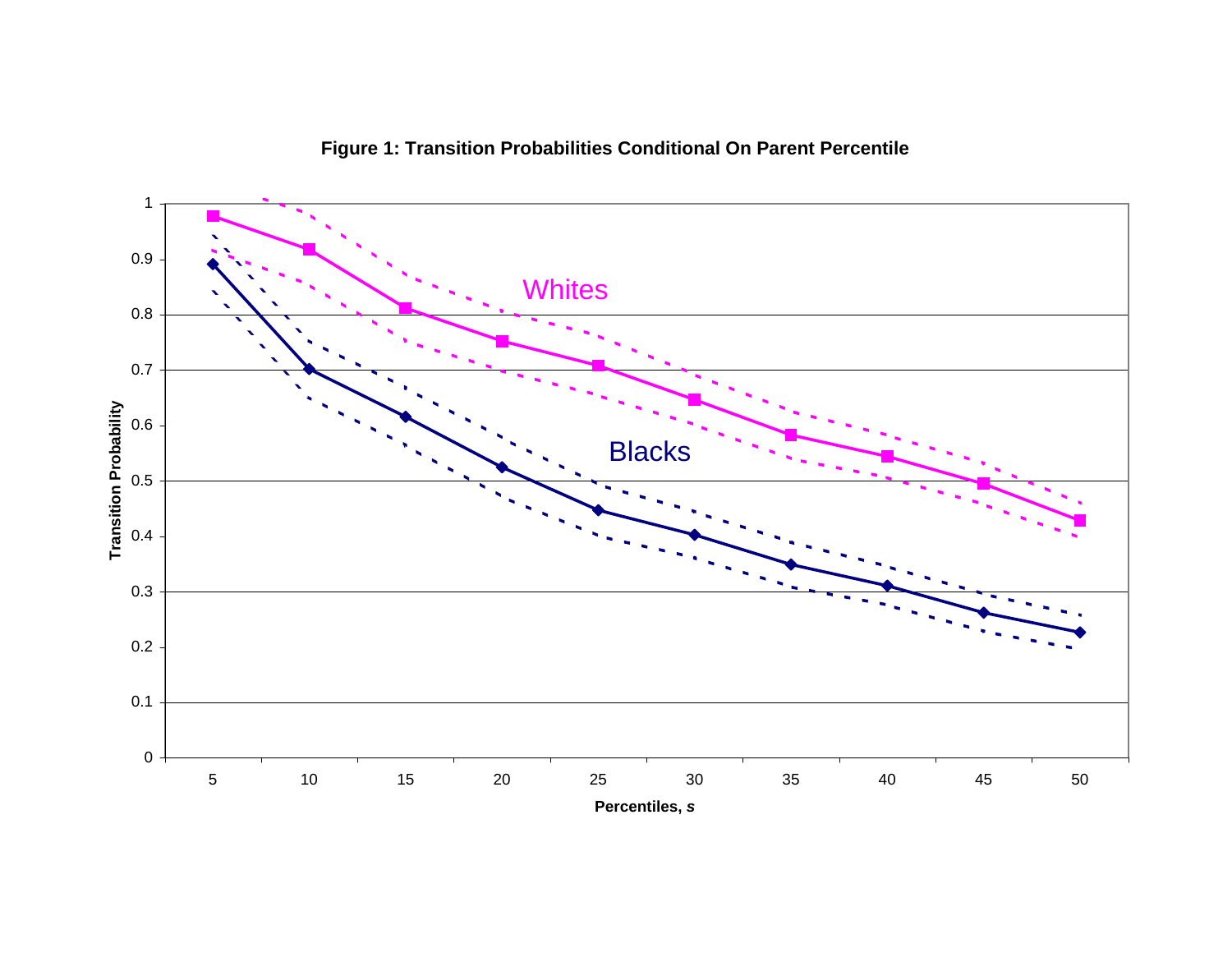

**Figure 2: Upward Mobility Conditional On Parent Percentile Pr (***F1>F0|F0<=s* **)**

**Percentiles,**  *s*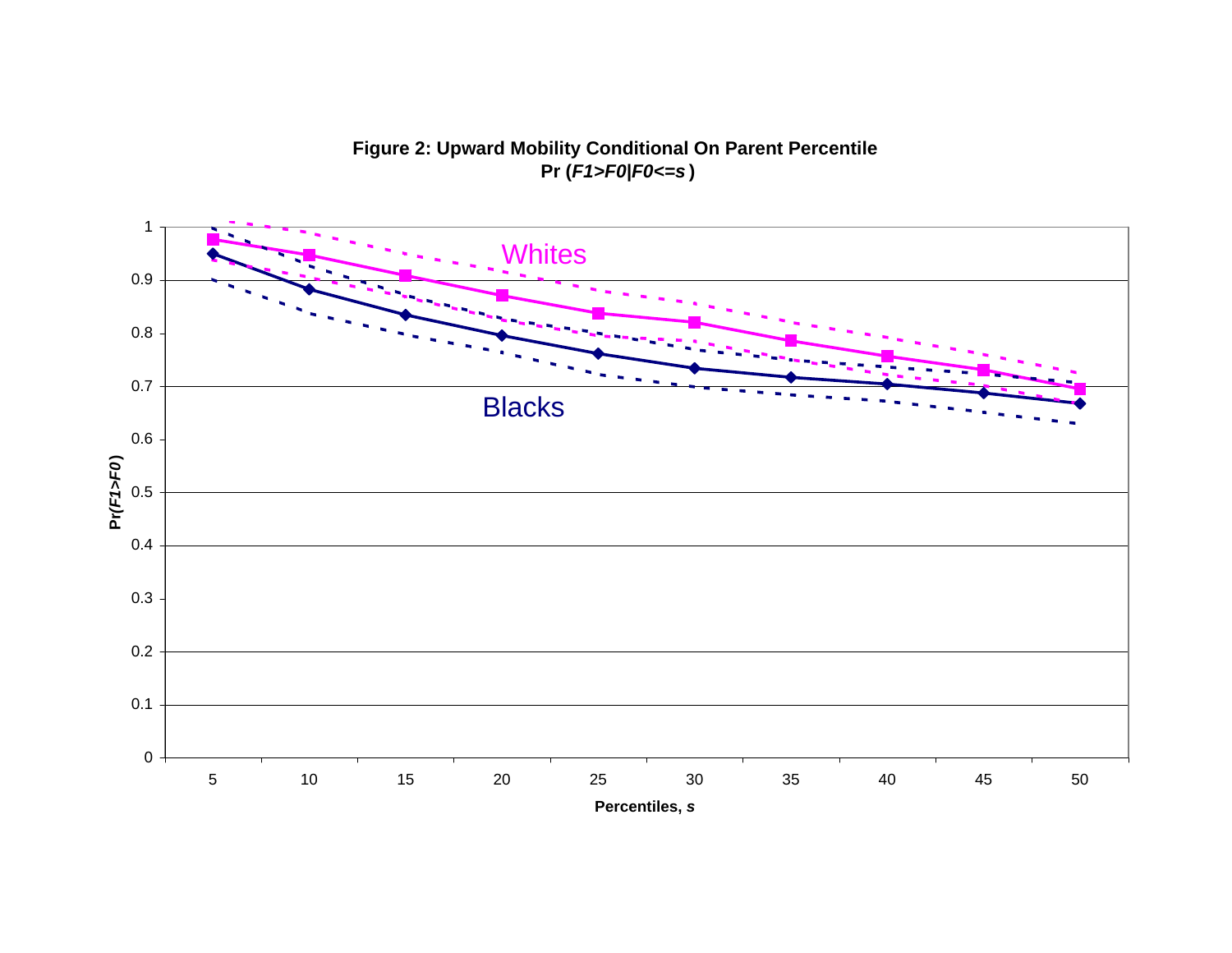

# **Figure 3: Transition Probabilities vs Upward Mobility, Whites Minus Blacks Conditional On Parent Percentile**

**Percentiles,**  *s*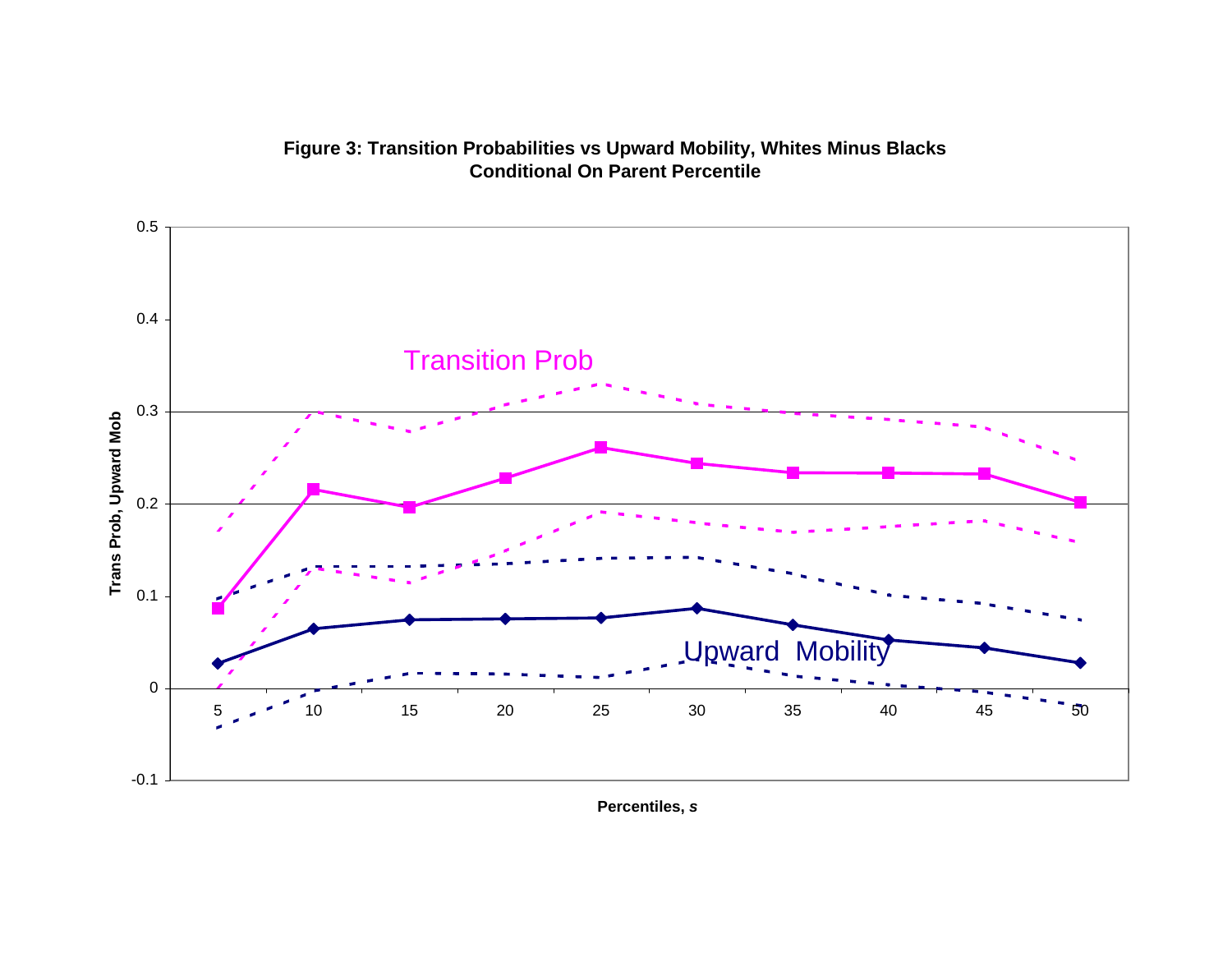

**Figure 4: CDF of Parent Income Conditional on Being in the Bottom Quintile Whites vs Blacks**

**Parent Income**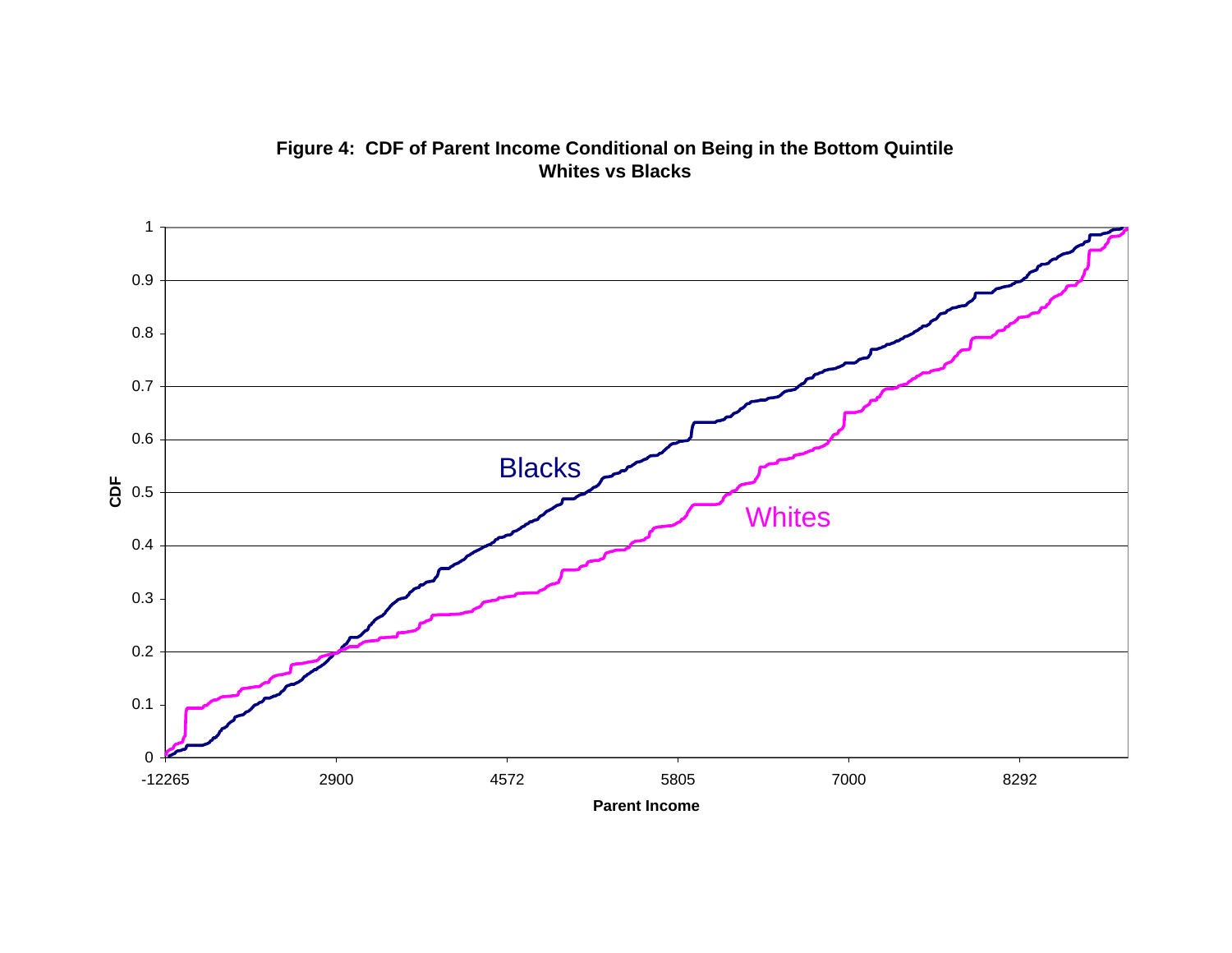![](_page_58_Figure_0.jpeg)

**Figure 5: Probability of Leaving Bottom Quintile Conditional on AFQT Whites vs Blacks**

**AFQT Percentile**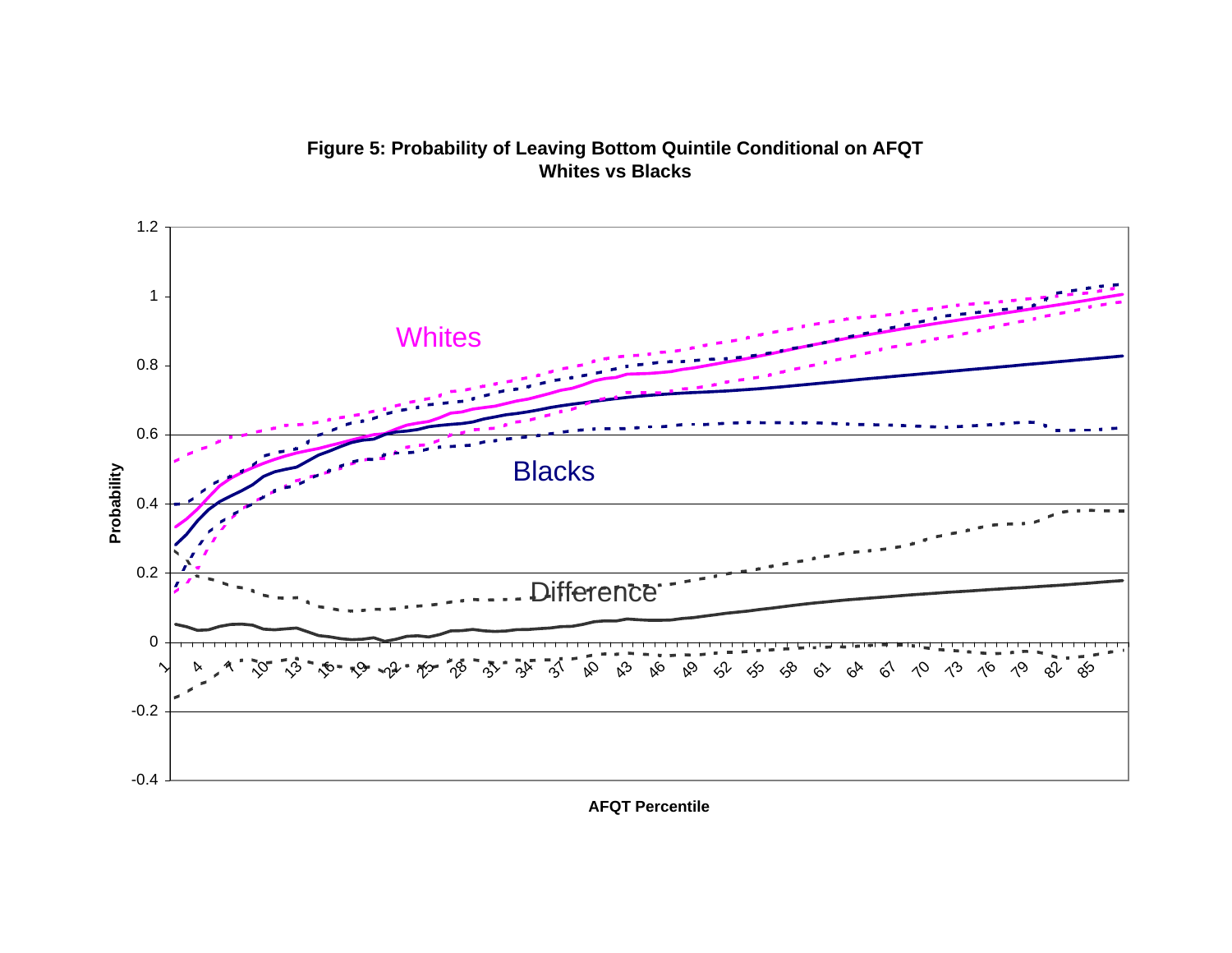![](_page_59_Figure_0.jpeg)

**Figure 6: Transition Probability of Leaving Bottom Quintile Conditional on Own Education Whites vs Blacks**

**Years of Education**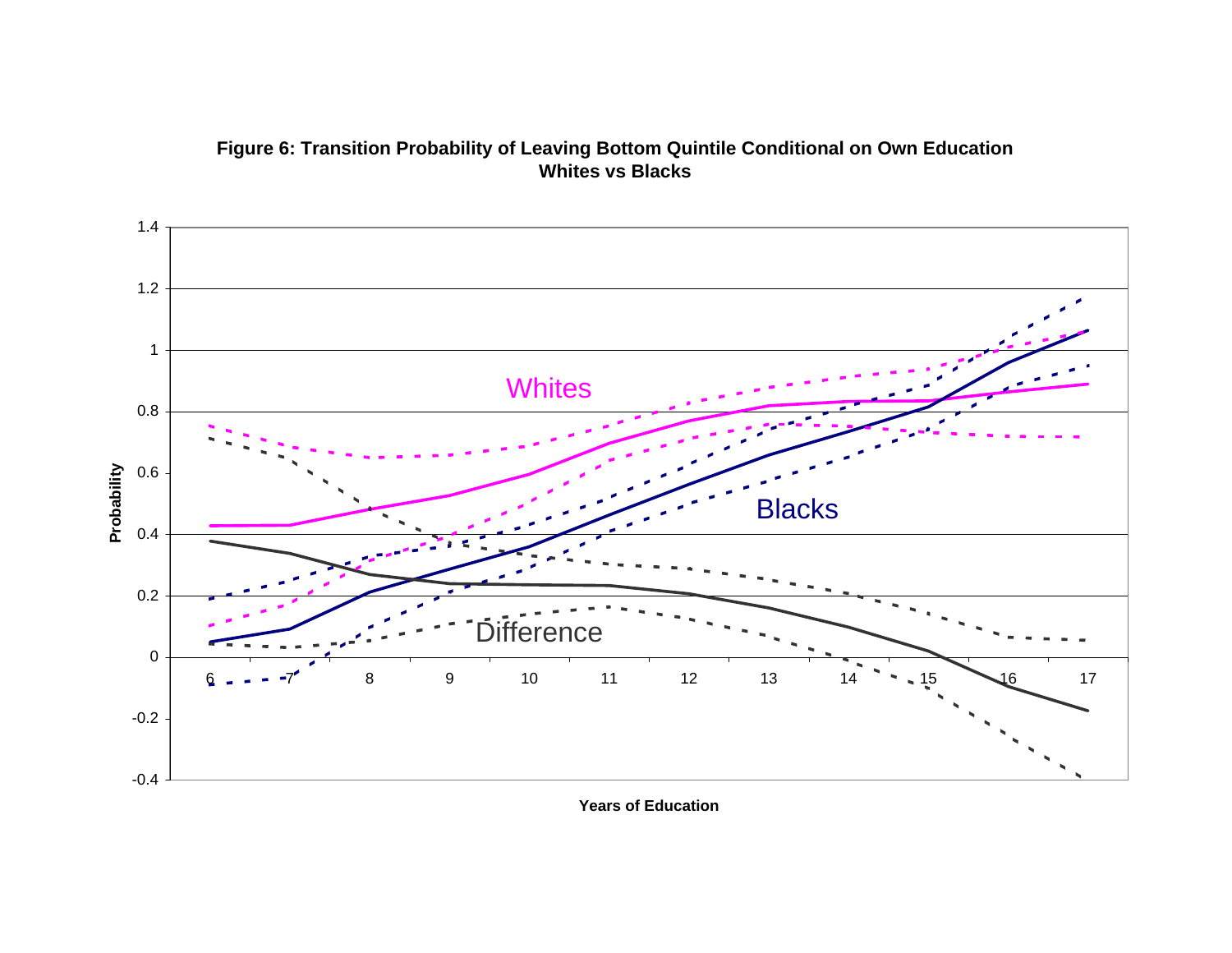![](_page_60_Figure_0.jpeg)

# **Figure 7: Comparison of Probit and Non-Parametric Estimates of Transition Probability of Blacks Leaving Bottom Quintile Conditional on AFQT**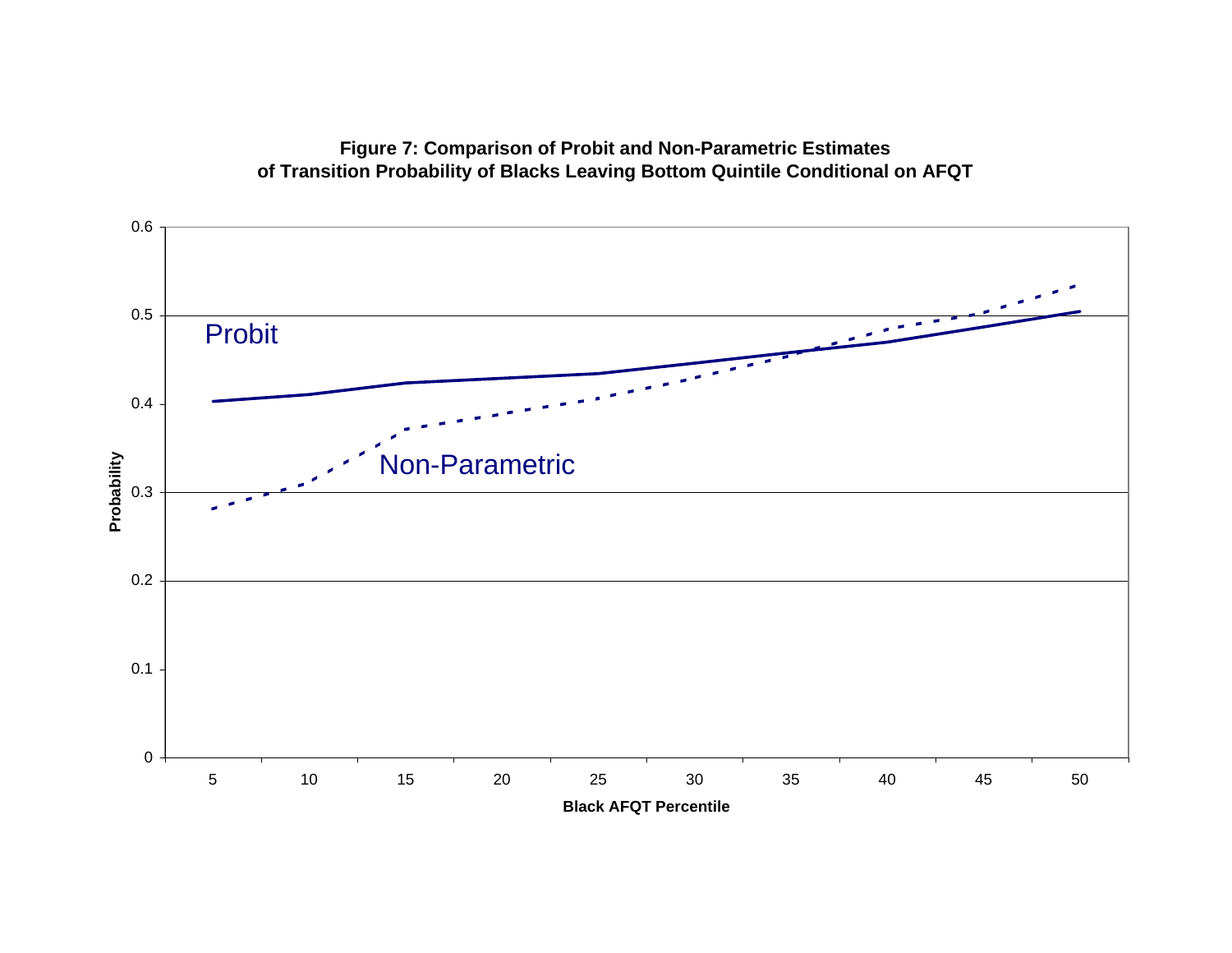![](_page_61_Figure_0.jpeg)

![](_page_61_Figure_1.jpeg)

**AFQT Percentile**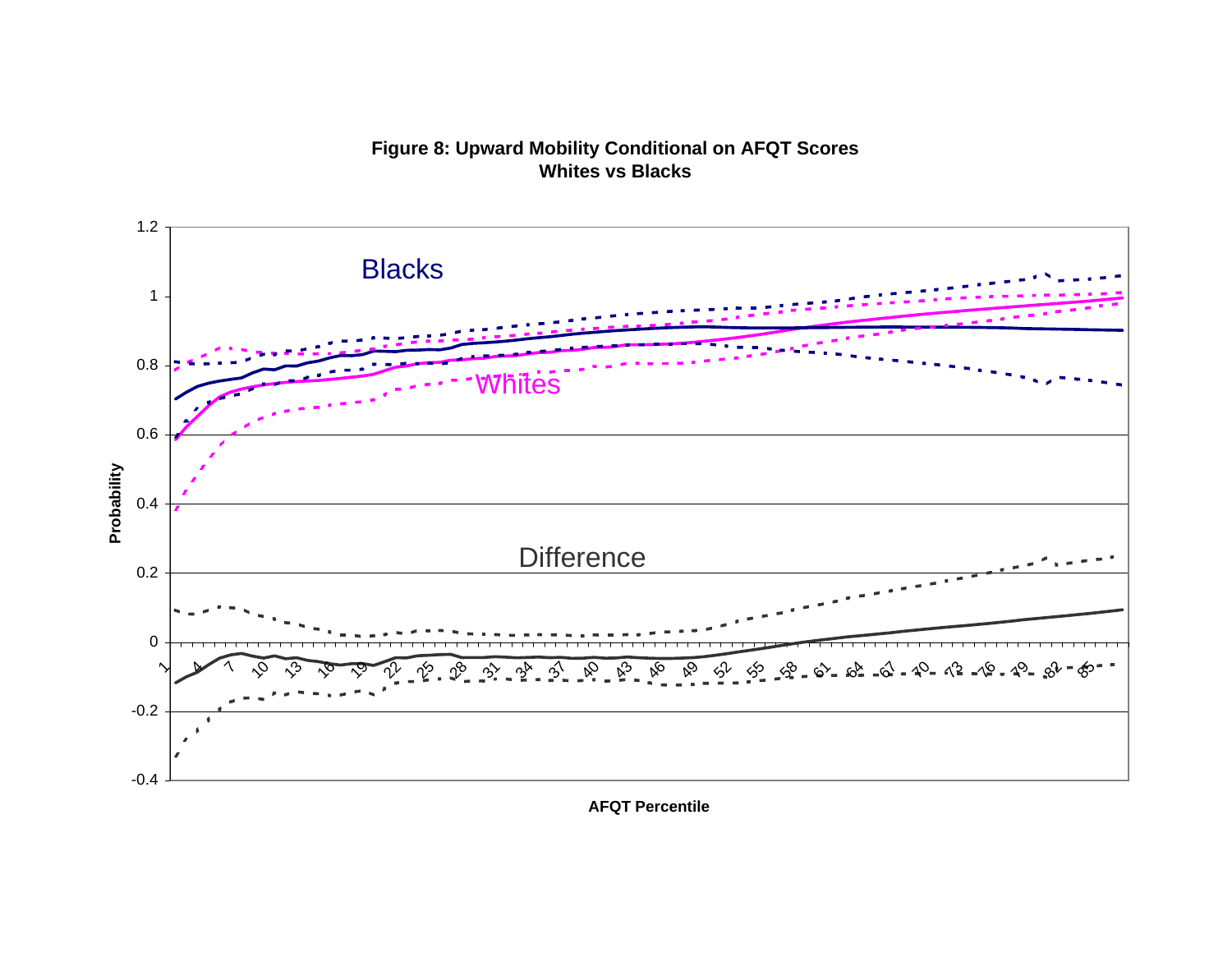![](_page_62_Figure_0.jpeg)

![](_page_62_Figure_1.jpeg)

**Quantile**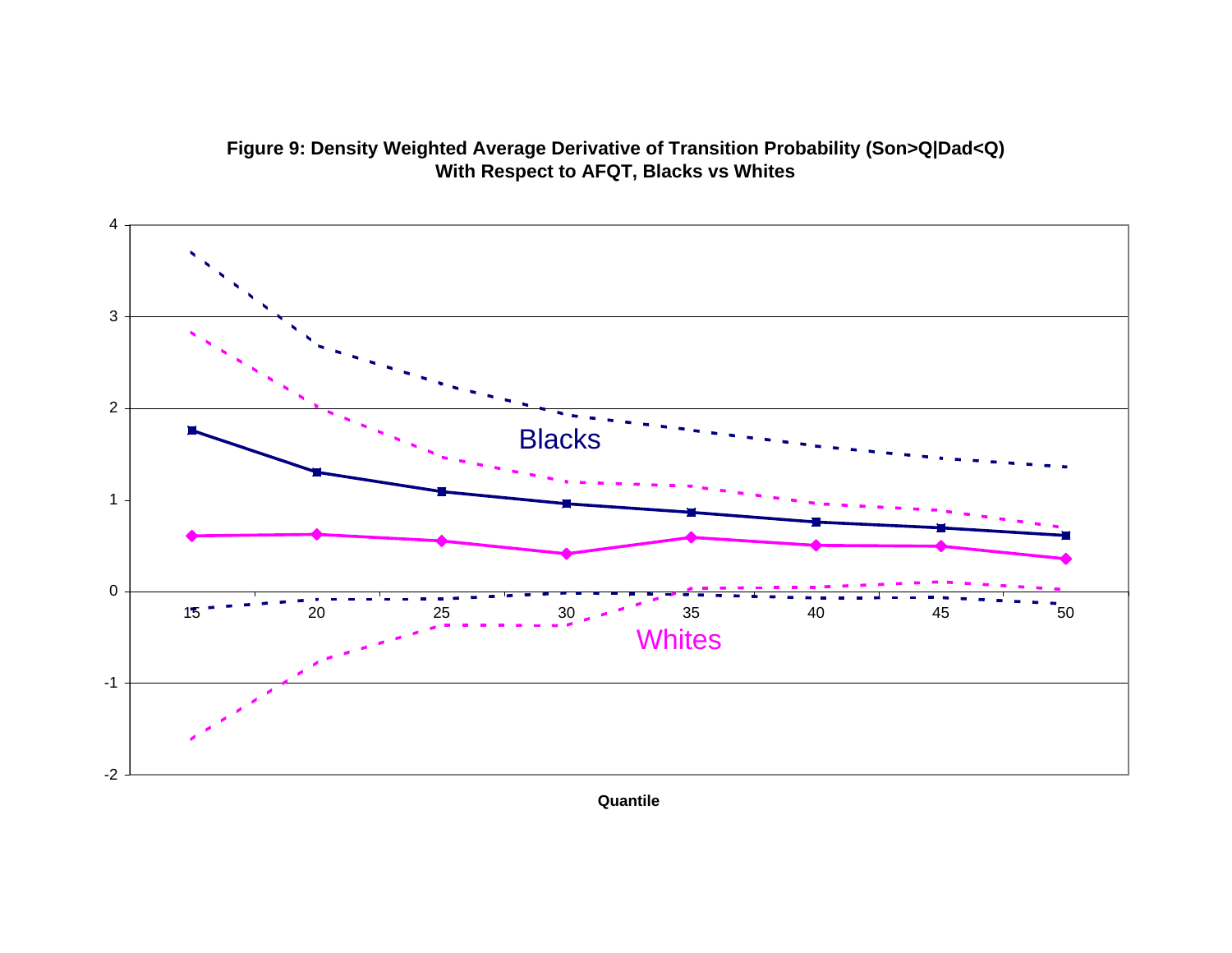# **Figure 10: Kernel Density Estimates of AFQT Percentiles**

![](_page_63_Figure_1.jpeg)